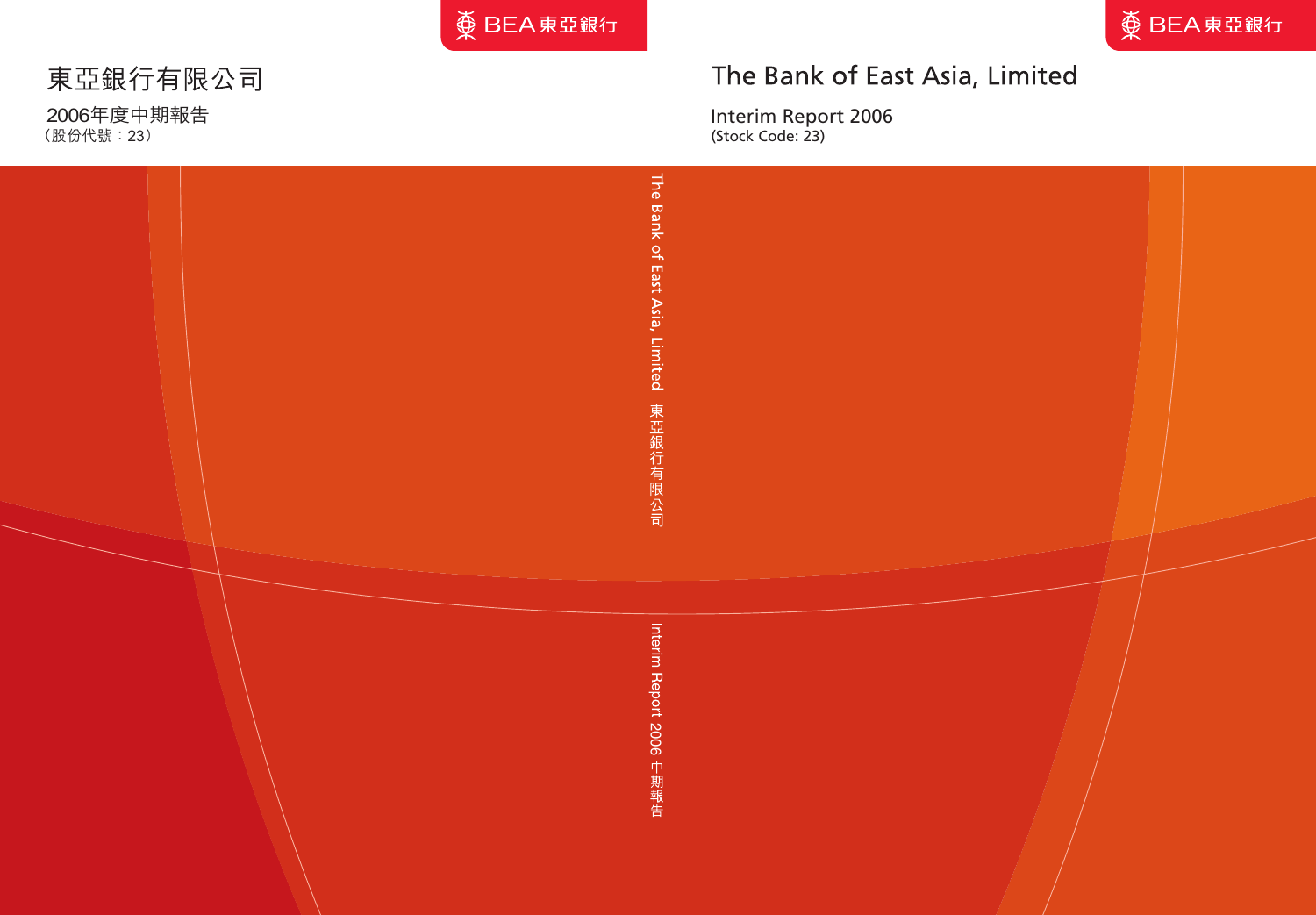# **CONTENTS**

|                                                                | Pages |
|----------------------------------------------------------------|-------|
| <b>INTERIM RESULTS</b>                                         | 1     |
| <b>SUPPLEMENTARY FINANCIAL INFORMATION</b>                     | 19    |
| <b>INDEPENDENT REVIEW REPORT</b>                               | 26    |
| <b>INTERIM DIVIDEND</b>                                        | 27    |
| <b>CLOSURE OF REGISTER OF MEMBERS</b>                          | 27    |
| <b>FINANCIAL REVIEW</b>                                        | 27    |
| <b>OPERATIONS REVIEW</b>                                       | 32    |
| <b>DIRECTORS' AND CHIEF EXECUTIVE'S INTERESTS</b>              | 39    |
| <b>INFORMATION ON SHARE OPTIONS</b>                            | 41    |
| <b>INTERESTS OF SUBSTANTIAL SHAREHOLDERS AND OTHER PERSONS</b> | 43    |
| <b>DEALING IN LISTED SECURITIES OF THE BANK</b>                | 43    |
| <b>COMPLIANCE WITH CODE ON CORPORATE GOVERNANCE PRACTICES</b>  | 43    |
| <b>COMPLIANCE WITH MODEL CODE</b>                              | 44    |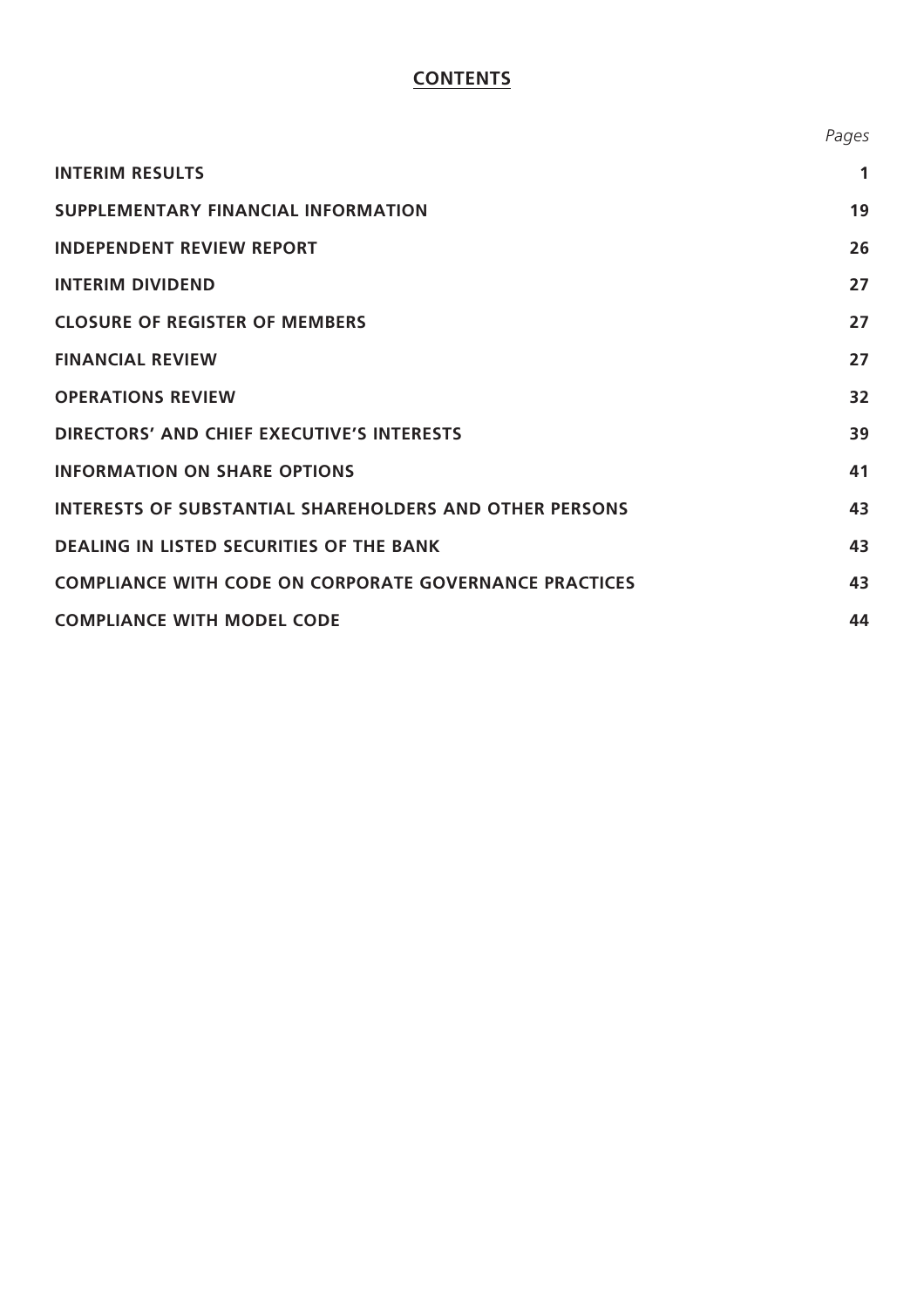# **The Bank of East Asia, Limited**

*(Incorporated in Hong Kong with limited liability in 1918)* (Stock Code: 23)

# **Interim Report 2006**

# **INTERIM RESULTS**

The Directors of The Bank of East Asia, Limited ("BEA") are pleased to announce the unaudited results<sup>1</sup> of the Bank and its subsidiaries (the "Group") for the six months ended 30th June, 2006. The interim financial report is prepared on a basis consistent with the accounting policies and methods adopted in the 2005 audited accounts. The interim financial report is unaudited, but has been reviewed by KPMG, in accordance with Statement of Auditing Standards 700, Engagements to review interim financial reports, issued by the Hong Kong Institute of Certified Public Accountants ("HKICPA"). KPMG's independent review report to the Board of Directors is included on page 26.

# **A. Consolidated Profit and Loss Account**

| HK\$'000<br>HK\$'000<br>HK\$'000<br>5,900,286<br>Interest income<br>3,047,295<br>4,759,239<br>Interest expense<br>(3,591,983)<br>(1,378,704)<br>(2,667,572)<br>Net interest income<br>2,308,303<br>1,668,591<br>2,091,667<br>902,888<br>770,975<br>827,025<br>Fee and commission income<br>Fee and commission expense<br>(127, 335)<br>(107, 948)<br>(121, 948)<br>775,553<br>705,077<br>Net fee and commission<br>663,027<br>73,987<br>Net trading profits<br>250,379<br>325,645<br>Net result from financial instruments designated<br>at fair value through profit or loss<br>232,893<br>12,768<br>(55, 314)<br>Other operating income<br>153,772<br>158,670<br>132,028<br>Operating income<br>3,544,508<br>2,753,435<br>3,199,103<br>Operating expenses<br>(1, 577, 558)<br>(1,636,734)<br>(1,410,489)<br>Operating profit before impairment losses<br>1,907,774<br>1,342,946<br>1,621,545<br>(Charge)/Write back of impairment losses<br>on loans and advances<br>(154, 668)<br>24,314<br>(165, 799)<br>Write back/(Charge) of impairment losses<br>on held-to-maturity investments<br>12,828<br>(11, 902)<br>(21, 328)<br>(Charge)/Write back of impairment losses<br>on available-for-sale financial assets<br>(326)<br>1<br>(23, 698)<br>Impairment losses on goodwill<br>3,903<br>(10, 741)<br>Write back/(Charge) of impairment losses on associates<br>3,779<br>10,915<br>Write back/(Charge) of impairment loss on bank premises<br>(953)<br>(209, 187)<br>(150, 844)<br>15,036<br>(407, 054)<br>Impairment losses<br>1,756,930<br>1,357,982<br>1,214,491<br>Net loss on sale of held-to-maturity investments<br>(444)<br>(630)<br>379<br>Net profit on sale of available-for-sale financial assets<br>3,390<br>6,604<br>Net profit on sale of subsidiaries/associates<br>1,330<br>607<br>17<br>Net (loss)/profit on sale of fixed assets<br>(3,964)<br>35,260<br>330,181<br>234,221<br>Valuation gains on investment properties<br>40,478<br>Share of profits less losses of associates<br>47,754<br>(2, 762)<br>36,493<br>1,397,061<br>Profit for the period before taxation<br>1,845,474<br>1,815,782<br>Income tax<br>Current tax $2$<br>- Hong Kong<br>(175, 971)<br>(169, 393)<br>(90, 447)<br>(51, 658)<br>— Overseas<br>(99, 603)<br>(59, 377)<br>Deferred tax<br>21,552<br>34,541<br>(90, 528)<br>1,583,149<br>Profit for the period after taxation<br>1,591,452<br>1,202,832<br>Attributable to:<br>Equity holders of the Group<br>1,565,334<br>1,182,965<br>1,565,760<br>17,389<br>Minority interests<br>26,118<br>19,867<br>Profit after taxation<br>1,591,452<br>1,202,832<br>1,583,149<br>Profit for the Bank<br>1,497,724<br>1,317,809<br>1,117,827<br>Proposed dividends<br>661,067<br>495,997<br>1,404,514 | 6 months ended<br>30/6/2006 | 6 months ended<br>30/6/2005<br>Restated | 6 months ended<br>31/12/2005 |
|-----------------------------------------------------------------------------------------------------------------------------------------------------------------------------------------------------------------------------------------------------------------------------------------------------------------------------------------------------------------------------------------------------------------------------------------------------------------------------------------------------------------------------------------------------------------------------------------------------------------------------------------------------------------------------------------------------------------------------------------------------------------------------------------------------------------------------------------------------------------------------------------------------------------------------------------------------------------------------------------------------------------------------------------------------------------------------------------------------------------------------------------------------------------------------------------------------------------------------------------------------------------------------------------------------------------------------------------------------------------------------------------------------------------------------------------------------------------------------------------------------------------------------------------------------------------------------------------------------------------------------------------------------------------------------------------------------------------------------------------------------------------------------------------------------------------------------------------------------------------------------------------------------------------------------------------------------------------------------------------------------------------------------------------------------------------------------------------------------------------------------------------------------------------------------------------------------------------------------------------------------------------------------------------------------------------------------------------------------------------------------------------------------------------------------------------------------------------------------------------------------------------------------------------------------------------------------------------------------------------------------------------------------------------------------------------------------------------------------------------|-----------------------------|-----------------------------------------|------------------------------|
|                                                                                                                                                                                                                                                                                                                                                                                                                                                                                                                                                                                                                                                                                                                                                                                                                                                                                                                                                                                                                                                                                                                                                                                                                                                                                                                                                                                                                                                                                                                                                                                                                                                                                                                                                                                                                                                                                                                                                                                                                                                                                                                                                                                                                                                                                                                                                                                                                                                                                                                                                                                                                                                                                                                                         |                             |                                         |                              |
|                                                                                                                                                                                                                                                                                                                                                                                                                                                                                                                                                                                                                                                                                                                                                                                                                                                                                                                                                                                                                                                                                                                                                                                                                                                                                                                                                                                                                                                                                                                                                                                                                                                                                                                                                                                                                                                                                                                                                                                                                                                                                                                                                                                                                                                                                                                                                                                                                                                                                                                                                                                                                                                                                                                                         |                             |                                         |                              |
|                                                                                                                                                                                                                                                                                                                                                                                                                                                                                                                                                                                                                                                                                                                                                                                                                                                                                                                                                                                                                                                                                                                                                                                                                                                                                                                                                                                                                                                                                                                                                                                                                                                                                                                                                                                                                                                                                                                                                                                                                                                                                                                                                                                                                                                                                                                                                                                                                                                                                                                                                                                                                                                                                                                                         |                             |                                         |                              |
|                                                                                                                                                                                                                                                                                                                                                                                                                                                                                                                                                                                                                                                                                                                                                                                                                                                                                                                                                                                                                                                                                                                                                                                                                                                                                                                                                                                                                                                                                                                                                                                                                                                                                                                                                                                                                                                                                                                                                                                                                                                                                                                                                                                                                                                                                                                                                                                                                                                                                                                                                                                                                                                                                                                                         |                             |                                         |                              |
|                                                                                                                                                                                                                                                                                                                                                                                                                                                                                                                                                                                                                                                                                                                                                                                                                                                                                                                                                                                                                                                                                                                                                                                                                                                                                                                                                                                                                                                                                                                                                                                                                                                                                                                                                                                                                                                                                                                                                                                                                                                                                                                                                                                                                                                                                                                                                                                                                                                                                                                                                                                                                                                                                                                                         |                             |                                         |                              |
|                                                                                                                                                                                                                                                                                                                                                                                                                                                                                                                                                                                                                                                                                                                                                                                                                                                                                                                                                                                                                                                                                                                                                                                                                                                                                                                                                                                                                                                                                                                                                                                                                                                                                                                                                                                                                                                                                                                                                                                                                                                                                                                                                                                                                                                                                                                                                                                                                                                                                                                                                                                                                                                                                                                                         |                             |                                         |                              |
|                                                                                                                                                                                                                                                                                                                                                                                                                                                                                                                                                                                                                                                                                                                                                                                                                                                                                                                                                                                                                                                                                                                                                                                                                                                                                                                                                                                                                                                                                                                                                                                                                                                                                                                                                                                                                                                                                                                                                                                                                                                                                                                                                                                                                                                                                                                                                                                                                                                                                                                                                                                                                                                                                                                                         |                             |                                         |                              |
|                                                                                                                                                                                                                                                                                                                                                                                                                                                                                                                                                                                                                                                                                                                                                                                                                                                                                                                                                                                                                                                                                                                                                                                                                                                                                                                                                                                                                                                                                                                                                                                                                                                                                                                                                                                                                                                                                                                                                                                                                                                                                                                                                                                                                                                                                                                                                                                                                                                                                                                                                                                                                                                                                                                                         |                             |                                         |                              |
|                                                                                                                                                                                                                                                                                                                                                                                                                                                                                                                                                                                                                                                                                                                                                                                                                                                                                                                                                                                                                                                                                                                                                                                                                                                                                                                                                                                                                                                                                                                                                                                                                                                                                                                                                                                                                                                                                                                                                                                                                                                                                                                                                                                                                                                                                                                                                                                                                                                                                                                                                                                                                                                                                                                                         |                             |                                         |                              |
|                                                                                                                                                                                                                                                                                                                                                                                                                                                                                                                                                                                                                                                                                                                                                                                                                                                                                                                                                                                                                                                                                                                                                                                                                                                                                                                                                                                                                                                                                                                                                                                                                                                                                                                                                                                                                                                                                                                                                                                                                                                                                                                                                                                                                                                                                                                                                                                                                                                                                                                                                                                                                                                                                                                                         |                             |                                         |                              |
|                                                                                                                                                                                                                                                                                                                                                                                                                                                                                                                                                                                                                                                                                                                                                                                                                                                                                                                                                                                                                                                                                                                                                                                                                                                                                                                                                                                                                                                                                                                                                                                                                                                                                                                                                                                                                                                                                                                                                                                                                                                                                                                                                                                                                                                                                                                                                                                                                                                                                                                                                                                                                                                                                                                                         |                             |                                         |                              |
|                                                                                                                                                                                                                                                                                                                                                                                                                                                                                                                                                                                                                                                                                                                                                                                                                                                                                                                                                                                                                                                                                                                                                                                                                                                                                                                                                                                                                                                                                                                                                                                                                                                                                                                                                                                                                                                                                                                                                                                                                                                                                                                                                                                                                                                                                                                                                                                                                                                                                                                                                                                                                                                                                                                                         |                             |                                         |                              |
|                                                                                                                                                                                                                                                                                                                                                                                                                                                                                                                                                                                                                                                                                                                                                                                                                                                                                                                                                                                                                                                                                                                                                                                                                                                                                                                                                                                                                                                                                                                                                                                                                                                                                                                                                                                                                                                                                                                                                                                                                                                                                                                                                                                                                                                                                                                                                                                                                                                                                                                                                                                                                                                                                                                                         |                             |                                         |                              |
|                                                                                                                                                                                                                                                                                                                                                                                                                                                                                                                                                                                                                                                                                                                                                                                                                                                                                                                                                                                                                                                                                                                                                                                                                                                                                                                                                                                                                                                                                                                                                                                                                                                                                                                                                                                                                                                                                                                                                                                                                                                                                                                                                                                                                                                                                                                                                                                                                                                                                                                                                                                                                                                                                                                                         |                             |                                         |                              |
|                                                                                                                                                                                                                                                                                                                                                                                                                                                                                                                                                                                                                                                                                                                                                                                                                                                                                                                                                                                                                                                                                                                                                                                                                                                                                                                                                                                                                                                                                                                                                                                                                                                                                                                                                                                                                                                                                                                                                                                                                                                                                                                                                                                                                                                                                                                                                                                                                                                                                                                                                                                                                                                                                                                                         |                             |                                         |                              |
|                                                                                                                                                                                                                                                                                                                                                                                                                                                                                                                                                                                                                                                                                                                                                                                                                                                                                                                                                                                                                                                                                                                                                                                                                                                                                                                                                                                                                                                                                                                                                                                                                                                                                                                                                                                                                                                                                                                                                                                                                                                                                                                                                                                                                                                                                                                                                                                                                                                                                                                                                                                                                                                                                                                                         |                             |                                         |                              |
|                                                                                                                                                                                                                                                                                                                                                                                                                                                                                                                                                                                                                                                                                                                                                                                                                                                                                                                                                                                                                                                                                                                                                                                                                                                                                                                                                                                                                                                                                                                                                                                                                                                                                                                                                                                                                                                                                                                                                                                                                                                                                                                                                                                                                                                                                                                                                                                                                                                                                                                                                                                                                                                                                                                                         |                             |                                         |                              |
|                                                                                                                                                                                                                                                                                                                                                                                                                                                                                                                                                                                                                                                                                                                                                                                                                                                                                                                                                                                                                                                                                                                                                                                                                                                                                                                                                                                                                                                                                                                                                                                                                                                                                                                                                                                                                                                                                                                                                                                                                                                                                                                                                                                                                                                                                                                                                                                                                                                                                                                                                                                                                                                                                                                                         |                             |                                         |                              |
|                                                                                                                                                                                                                                                                                                                                                                                                                                                                                                                                                                                                                                                                                                                                                                                                                                                                                                                                                                                                                                                                                                                                                                                                                                                                                                                                                                                                                                                                                                                                                                                                                                                                                                                                                                                                                                                                                                                                                                                                                                                                                                                                                                                                                                                                                                                                                                                                                                                                                                                                                                                                                                                                                                                                         |                             |                                         |                              |
|                                                                                                                                                                                                                                                                                                                                                                                                                                                                                                                                                                                                                                                                                                                                                                                                                                                                                                                                                                                                                                                                                                                                                                                                                                                                                                                                                                                                                                                                                                                                                                                                                                                                                                                                                                                                                                                                                                                                                                                                                                                                                                                                                                                                                                                                                                                                                                                                                                                                                                                                                                                                                                                                                                                                         |                             |                                         |                              |
|                                                                                                                                                                                                                                                                                                                                                                                                                                                                                                                                                                                                                                                                                                                                                                                                                                                                                                                                                                                                                                                                                                                                                                                                                                                                                                                                                                                                                                                                                                                                                                                                                                                                                                                                                                                                                                                                                                                                                                                                                                                                                                                                                                                                                                                                                                                                                                                                                                                                                                                                                                                                                                                                                                                                         |                             |                                         |                              |
|                                                                                                                                                                                                                                                                                                                                                                                                                                                                                                                                                                                                                                                                                                                                                                                                                                                                                                                                                                                                                                                                                                                                                                                                                                                                                                                                                                                                                                                                                                                                                                                                                                                                                                                                                                                                                                                                                                                                                                                                                                                                                                                                                                                                                                                                                                                                                                                                                                                                                                                                                                                                                                                                                                                                         |                             |                                         |                              |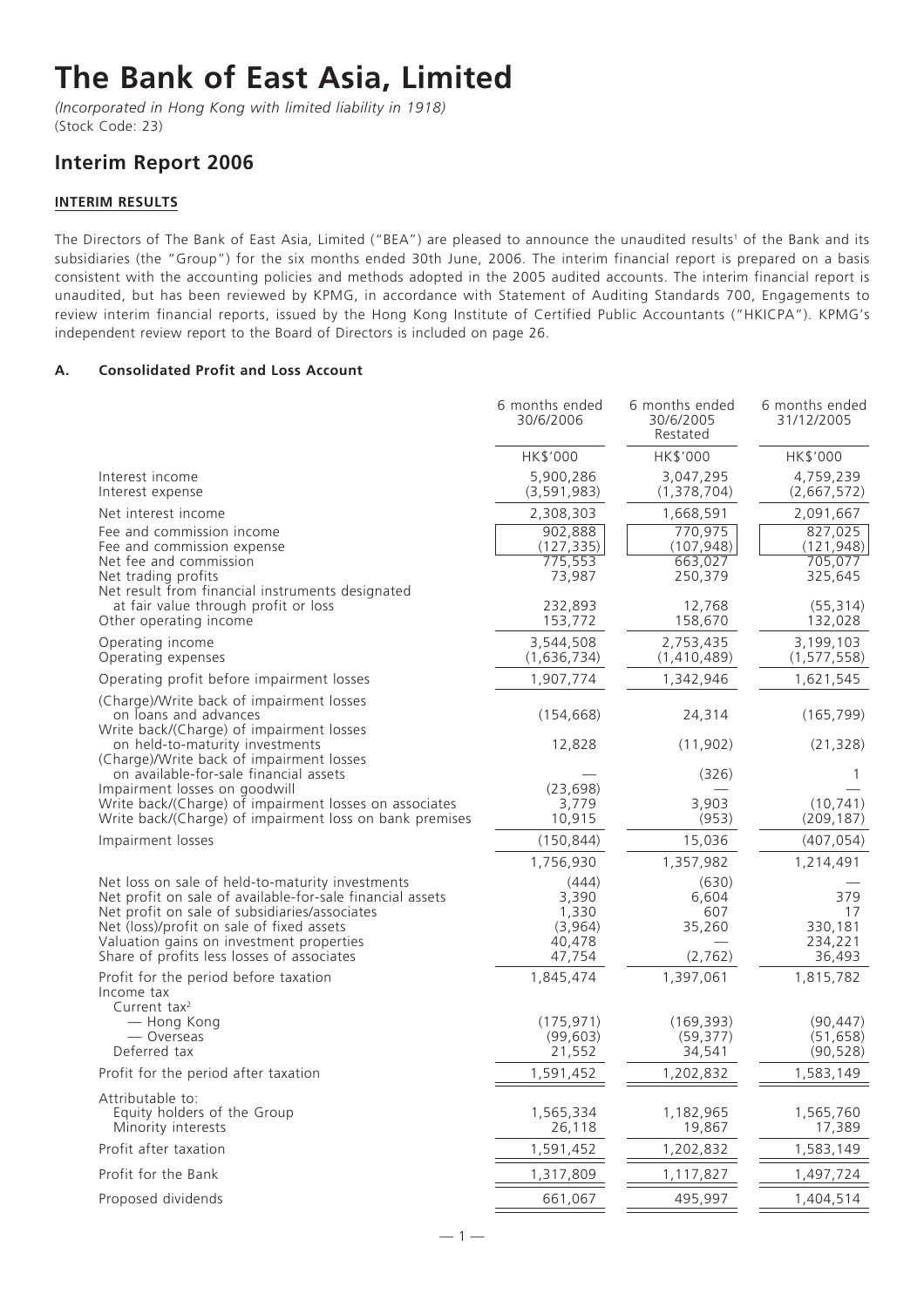|                                   | 6 months ended<br>30/6/2006 | 6 months ended<br>30/6/2005<br>Restated | 6 months ended<br>31/12/2005 |
|-----------------------------------|-----------------------------|-----------------------------------------|------------------------------|
|                                   | HK\$                        | HK\$                                    | HK\$                         |
| Per share                         |                             |                                         |                              |
| $-$ Basic earnings <sup>3</sup>   | 1.03                        | 0.79                                    | 1.04                         |
| $-$ Diluted earnings <sup>3</sup> | 1.02                        | 0.79                                    | 1.04                         |
| — Dividends                       | 0.43                        | 0.33                                    | 0.93                         |

# **B. Consolidated Balance Sheet**

|                                                                  | 30/6/2006     | 30/6/2005<br>Restated | 31/12/2005   |
|------------------------------------------------------------------|---------------|-----------------------|--------------|
|                                                                  | HK\$'000      | HK\$'000              | HK\$'000     |
| <b>ASSETS</b>                                                    |               |                       |              |
| Cash and balances with banks and other financial institutions    | 4,656,612     | 4,335,387             | 4,525,587    |
| Placements with banks and other financial institutions           | 60,104,309    | 30,730,889            | 45, 347, 255 |
| Trade bills                                                      | 515,862       | 1,597,825             | 612,587      |
| Trading assets                                                   | 2,780,100     | 2,430,205             | 3,245,579    |
| Financial assets designated at fair value through profit or loss | 8,393,781     | 10,228,709            | 10,157,707   |
| Advances to customers and other accounts                         | 155,363,188   | 133,979,107           | 144,836,789  |
| Available-for-sale financial assets                              | 9,722,885     | 7,467,976             | 8,399,121    |
| Held-to-maturity investments                                     | 12,733,752    | 12,962,924            | 13,016,959   |
| Investments in associates                                        | 921,424       | 753,998               | 768,580      |
| Fixed assets                                                     | 5,515,085     | 5,275,474             | 5,355,899    |
| - Investment properties                                          | 949,146       | 508,155               | 950,586      |
| - Other property and equipment                                   | 4,565,939     | 4,767,319             | 4,405,313    |
| Goodwill                                                         | 2,583,500     | 2,455,056             | 2,494,950    |
| Deferred tax assets                                              | 47,034        | 73,811                | 38,469       |
| <b>Total Assets</b>                                              | 263,337,532   | 212,291,361           | 238,799,482  |
| <b>EQUITY AND LIABILITIES</b>                                    |               |                       |              |
| Deposits and balances of banks                                   |               |                       |              |
| and other financial institutions                                 | 19,490,905    | 11,561,199            | 13,785,419   |
| Deposits from customers                                          | 192,727,638   | 160,461,840           | 175,894,925  |
| - Demand deposits and current accounts                           | 12,328,246    | 11,883,561            | 10,864,801   |
| - Savings deposit                                                | 38,526,992    | 39,043,427            | 35,497,574   |
| - Time, call and notice deposits                                 | 141,872,400   | 109,534,852           | 129,532,550  |
| Trading liabilities                                              | 1,567,047     | 1,511,171             | 1,936,999    |
| Certificates of deposit issued                                   | 9,043,977     | 6,519,136             | 6,431,391    |
| - At fair value through profit or loss                           | 2,707,710     | 2,823,480             | 3,047,652    |
| - At amortised cost                                              | 6,336,267     | 3,695,656             | 3,383,739    |
| Current taxation                                                 | 388,413       | 303,372               | 261,695      |
| Deferred tax liabilities                                         | 466,015       | 678,241               | 627,485      |
| Other accounts and provisions                                    | 6,111,510     | 4,189,855             | 6,908,260    |
| Loan capital                                                     | 8,026,326     | 4,360,609             | 8,548,780    |
| - At fair value through profit or loss                           | 4,149,058     | 4,360,609             | 8,548,780    |
| - At amortised cost                                              | 3,877,268     |                       |              |
| <b>Total Liabilities</b>                                         | 237,821,831   | 189,585,423           | 214,394,954  |
| Share capital                                                    | 3,843,413     | 3,757,553             | 3,775,575    |
| Reserves                                                         | 21,372,893    | 18,759,472            | 20,421,790   |
| Total equity attributable to equity holders of the Group         | 25,216,306    | 22,517,025            | 24, 197, 365 |
| Minority interests                                               | 299,395       | 188,913               | 207,163      |
| <b>Total Equity</b>                                              | 25,515,701    | 22,705,938            | 24,404,528   |
| Total Equity and Liabilities                                     | 263, 337, 532 | 212,291,361           | 238,799,482  |
|                                                                  |               |                       |              |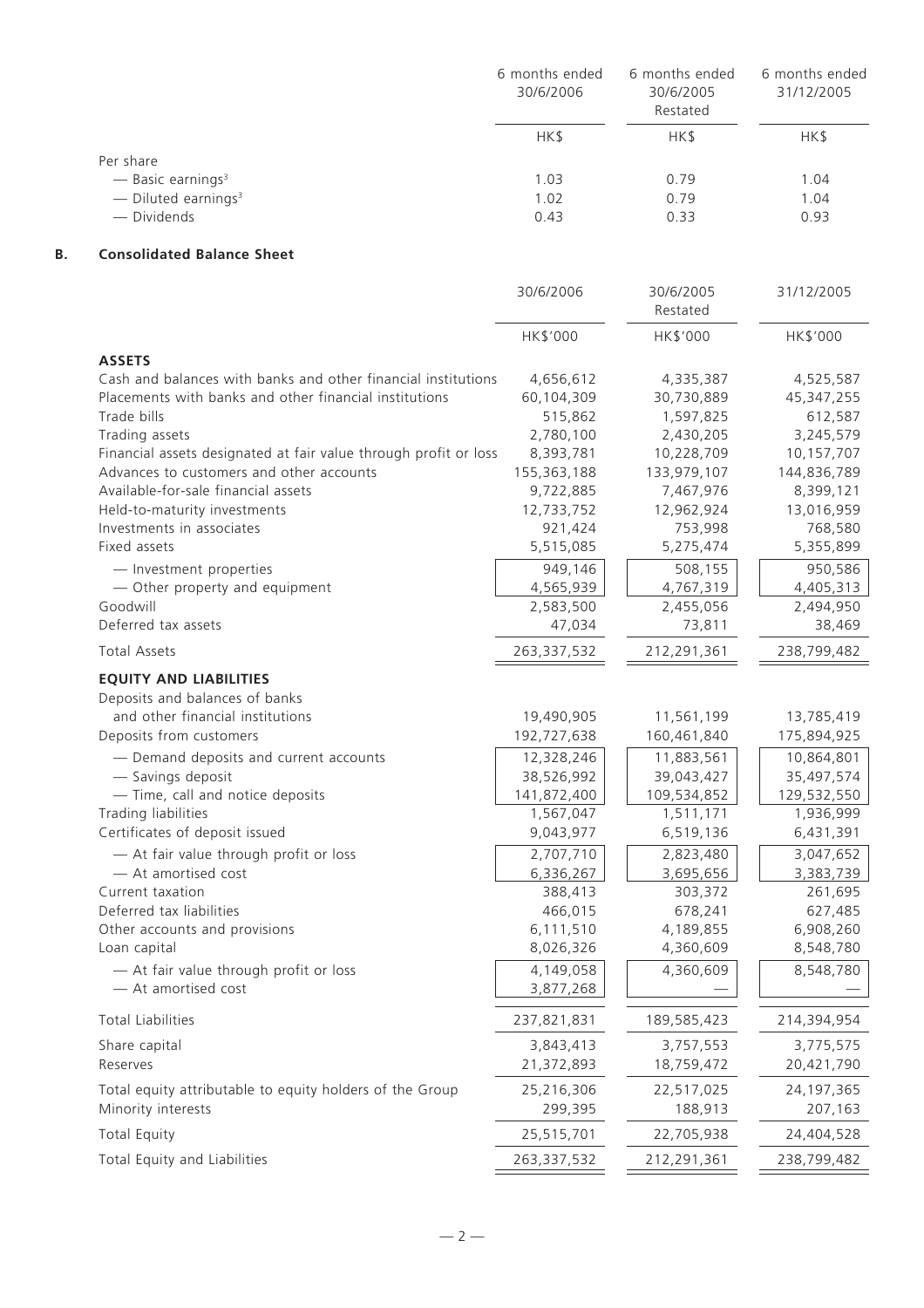# **C. Consolidated Summary Statement of Changes in Equity**

| HK\$'000<br>HK\$'000<br>Total equity as at 1st January<br>24,404,528<br>22,454,582                                                                            |
|---------------------------------------------------------------------------------------------------------------------------------------------------------------|
|                                                                                                                                                               |
|                                                                                                                                                               |
| Net income recognised directly in equity                                                                                                                      |
| (Recognition)/release of net deferred tax liabilities in<br>- Revaluation reserve on bank premises<br>2,530                                                   |
| (1, 148)<br>- Investment revaluation reserve on available-for-sale financial assets<br>(52, 457)                                                              |
| Revaluation surplus on bank premises transferred to                                                                                                           |
| Investment properties<br>10,102                                                                                                                               |
| Capital reserve on share-based transactions<br>17,361<br>11,703                                                                                               |
| Reversal upon disposal of available-for-sale financial assets<br>2,076<br>Changes in fair value of available-for-sale financial assets<br>184,153<br>(9, 548) |
| Exchange and other adjustments<br>57,279<br>895                                                                                                               |
|                                                                                                                                                               |
| 211,708<br>11,238                                                                                                                                             |
| Net profit for the period                                                                                                                                     |
| Attributable to:                                                                                                                                              |
| Equity holders of the Group<br>1,182,965<br>1,565,334                                                                                                         |
| Minority interests<br>26,118<br>19,867                                                                                                                        |
| 1,591,452<br>1,202,832                                                                                                                                        |
| Total recognised income and expenses for the period (of which<br>HK\$26,118,000 (six months ended 30th June                                                   |
| 2005: HK\$19,867,000) is attributable to minority interests)<br>1,803,160<br>1,214,070                                                                        |
| Dividends paid during the period<br>(1,410,856)<br>(1, 195, 300)                                                                                              |
|                                                                                                                                                               |
| Movements in shareholders' equity arising from capital<br>transactions with equity holders of the Group:                                                      |
| Shares issued under Staff Share Option Schemes<br>281,350<br>49,459                                                                                           |
| Shares issued in lieu of dividends<br>371,906<br>179,760                                                                                                      |
| Capital fee<br>(132)<br>(42)                                                                                                                                  |
| 653,124<br>229,177                                                                                                                                            |
| Movements in minority interests                                                                                                                               |
| Acquisition of subsidiaries<br>2,698                                                                                                                          |
| Decrease in shareholding<br>3,409                                                                                                                             |
| Share of revaluation surplus of available-for-sale financial assets<br>63,047                                                                                 |
| 3,409<br>65,745                                                                                                                                               |
| Balance as at 30th June<br>25,515,701<br>22,705,938                                                                                                           |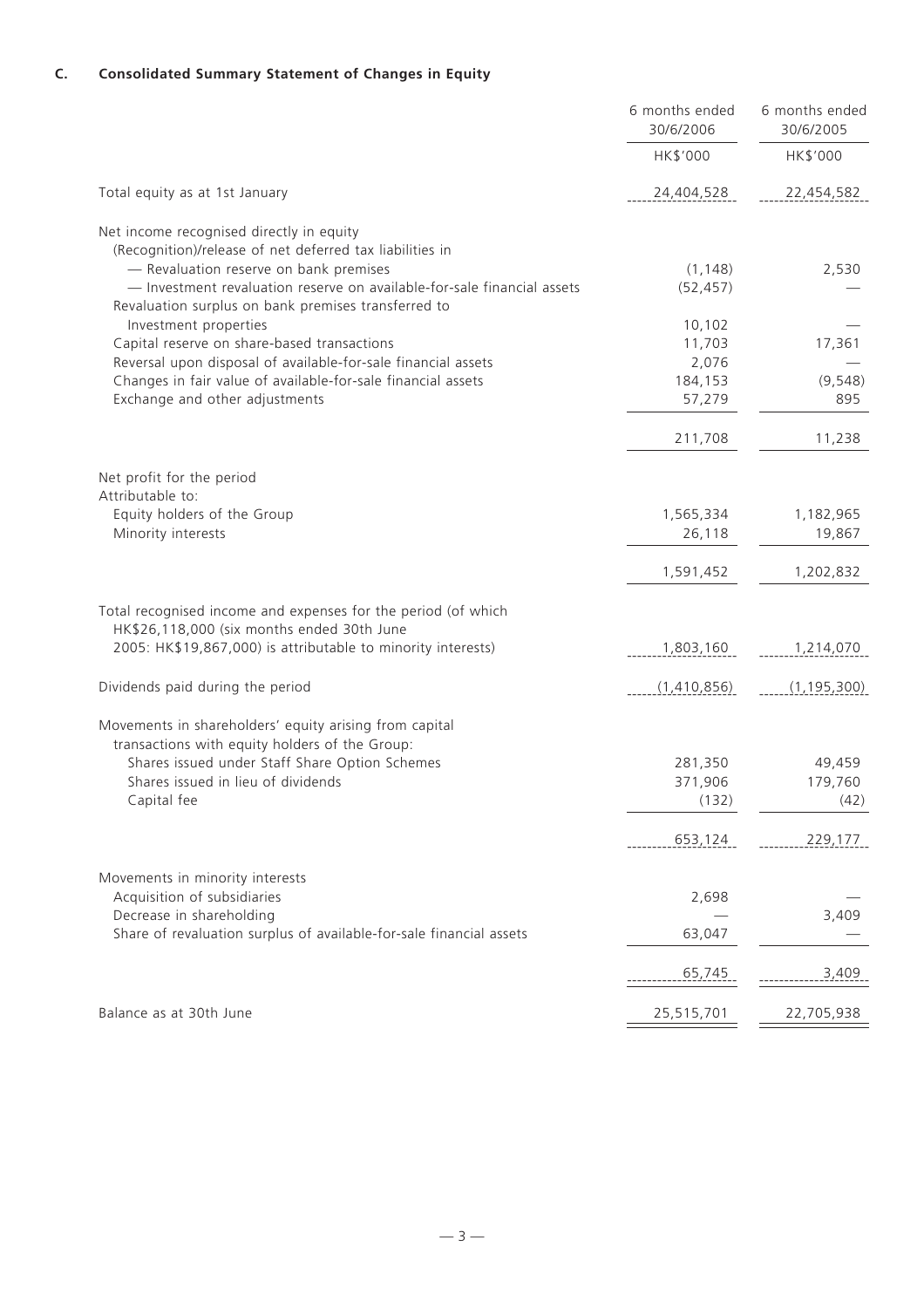#### **D. Condensed Consolidated Cash Flow Statement**

|                                                                                                                                                                  | 6 months ended<br>30/6/2006          | 6 months ended<br>30/6/2005         |
|------------------------------------------------------------------------------------------------------------------------------------------------------------------|--------------------------------------|-------------------------------------|
|                                                                                                                                                                  | HK\$'000                             | HK\$'000                            |
| Cash generated from/(used in) operations<br>Tax paid                                                                                                             | 13,785,812<br>(154, 741)             | (8,739,522)<br>(100, 749)           |
| Net cash generated from/(used in) operating activities<br>Net cash (used in)/generated from investing activities<br>Net cash generated from financing activities | 13,631,071<br>(1,796,063)<br>999,295 | (8,840,271)<br>321,057<br>1,114,381 |
| Net increase/(decrease) in cash and cash equivalents<br>CASH AND CASH EQUIVALENTS AT 1ST JANUARY                                                                 | 12,834,303<br>52,283,962             | (7,404,833)<br>41,204,335           |
| CASH AND CASH EQUIVALENTS AT 30TH JUNE                                                                                                                           | 65,118,265                           | 33,799,502                          |
| Cash flows from operating activities included:<br>Interest received<br>Interest paid                                                                             | 6,473,155<br>4,098,870               | 3,784,245<br>1,425,819              |

*Notes:*

- (1) The financial information set out in this interim report does not constitute the Group's statutory accounts for the year ended 31st December, 2005 but there is no material change as compared to those accounts, nor for the six months ended 30th June, 2006. The statutory accounts for the year ended 31st December, 2005 are available from the Bank's registered office. The auditors have expressed an unqualified opinion on those accounts in their report dated 10th February, 2006.
- (2) The provision for Hong Kong profits tax is calculated at 17.5% of the estimated assessable profits for the six months ended 30th June, 2006. Taxation for overseas subsidiaries is charged at the appropriate current rates of taxation ruling in the relevant countries.
- (3) (a) The calculation of basic earnings per share is based on earnings of HK\$1,565,334,000 (six months ended 30th June, 2005: HK\$1,182,965,000) and on the weighted average of 1,523,266,272 (six months ended 30th June, 2005: 1,497,491,867) ordinary shares outstanding during the six months ended 30th June, 2006.
	- (b) The calculation of diluted earnings per share is based on earnings of HK\$1,565,334,000 (six months ended 30th June, 2005: HK\$1,182,965,000) and on 1,531,440,619 (six months ended 30th June, 2005: 1,501,798,518) ordinary shares, being weighted average number of ordinary shares outstanding during the six months ended 30th June, 2006, adjusted for the effects of all dilutive potential shares.
- (4) Certain comparative figures as at and for the six months ended 30th June, 2005 are restated to conform to the current period's presentation and that used for the year ended 31st December, 2005. In the profit and loss account, interest income, interest expense and dividend income arising from trading assets and trading liabilities, if applicable, has been reclassified from "Interest income", "Interest expense" and "Other operating income" respectively to "Net trading profits". Similar income and expenses arising from financial instruments designated at fair value through profit or loss has been reclassified from the relevant captions to "Net result from financial instruments designated at fair value through profit or loss". In the balance sheet, treasury bills (including Exchange Fund Bills) and certificates of deposit held have been included in the applicable categories of financial instruments under HKAS39. Placements with banks and other financial institutions maturing within one month have been included in placements with banks and other financial institutions.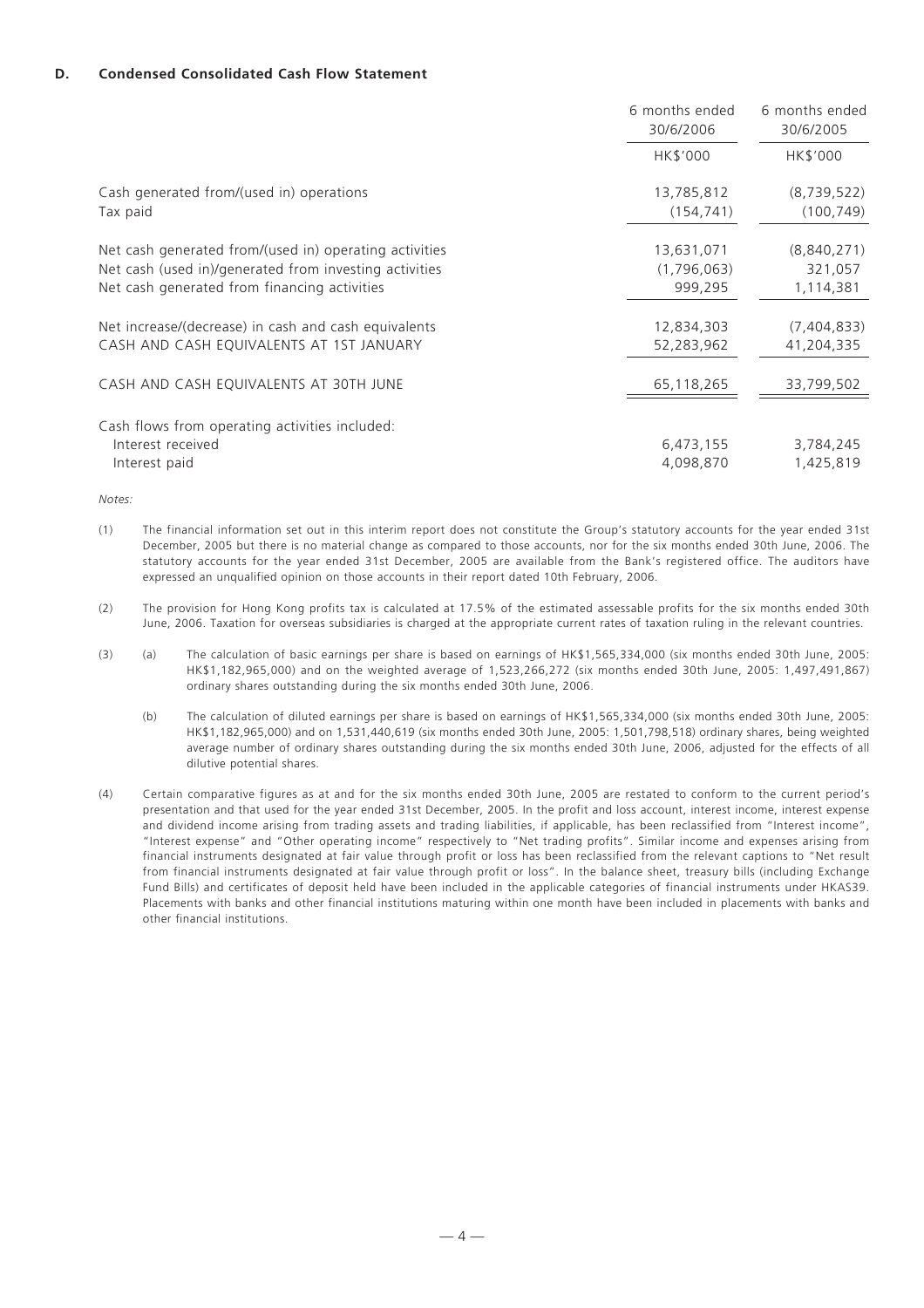# **E. Fee and Commission Income**

Fee and commission income arises from the following services:

|                                  | 6 months ended<br>30/6/2006 | 6 months ended<br>30/6/2005 | 6 months ended<br>31/12/2005 |
|----------------------------------|-----------------------------|-----------------------------|------------------------------|
|                                  | HK\$'000                    | HK\$'000                    | HK\$'000                     |
| Corporate services               | 292.760                     | 225,474                     | 251,947                      |
| Loans, overdrafts and guarantees | 132,766                     | 150,579                     | 144,767                      |
| Credit cards                     | 139.518                     | 107,246                     | 128,784                      |
| Other retail banking services    | 71,765                      | 78,051                      | 56,659                       |
| Trade finance                    | 54,220                      | 51,414                      | 51,044                       |
| Securities and asset management  | 127,067                     | 88,900                      | 103,385                      |
| Others                           | 84,792                      | 69,311                      | 90,439                       |
| Total fee and commission income  | 902.888                     | 770.975                     | 827,025                      |

# **F. Net Trading Profits**

|                                                | 6 months ended<br>30/6/2006 | 6 months ended<br>30/6/2005 | 6 months ended<br>31/12/2005 |
|------------------------------------------------|-----------------------------|-----------------------------|------------------------------|
|                                                | HK\$'000                    | <b>HK\$'000</b>             | HK\$'000                     |
| Profit on dealing in foreign currencies        | 77,702                      | 152,553                     | 141,289                      |
| Profit/(loss) on trading securities            | 125,842                     | (3,821)                     | 110,028                      |
| (Loss)/profit on other dealing activities      | (138, 382)                  | 14,343                      | 7,779                        |
| Interest income on trading assets              |                             |                             |                              |
| — listed                                       | 834                         | 403                         | 821                          |
| — unlisted                                     | 24,598                      | 7.246                       | 17,980                       |
| Interest income on interest rate swaps         | 293,135                     | 214,560                     | 291,130                      |
| Interest expense on interest rate swaps        | (316, 163)                  | (140, 600)                  | (248, 655)                   |
| Dividend income from listed trading securities | 6,421                       | 5,695                       | 5,273                        |
| Total net trading profits                      | 73,987                      | 250,379                     | 325,645                      |

# **G. Net Result From Financial Instruments Designated At Fair Value Through Profit or Loss**

|                                        | 6 months ended<br>30/6/2006 | 6 months ended<br>30/6/2005 | 6 months ended<br>31/12/2005 |
|----------------------------------------|-----------------------------|-----------------------------|------------------------------|
|                                        | HK\$'000                    | HK\$'000                    | HK\$'000                     |
| Net gains<br>Interest income           | 175,275                     | 47,173                      | 79,307                       |
| — listed                               | 72,943                      | 71,278                      | 97,485                       |
| — unlisted                             | 179,908                     | 99,535                      | 142,088                      |
| Interest expense                       | (195, 336)                  | (205, 369)                  | (374,388)                    |
| Dividend income from listed securities | 103                         | 151                         | 194                          |
|                                        | 232,893                     | 12,768                      | (55, 314)                    |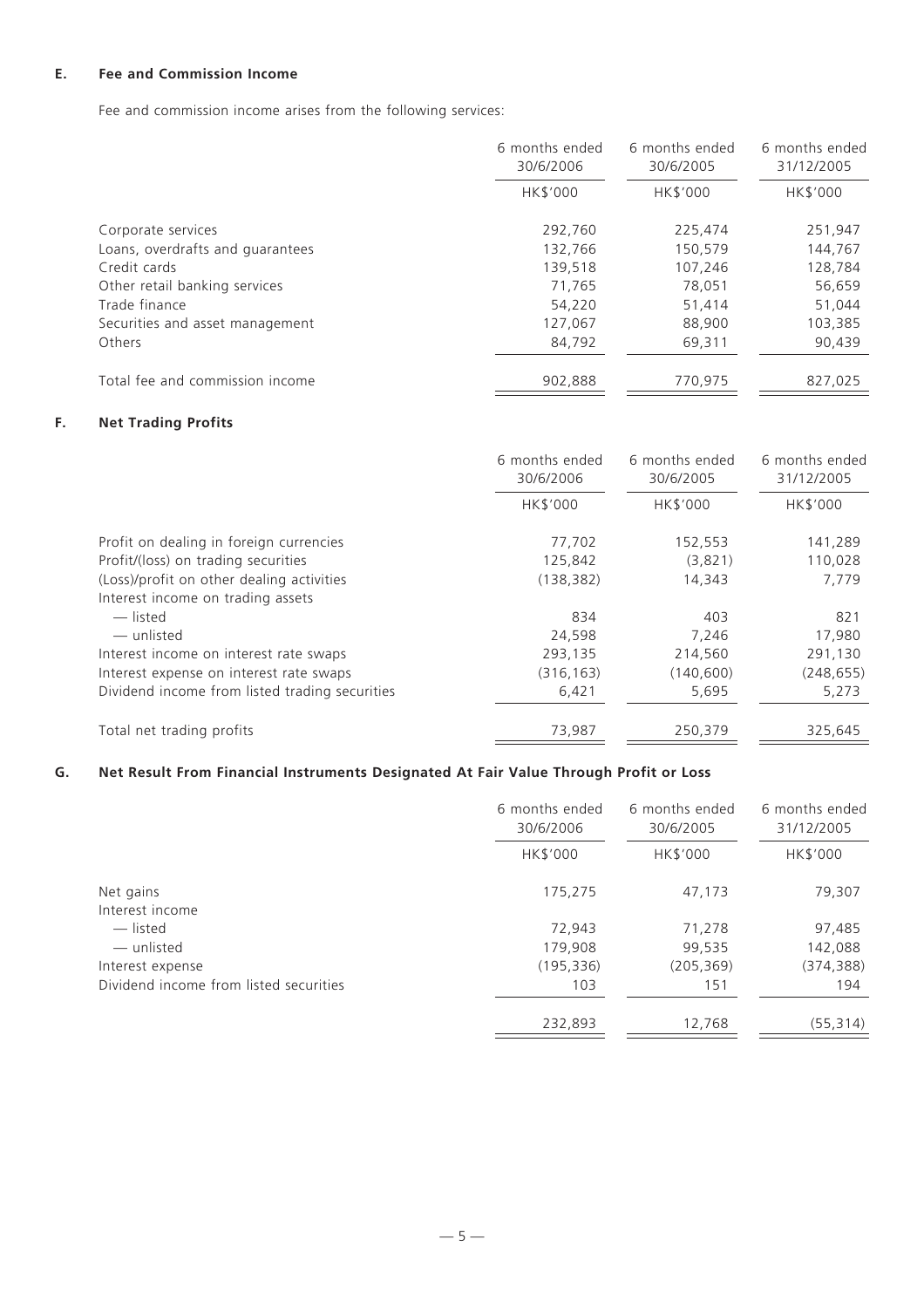# **H. Other Operating Income**

|                                                          | 6 months ended<br>30/6/2006 | 6 months ended<br>30/6/2005 | 6 months ended<br>31/12/2005 |
|----------------------------------------------------------|-----------------------------|-----------------------------|------------------------------|
|                                                          | HK\$'000                    | HK\$'000                    | HK\$'000                     |
| Dividend income from available-for-sale financial assets |                             |                             |                              |
| — listed                                                 | 6,970                       | 4,531                       | 3,851                        |
| — unlisted                                               | 5,726                       | 15,178                      | 10,593                       |
| Rental from safe deposit boxes                           | 42,983                      | 42.830                      | 42,439                       |
| Net revenue from insurance activities                    | 61,634                      | 47,598                      | 41,161                       |
| Rental income on properties                              | 26,049                      | 23.096                      | 20,098                       |
| Others                                                   | 10,410                      | 25,437                      | 13,886                       |
| Total other operating income                             | 153,772                     | 158,670                     | 132,028                      |

# **I. Operating Expenses**

|                                                        | 6 months ended<br>30/6/2006 | 6 months ended<br>30/6/2005 | 6 months ended<br>31/12/2005 |
|--------------------------------------------------------|-----------------------------|-----------------------------|------------------------------|
|                                                        | HK\$'000                    | HK\$'000                    | HK\$'000                     |
| Contributions to defined contribution plan             | 60,556                      | 52,808                      | 54,564                       |
| Equity-settled share-based payment expenses            | 11,703                      | 17,361                      | 12,435                       |
| Salary and other staff costs                           | 799,776                     | 705,118                     | 756,182                      |
| Total staff costs                                      | 872,035                     | 775,287                     | 823,181                      |
| Premises and equipment expenses excluding depreciation |                             |                             |                              |
| - Rental of premises                                   | 95,644                      | 78,912                      | 85,646                       |
| - Maintenance, repairs and others                      | 139,105                     | 119,255                     | 124,394                      |
| Total premises and equipment expenses                  |                             |                             |                              |
| excluding depreciation                                 | 234,749                     | 198,167                     | 210,040                      |
| Depreciation on fixed assets                           | 143,752                     | 119,795                     | 138,768                      |
| Other operating expenses                               |                             |                             |                              |
| - Communications, stationery and printing              | 90,442                      | 85,784                      | 89,350                       |
| - Legal and professional fees                          | 62,491                      | 57,405                      | 54,711                       |
| - Advertising expenses                                 | 61,994                      | 37,461                      | 87,501                       |
| - Business promotions and business travel              | 30,070                      | 23,313                      | 25,413                       |
| - Card related expenses                                | 24,676                      | 35,556                      | 21,796                       |
| - Stamp duty, overseas and PRC* business taxes,        |                             |                             |                              |
| and value added taxes                                  | 40,974                      | 22,493                      | 30,389                       |
| - Insurance expenses                                   | 5,456                       | 6,597                       | 6,872                        |
| - Debt securities issue expenses                       | 2,995                       | 3,680                       | 11,144                       |
| - Bank charges                                         | 1,560                       | 2,135                       | 1,802                        |
| - Administration expenses of secretarial business      | 8,379                       | 5,396                       | 6,934                        |
| - Membership fees                                      | 2,895                       | 2,805                       | 2,494                        |
| - Bank licence                                         | 2,532                       | 776                         | 2,306                        |
| - Donations                                            | 14,968                      | 2,471                       | 5,965                        |
| - Others                                               | 36,766                      | 31,368                      | 58,892                       |
| Total other operating expenses                         | 386,198                     | 317,240                     | 405,569                      |
| Total operating expenses                               | 1,636,734                   | 1,410,489                   | 1,577,558                    |

*\* PRC denotes the People's Republic of China.*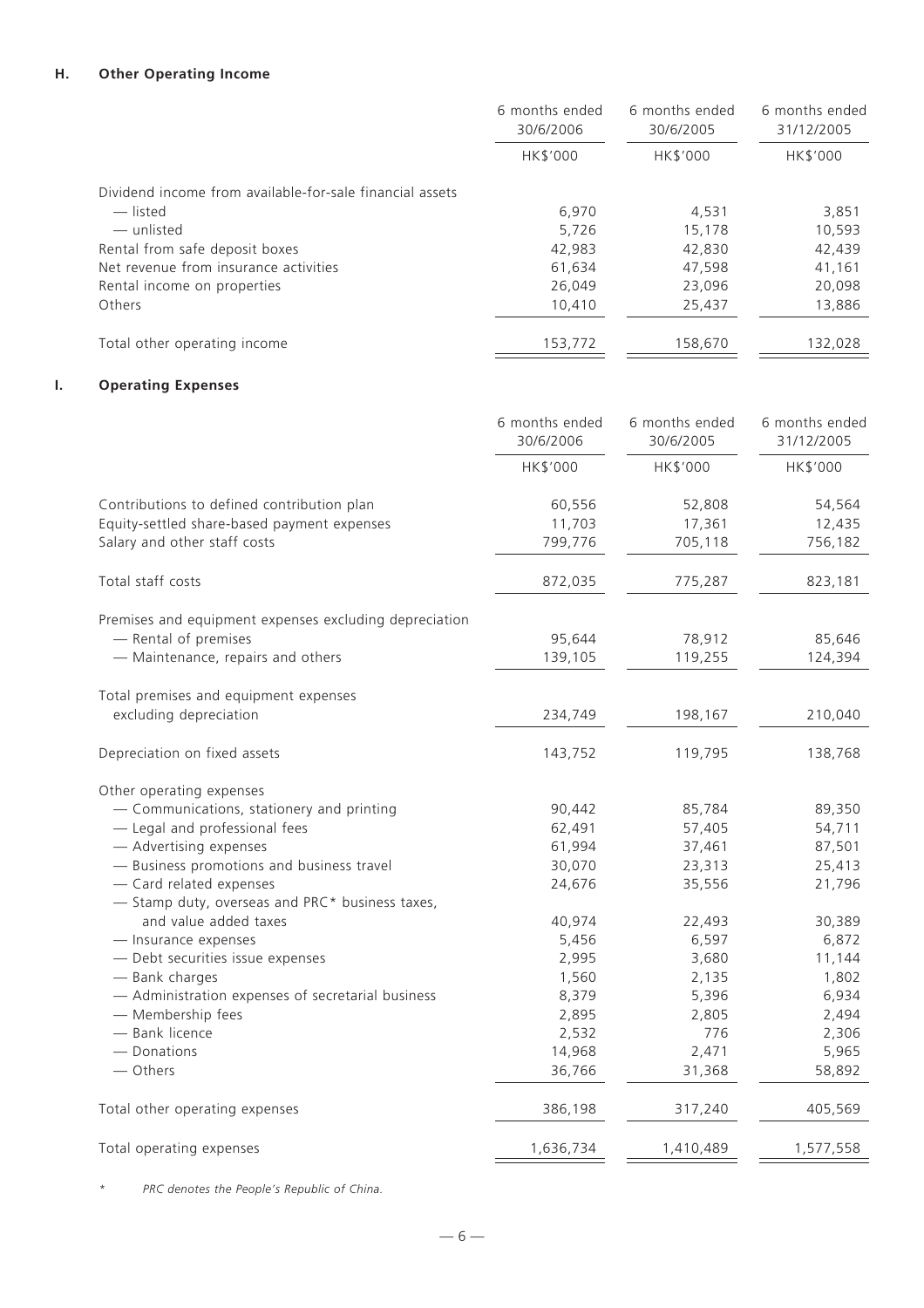# **J. Trading Assets**

|                                                | 30/6/2006 | 30/6/2005 | 31/12/2005 |
|------------------------------------------------|-----------|-----------|------------|
|                                                | HK\$'000  | HK\$'000  | HK\$'000   |
| Treasury bills (including Exchange Fund Bills) | 793,407   | 995,764   | 1,494,650  |
| Debt securities                                | 161,326   | 182,016   | 165,683    |
| Equity shares                                  | 765,582   | 356,199   | 601,139    |
| Trust fund                                     | 256,394   | 245,736   | 245,682    |
| Trading securities                             | 1,976,709 | 1,779,715 | 2,507,154  |
| Positive fair value of derivatives             | 803,391   | 650,490   | 738,425    |
|                                                | 2,780,100 | 2,430,205 | 3,245,579  |
| Issued by:                                     |           |           |            |
| Central governments and central banks          | 793,407   | 1,003,367 | 1,494,650  |
| Public sector entities                         | 162,233   | 174,412   | 165,684    |
| Banks and other financial institutions         | 363,654   | 275,452   | 435,494    |
| Corporate entities                             | 643,809   | 326,484   | 411,326    |
| Other entities                                 | 13,606    |           |            |
|                                                | 1,976,709 | 1,779,715 | 2,507,154  |
| By place of listing:                           |           |           |            |
| Listed in Hong Kong                            | 620,397   | 290,796   | 494,508    |
| Listed outside Hong Kong                       | 191,886   | 107,019   | 144,233    |
|                                                | 812,283   | 397,815   | 638,741    |
| Unlisted                                       | 1,164,426 | 1,381,900 | 1,868,413  |
|                                                | 1,976,709 | 1,779,715 | 2,507,154  |
|                                                |           |           |            |

# **K. Financial Assets Designated at Fair Value through Profit or Loss**

|                                        | 30/6/2006 | 30/6/2005  | 31/12/2005 |
|----------------------------------------|-----------|------------|------------|
|                                        | HK\$'000  | HK\$'000   | HK\$'000   |
| Certificates of deposit held           | 94,795    | 48,725     | 94,290     |
| Debt securities                        | 8,286,599 | 10,170,325 | 10,053,081 |
| Equity shares                          | 12,387    | 9,659      | 10,336     |
|                                        | 8,393,781 | 10,228,709 | 10,157,707 |
| Issued by:                             |           |            |            |
| Central governments and central banks  |           | 48,251     | 46,409     |
| Public sector entities                 | 168,526   | 176,966    | 172,022    |
| Banks and other financial institutions | 1,027,038 | 1,677,403  | 1,264,079  |
| Corporate entities                     | 7,190,375 | 8,319,190  | 8,668,041  |
| Other entities                         | 7,842     | 6,899      | 7,156      |
|                                        | 8,393,781 | 10,228,709 | 10,157,707 |
| By place of listing:                   |           |            |            |
| Listed in Hong Kong                    | 1,045,040 | 2,419,277  | 1,773,428  |
| Listed outside Hong Kong               | 1,427,865 | 2,712,928  | 1,931,168  |
|                                        | 2,472,905 | 5,132,205  | 3,704,596  |
| Unlisted                               | 5,920,876 | 5,096,504  | 6,453,111  |
|                                        | 8,393,781 | 10,228,709 | 10,157,707 |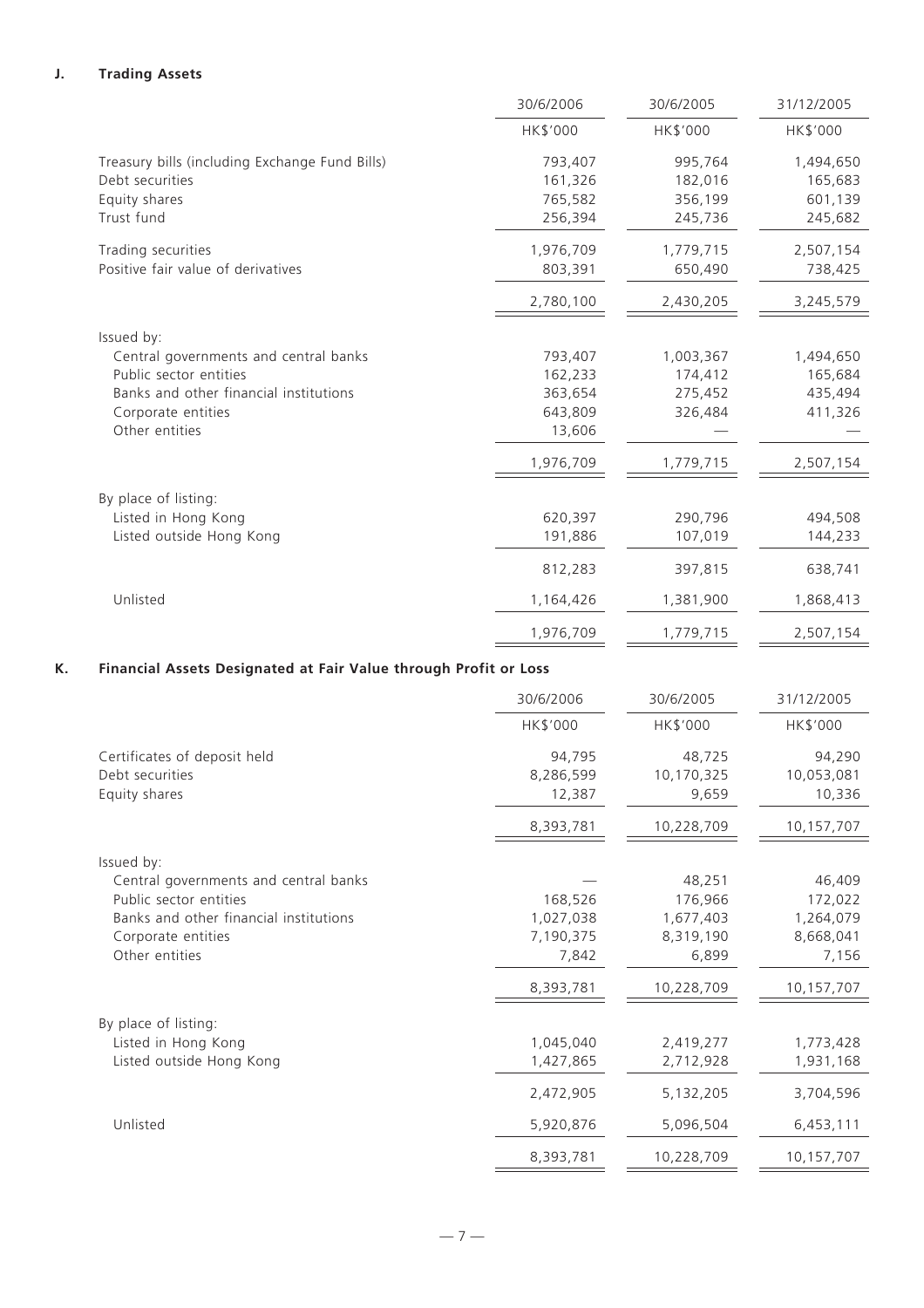# **L. Advances to Customers and Other Accounts**

# *(a) Advances to Customers and Other Accounts*

|                                               | 30/6/2006                   | 30/6/2005                | 31/12/2005               |
|-----------------------------------------------|-----------------------------|--------------------------|--------------------------|
|                                               | HK\$'000                    | HK\$'000                 | HK\$'000                 |
| Advances to customers                         | 149,083,749                 | 128,418,266              | 138,743,747              |
| — Individual<br>- Collective                  | (217, 838)<br>(431, 926)    | (328, 920)<br>(455, 474) | (295, 575)<br>(478, 995) |
|                                               | 148,433,985                 | 127,633,872              | 137,969,177              |
| Other Accounts<br>Advances to banks and other |                             |                          |                          |
| financial institutions                        | 2,682,616                   | 2,319,294                | 2,424,120                |
| Notes and bonds                               | 359,209                     | 284,429                  | 387,934                  |
| Certificates of deposit held                  | 38,834                      | 38,858                   | 38,775                   |
| Accrued interest                              | 984,115                     | 710,704                  | 985,567                  |
| Other accounts                                | 2,900,536                   | 3,037,971                | 3,069,729                |
|                                               | 6,965,310                   | 6,391,256                | 6,906,125                |
| Less: Impairment allowances                   |                             |                          |                          |
| — Individual                                  | (26, 660)                   | (33, 858)                | (28, 570)                |
| - Collective                                  | (9, 447)                    | (12, 163)                | (9,943)                  |
|                                               | 6,929,203                   | 6,345,235                | 6,867,612                |
|                                               | 155,363,188                 | 133,979,107              | 144,836,789              |
|                                               | Less: Impairment allowances |                          |                          |

# *(b) Advances to customers — by industry sectors*

The analysis of gross advances to customers by industry sector is based on the categories and definitions used by the Hong Kong Monetary Authority.

|                                                                                                                                      | 30/6/2006    | 30/6/2005   | 31/12/2005  |
|--------------------------------------------------------------------------------------------------------------------------------------|--------------|-------------|-------------|
|                                                                                                                                      | HK\$'000     | HK\$'000    | HK\$'000    |
| Loans for use in Hong Kong                                                                                                           |              |             |             |
| Industrial, commercial and financial                                                                                                 |              |             |             |
| - Property development                                                                                                               | 5,796,535    | 4,779,394   | 5,870,869   |
| - Property investment                                                                                                                | 20,423,067   | 16,433,678  | 19,316,009  |
| - Financial concerns                                                                                                                 | 2,190,722    | 1,485,892   | 1,867,677   |
| - Stockbrokers                                                                                                                       | 294,588      | 176,836     | 204,725     |
| - Wholesale and retail trade                                                                                                         | 1,366,526    | 1,683,867   | 1,399,776   |
| - Manufacturing                                                                                                                      | 1,813,602    | 1,859,708   | 1,744,187   |
| - Transport and transport equipment                                                                                                  | 3,875,311    | 4,198,215   | 4,132,657   |
| - Others                                                                                                                             | 6,415,811    | 5,742,204   | 6,294,634   |
| $-$ Sub-total                                                                                                                        | 42, 176, 162 | 36,359,794  | 40,830,534  |
| Individuals<br>- Loans for the purchase of flats in the Home<br>Ownership Scheme, Private Sector<br>Participation Scheme and Tenants |              |             |             |
| Purchase Scheme<br>- Loans for the purchase of other                                                                                 | 1,218,014    | 1,422,812   | 1,320,946   |
| residential properties                                                                                                               | 36,409,009   | 37,991,408  | 37,188,222  |
| - Credit card advances                                                                                                               | 1,763,962    | 1,371,012   | 1,769,653   |
| — Others                                                                                                                             | 3,946,951    | 3,600,915   | 3,571,901   |
| $-$ Sub-total                                                                                                                        | 43,337,936   | 44,386,147  | 43,850,722  |
| Total loans for use in Hong Kong                                                                                                     | 85,514,098   | 80,745,941  | 84,681,256  |
| Trade finance                                                                                                                        | 3,639,770    | 4,175,030   | 3,753,789   |
| Loans for use outside Hong Kong                                                                                                      | 59,929,881   | 43,497,295  | 50,308,702  |
| Total advances to customers                                                                                                          | 149,083,749  | 128,418,266 | 138,743,747 |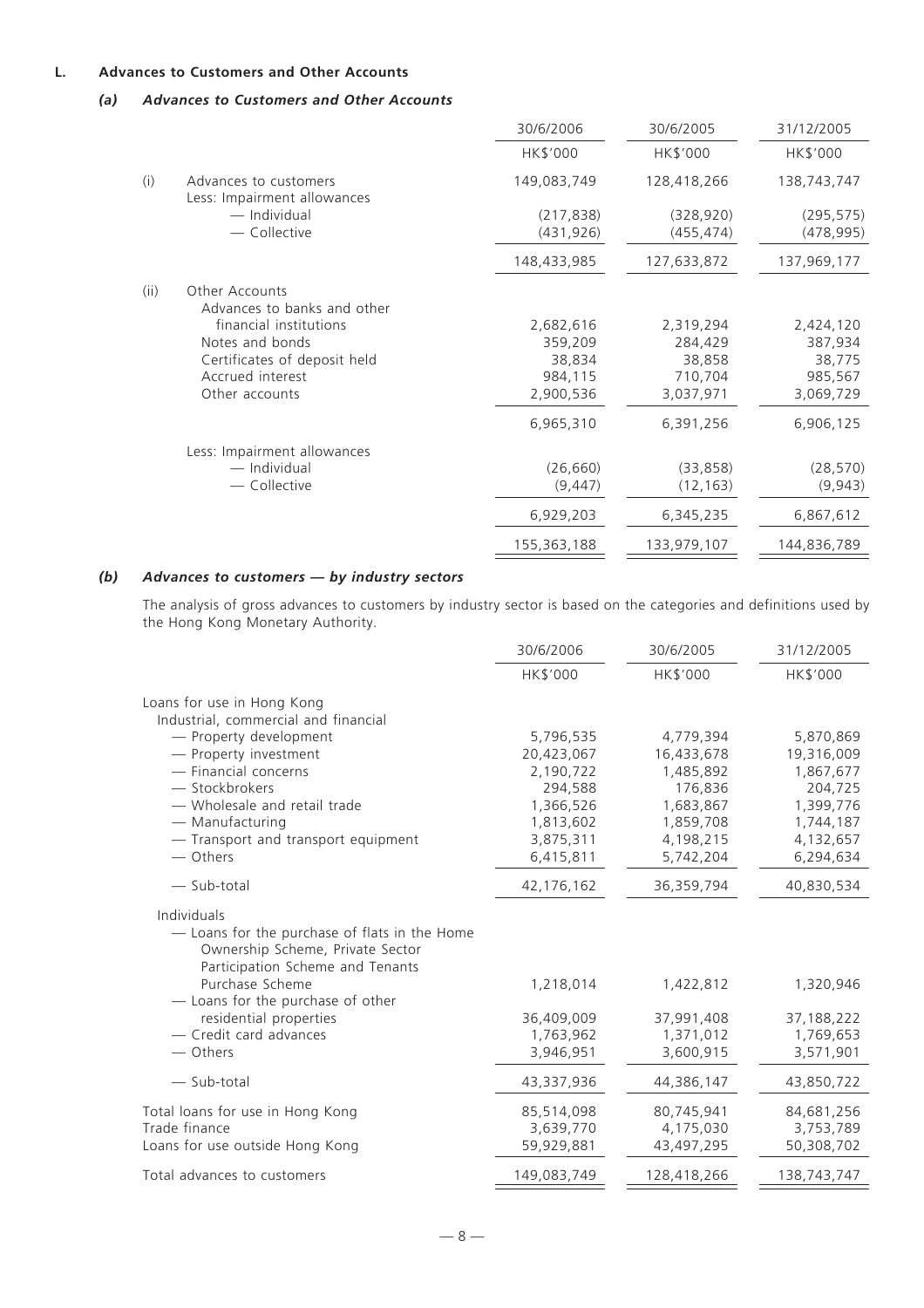#### *(c) Impaired advances to customers*

|                                          |           | 30/6/2006                              |           | 30/6/2005                              |           | 31/12/2005                             |  |
|------------------------------------------|-----------|----------------------------------------|-----------|----------------------------------------|-----------|----------------------------------------|--|
|                                          | HK\$'000  | % of total<br>advances to<br>customers | HK\$'000  | % of total<br>advances to<br>customers | HK\$'000  | % of total<br>advances to<br>customers |  |
| Gross impaired advances<br>to customers  | 1,337,250 | 0.90                                   | 1,689,007 | 1.32                                   | 1,434,979 | 1.03                                   |  |
| Individual impairment loss<br>allowances | 217,838   |                                        | 328,920   |                                        | 295,575   |                                        |  |

Impaired loans and advances are individually assessed loans with objective evidence of impairment on an individual basis.

There were no impaired advances to banks and other financial institutions as at 30th June, 2006, 30th June, 2005 and 31st December, 2005; nor were there any individual impairment allowances made for them on these three respective dates.

# **M. Available-For-Sale Financial Assets**

|                                                | 30/6/2006 | 30/6/2005 | 31/12/2005 |
|------------------------------------------------|-----------|-----------|------------|
|                                                | HK\$'000  | HK\$'000  | HK\$'000   |
| Treasury bills (including Exchange Fund Bills) | 2,783,033 | 2,681,454 | 3,083,677  |
| Certificates of deposit held                   | 1,159,918 | 1,142,974 | 1,114,810  |
| Debt securities                                | 2,832,129 | 2,887,326 | 2,956,664  |
| Equity shares                                  | 2,691,756 | 583,301   | 1,028,231  |
| Trust fund                                     | 256,049   | 172,921   | 215,739    |
|                                                | 9,722,885 | 7,467,976 | 8,399,121  |
| Issued by:                                     |           |           |            |
| Central governments and central banks          | 3,722,100 | 4,056,327 | 4,407,841  |
| Public sector entities                         | 388,716   | 463,469   | 472,573    |
| Banks and other financial institutions         | 3,768,049 | 1,594,859 | 1,911,991  |
| Corporate entities                             | 1,587,953 | 1,180,381 | 1,390,960  |
| Other entities                                 | 256,067   | 172,940   | 215,756    |
|                                                | 9,722,885 | 7,467,976 | 8,399,121  |
| By place of listing:                           |           |           |            |
| Listed in Hong Kong                            | 1,330,268 | 263,647   | 379,450    |
| Listed outside Hong Kong                       | 1,641,859 | 1,307,879 | 1,592,390  |
|                                                | 2,972,127 | 1,571,526 | 1,971,840  |
| Unlisted                                       | 6,750,758 | 5,896,450 | 6,427,281  |
|                                                | 9,722,885 | 7,467,976 | 8,399,121  |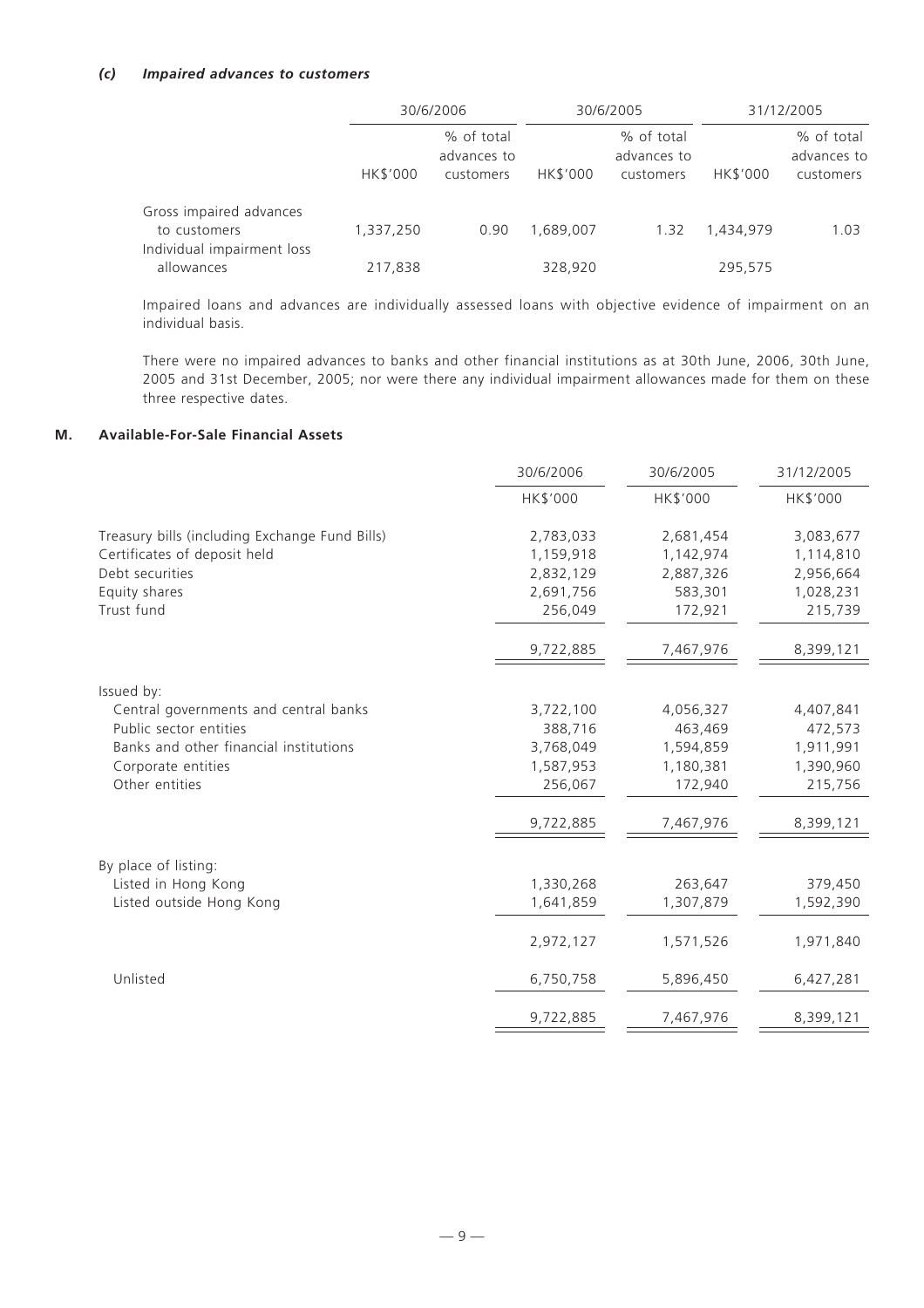#### **N. Held-to-maturity Investments**

|                                                                                                                                                   | 30/6/2006                                      | 30/6/2005                                      | 31/12/2005                                               |
|---------------------------------------------------------------------------------------------------------------------------------------------------|------------------------------------------------|------------------------------------------------|----------------------------------------------------------|
|                                                                                                                                                   | HK\$'000                                       | HK\$'000                                       | HK\$'000                                                 |
| Treasury bills (including Exchange Fund Bills)<br>Certificates of deposit held<br>Debt securities                                                 | 45,412<br>1,409,223<br>11,279,117              | 45,110<br>1,384,499<br>11,545,355              | 45,193<br>1,324,571<br>11,678,082                        |
|                                                                                                                                                   | 12,733,752                                     | 12,974,964                                     | 13,047,846                                               |
| Less: Impairment allowance - individually assessed                                                                                                |                                                | (12,040)                                       | (30, 887)                                                |
|                                                                                                                                                   | 12,733,752                                     | 12,962,924                                     | 13,016,959                                               |
| Issued by:                                                                                                                                        |                                                |                                                |                                                          |
| Central governments and central banks<br>Public sector entities<br>Banks and other financial institutions<br>Corporate entities<br>Other entities | 7,687,075<br>799,699<br>3,193,700<br>1,053,278 | 7,790,363<br>871,459<br>3,190,014<br>1,111,088 | 7,728,378<br>720,820<br>3,329,907<br>1,215,681<br>22,173 |
|                                                                                                                                                   | 12,733,752                                     | 12,962,924                                     | 13,016,959                                               |
| By place of listing:<br>Listed in Hong Kong                                                                                                       | 58,087                                         | 45,187                                         | 55,487                                                   |
| Listed outside Hong Kong                                                                                                                          | 1,968,347                                      | 1,633,133                                      | 1,957,404                                                |
|                                                                                                                                                   | 2,026,434                                      | 1,678,320                                      | 2,012,891                                                |
| Unlisted                                                                                                                                          | 10,707,318                                     | 11,284,604                                     | 11,004,068                                               |
|                                                                                                                                                   | 12,733,752                                     | 12,962,924                                     | 13,016,959                                               |
| Market value:                                                                                                                                     |                                                |                                                |                                                          |
| Listed securities<br>Unlisted securities                                                                                                          | 1,984,421<br>10,441,192                        | 1,704,541<br>11,215,986                        | 2,003,701<br>10,828,860                                  |
|                                                                                                                                                   | 12,425,613                                     | 12,920,527                                     | 12,832,561                                               |

#### **O. Segment Reporting**

Segment information is presented in respect of the Group's business and geographical segments. Business segment information is chosen as the primary reporting format because this is more relevant to the Group's internal financial reporting.

Personal financial services includes branch operations, personal Internet banking, consumer finance, property loans, credit card business and private banking to personal customers.

Corporate banking business includes corporate lending and loan syndication, asset based lending, commercial lending, community lending, securities lending, trust services, mandatory provident fund business and corporate Internet banking.

Investment banking business includes treasury operations, securities broking and dealing, and provision of internet security trading services.

Corporate services include company secretarial services, share registration and business services, and offshore corporate and trust services.

Other businesses include bancassurance, insurance business and property-related business.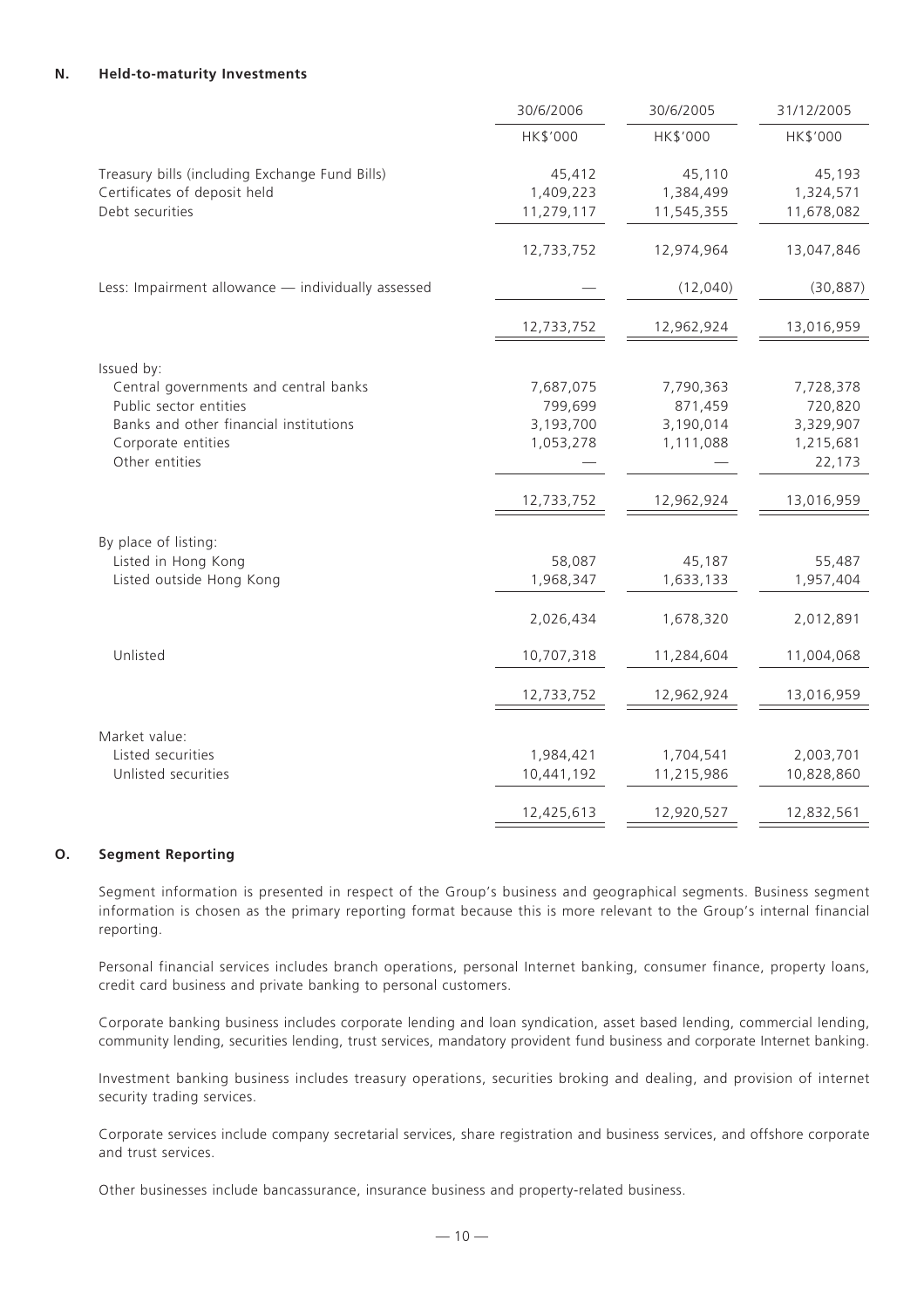Unallocated items mainly comprise the central management unit, bank premises, and any items which cannot be reasonably allocated to specific business segments.

|                                                                                                                | 6 months ended 30/6/2006          |                        |                       |                       |                    |                        |                              |                         |  |
|----------------------------------------------------------------------------------------------------------------|-----------------------------------|------------------------|-----------------------|-----------------------|--------------------|------------------------|------------------------------|-------------------------|--|
|                                                                                                                | Personal<br>Financial<br>Services | Corporate<br>Banking   | Investment<br>Banking | Corporate<br>Services | Others             | Unallocated            | Inter-segment<br>elimination | Consolidated            |  |
|                                                                                                                | HK\$'000                          | HK\$'000               | HK\$'000              | HK\$'000              | HK\$'000           | HK\$'000               | HK\$'000                     | HK\$'000                |  |
| Net interest income<br>Other operating income                                                                  | 1,176,277                         | 1,269,941              | (141, 111)            | 208                   | 3,556              | (568)                  |                              | 2,308,303               |  |
| from external customers<br>Inter-segment income                                                                | 240,980                           | 207,672                | 406,138               | 292,774               | 80,732             | 7,909<br>71,752        | (71, 752)                    | 1,236,205               |  |
| Total operating income                                                                                         | 1,417,257                         | 1,477,613              | 265,027               | 292,982               | 84,288             | 79,093                 | (71, 752)                    | 3,544,508               |  |
| Operating expenses<br>Inter-segment expenses                                                                   | (734, 253)<br>(58, 429)           | (385, 641)<br>(7, 583) | (164, 872)<br>(2,893) | (171, 147)            | (74, 449)<br>(391) | (106, 372)<br>(2, 456) | 71,752                       | (1,636,734)             |  |
| Operating profit/(loss)<br>before impairment losses<br>Impairment losses on loans                              | 624,575                           | 1,084,389              | 97,262                | 121,835               | 9,448              | (29, 735)              |                              | 1,907,774               |  |
| and advances<br>Impairment losses on                                                                           | 10,004                            | (164, 923)             | 1,238                 | (232)                 | (755)              |                        |                              | (154, 668)              |  |
| goodwill<br>Impairment loss on bank                                                                            |                                   |                        |                       |                       | (23, 698)          |                        |                              | (23, 698)               |  |
| premises<br>Impairment losses on<br>available-for-sale financial                                               |                                   |                        |                       |                       |                    | 10,915                 |                              | 10,915                  |  |
| assets, held-to-maturity<br>investments and associates                                                         |                                   | 3,779                  | 12,828                |                       |                    |                        |                              | 16,607                  |  |
|                                                                                                                | 634,579                           | 923,245                | 111,328               | 121,603               | (15,005)           | (18, 820)              |                              | 1,756,930               |  |
| Profit on sale of fixed assets,<br>available-for-sale financial<br>assets, held-to-maturity<br>investments and |                                   |                        |                       |                       |                    |                        |                              |                         |  |
| subsidiaries/associates<br>Revaluation surplus on                                                              |                                   |                        | 2,945                 |                       | 1,308              | (3,941)                |                              | 312                     |  |
| investment properties<br>Share of profits less losses                                                          |                                   |                        |                       |                       | 40,478             |                        |                              | 40,478                  |  |
| of associates                                                                                                  | 1,068                             | 10,221                 | 3,311                 |                       | 34,098             | (944)                  |                              | 47,754                  |  |
| Profit/(loss) before taxation<br>Income tax                                                                    | 635,647<br>(88, 527)              | 933,466<br>(128, 814)  | 117,584<br>(15, 953)  | 121,603<br>(16,969)   | 60,879<br>(3,759)  | (23, 705)              |                              | 1,845,474<br>(254, 022) |  |
| Profit/(loss) for the period<br>after taxation                                                                 | 547,120                           | 804,652                | 101,631               | 104,634               | 57,120             | (23, 705)              |                              | 1,591,452               |  |
| Attributable to:<br>Equity holders of the Group<br>Minority interests                                          | 547,120                           | 804,652                | 101,628<br>3          | 77,795<br>26,839      | 57,844<br>(724)    | (23, 705)              |                              | 1,565,334<br>26,118     |  |
| Profit/(loss) for the period<br>after taxation                                                                 | 547,120                           | 804,652                | 101,631               | 104,634               | 57,120             | (23, 705)              |                              | 1,591,452               |  |
| Depreciation for the period                                                                                    | (54, 737)                         | (26, 920)              | (10, 697)             | (6, 327)              | (3, 517)           | (41, 554)              |                              | (143, 752)              |  |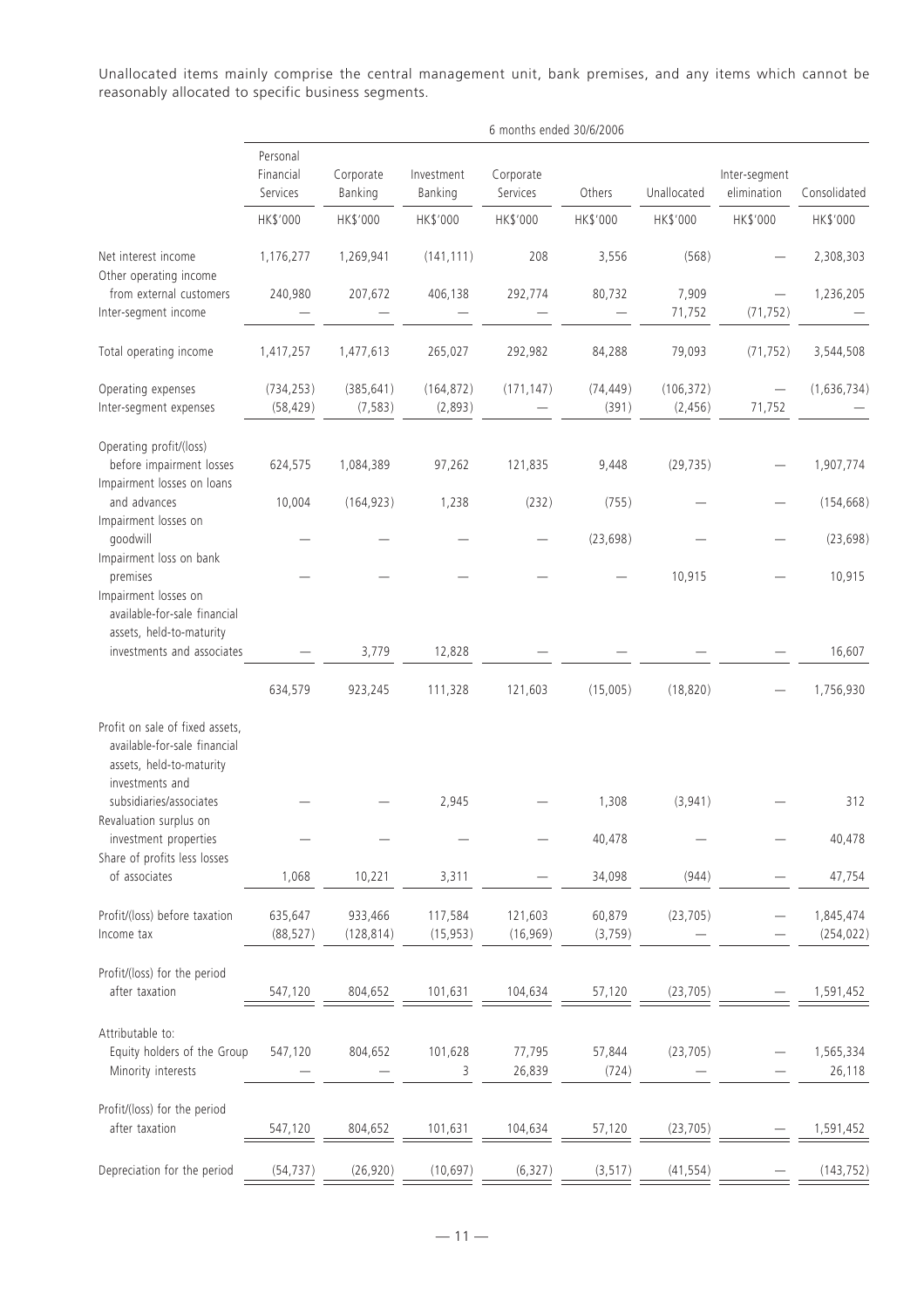|                                                                                                                                           | Personal<br>Financial<br>Services | Corporate<br>Banking  | Investment<br>Banking  | Corporate<br>Services | Others             | Unallocated          | Inter-segment<br>elimination | Consolidated            |
|-------------------------------------------------------------------------------------------------------------------------------------------|-----------------------------------|-----------------------|------------------------|-----------------------|--------------------|----------------------|------------------------------|-------------------------|
|                                                                                                                                           | HK\$'000                          | HK\$'000              | HK\$'000               | HK\$'000              | HK\$'000           | HK\$'000             | HK\$'000                     | HK\$'000                |
| Net interest income                                                                                                                       | 719,904                           | 827,873               | 124,284                | 49                    | (3,848)            | 329                  |                              | 1,668,591               |
| Other operating income<br>from external customers<br>Inter-segment income                                                                 | 243,100                           | 100,683               | 431,020                | 227,221               | 73,054             | 9,766<br>61,329      | (61, 329)                    | 1,084,844               |
| Total operating income                                                                                                                    | 963,004                           | 928,556               | 555,304                | 227,270               | 69,206             | 71,424               | (61, 329)                    | 2,753,435               |
| Operating expenses<br>Inter-segment expenses                                                                                              | (650, 896)<br>(50, 745)           | (324, 465)<br>(5,970) | (147, 273)<br>(2, 471) | (122, 896)            | (73, 961)<br>(124) | (90, 998)<br>(2,019) | 61,329                       | (1,410,489)             |
| Operating profit/(loss)<br>before impairment losses                                                                                       | 261,363                           | 598,121               | 405,560                | 104,374               | (4, 879)           | (21, 593)            |                              | 1,342,946               |
| Impairment losses on loans<br>and advances<br>Impairment loss on bank                                                                     | 39,761                            | (19, 953)             | 2,154                  | (2,791)               | 5,143              |                      |                              | 24,314                  |
| premises<br>Impairment losses on<br>available-for-sale financial                                                                          |                                   |                       |                        |                       |                    | (953)                |                              | (953)                   |
| assets, held-to-maturity<br>investments and associates                                                                                    |                                   | 3,934                 | (12, 228)              |                       |                    | (31)                 |                              | (8, 325)                |
|                                                                                                                                           | 301,124                           | 582,102               | 395,486                | 101,583               | 264                | (22, 577)            |                              | 1,357,982               |
| Profit on sale of fixed assets,<br>available-for-sale financial<br>assets, held-to-maturity<br>investments and<br>subsidiaries/associates |                                   |                       | 5,974                  |                       | 592                | 35,275               |                              | 41,841                  |
| Share of profits less losses<br>of associates                                                                                             | 313                               | 12,839                | (8,922)                |                       | (8, 575)           | 1,583                |                              | (2, 762)                |
| Profit/(loss) before taxation<br>Income tax                                                                                               | 301,437<br>(42, 167)              | 594,941<br>(81, 518)  | 392,538<br>(56, 210)   | 101,583<br>(14, 217)  | (7, 719)<br>(117)  | 14,281               |                              | 1,397,061<br>(194, 229) |
| Profit/(loss) for the period<br>after taxation                                                                                            | 259,270                           | 513,423               | 336,328                | 87,366                | (7, 836)           | 14,281               |                              | 1,202,832               |
| Attributable to:<br>Equity holders of the Group<br>Minority interests                                                                     | 259,270                           | 513,423               | 336,328                | 67,405<br>19,961      | (7, 742)<br>(94)   | 14,281               |                              | 1,182,965<br>19,867     |
| Profit/(loss) for the period<br>after taxation                                                                                            | 259,270                           | 513,423               | 336,328                | 87,366                | (7, 836)           | 14,281               |                              | 1,202,832               |
| Depreciation for the period                                                                                                               | (45, 731)                         | (23,990)              | (10, 712)              | (3, 767)              | (1,660)            | (33, 935)            |                              | (119, 795)              |

6 months ended 30/6/2005 (restated)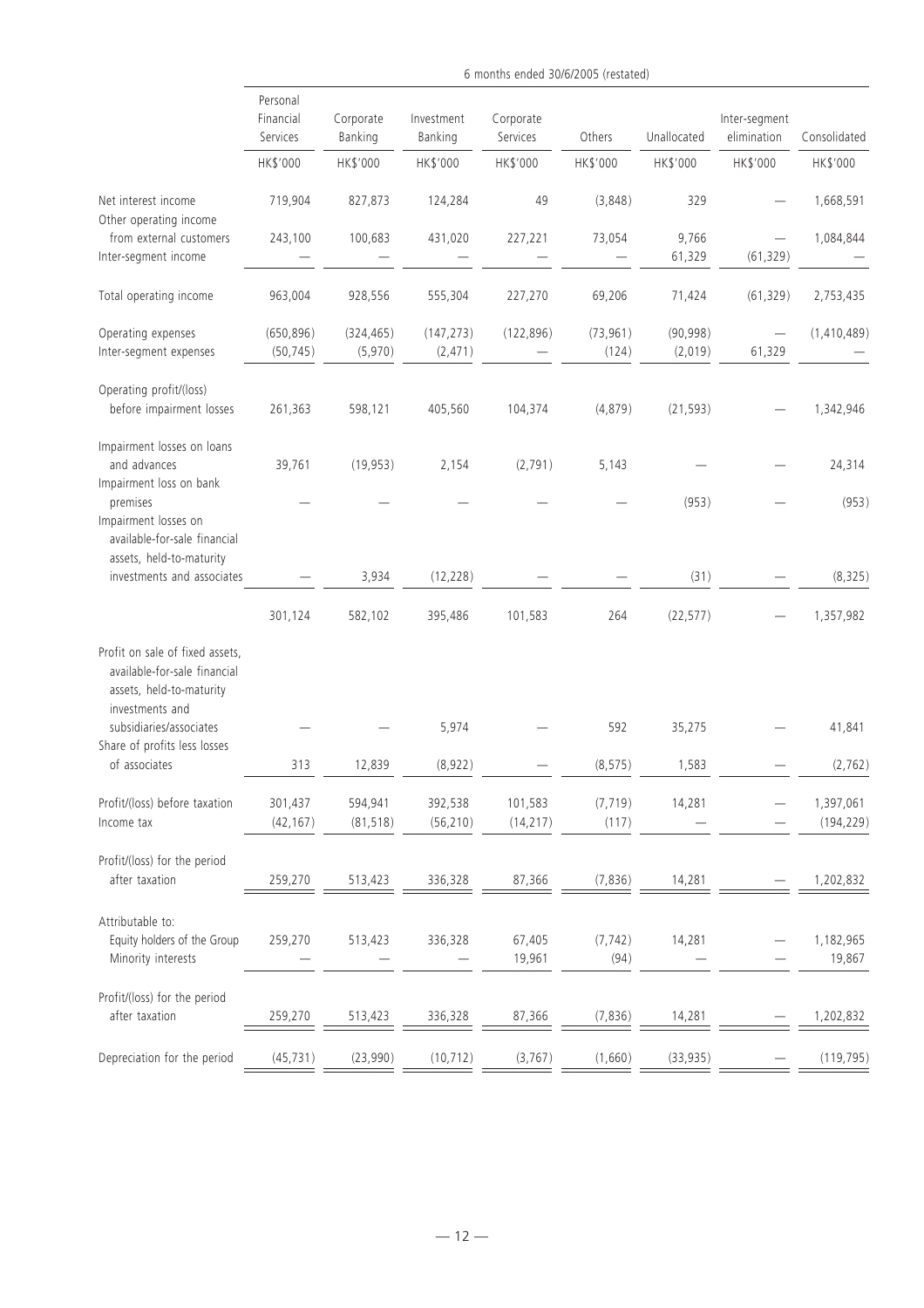# **P. Analysis of Assets and Liabilities by Remaining Maturity**

|                                                         |                        |                          |                                           | 30/6/2006                                |                                     |                          |                           |
|---------------------------------------------------------|------------------------|--------------------------|-------------------------------------------|------------------------------------------|-------------------------------------|--------------------------|---------------------------|
|                                                         | Repayable<br>on demand | 3 months<br>or less      | 1 year or<br>less but<br>over<br>3 months | 5 years or<br>less but<br>over<br>1 year | Over<br>5 years                     | Undated<br>0r<br>overdue | Total                     |
|                                                         | HK\$'000               | HK\$'000                 | HK\$'000                                  | HK\$'000                                 | HK\$'000                            | HK\$'000                 | HK\$'000                  |
| Assets                                                  |                        |                          |                                           |                                          |                                     |                          |                           |
| Cash and balances with banks and                        |                        |                          |                                           |                                          |                                     |                          |                           |
| other financial institutions                            | 4,656,612              |                          |                                           |                                          |                                     |                          | 4,656,612                 |
| Placements with banks and                               |                        |                          |                                           |                                          |                                     |                          |                           |
| other financial institutions                            | 235,334                | 58,457,304               | 1,411,671                                 |                                          |                                     |                          | 60,104,309                |
| Trade bills                                             | 35,093                 | 444,218                  | 26,396                                    |                                          |                                     | 10,155                   | 515,862                   |
| Trading assets                                          |                        | 597,084                  | 196,322                                   | 128,232                                  | 33,094                              | 1,825,368                | 2,780,100                 |
| Financial assets designated at fair                     |                        |                          |                                           |                                          |                                     |                          |                           |
| value through profit or loss                            |                        | 359,538                  | 700,548                                   | 7,258,926                                | 63,313                              | 11,456                   | 8,393,781                 |
| Advances to customers and other accounts                | 4,192,480              | 23,122,980               | 18,442,725                                | 51,591,669                               | 51,832,450                          | 6,180,884                | 155,363,188               |
| Available-for-sale financial assets                     |                        | 3,060,624                | 923,732                                   | 2,912,358                                | 718,256                             | 2,107,915                | 9,722,885                 |
| Held-to-maturity investments<br>Undated assets          |                        | 1,427,209                | 2,847,936                                 | 7,070,395                                | 1,388,212                           | 9,067,043                | 12,733,752                |
|                                                         |                        |                          |                                           |                                          |                                     |                          | 9,067,043                 |
| <b>Total assets</b>                                     | 9,119,519              | 87,468,957               | 24,549,330                                | 68,961,580                               | 54,035,325                          | 19,202,821               | 263,337,532               |
|                                                         |                        |                          |                                           |                                          |                                     |                          |                           |
| <b>Liabilities</b>                                      |                        |                          |                                           |                                          |                                     |                          |                           |
| Deposits and balances of banks and                      |                        |                          |                                           |                                          |                                     |                          |                           |
| other financial institutions<br>Deposits from customers | 725,792<br>51,298,352  | 7,617,716<br>127,848,616 | 8,900,893                                 | 2,143,331<br>4,629,413                   | 103,173<br>$\overline{\phantom{0}}$ | $\overline{\phantom{0}}$ | 19,490,905                |
| - Demand deposits and current accounts                  | 12,328,246             |                          | 8,951,257                                 | $\overline{\phantom{0}}$                 | $\overline{\phantom{0}}$            | $\overline{\phantom{0}}$ | 192,727,638<br>12,328,246 |
| - Savings deposit                                       | 38,526,992             |                          |                                           |                                          |                                     |                          | 38,526,992                |
| - Time, call and notice deposits                        | 443,114                | 127,848,616              | 8,951,257                                 | 4,629,413                                |                                     |                          | 141,872,400               |
| Trading liabilities                                     |                        | 697,009                  | $\equiv$                                  | 32,789                                   | 286                                 | 836,963                  | 1,567,047                 |
| Certificates of deposit issued                          |                        | 1,125,366                | 4,633,077                                 | 3,285,534                                | $\overline{\phantom{0}}$            |                          | 9,043,977                 |
| Current taxation                                        |                        | $\overline{\phantom{0}}$ | 388,413                                   |                                          |                                     |                          | 388,413                   |
| Loan capital                                            |                        |                          | $\overline{\phantom{0}}$                  | 3,877,268                                | 4,149,058                           |                          | 8,026,326                 |
| Undated liabilities                                     |                        |                          |                                           |                                          |                                     | 6,577,525                | 6,577,525                 |
| <b>Total liabilities</b>                                | 52,024,144             | 137.288.707              | 22.873.640                                | 13.968.335                               | 4,252,517                           | 7,414,488                | 237,821,831               |
| Net liability gap                                       | (42, 904, 625)         | (49, 819, 750)           | 1,675,690                                 | 54,993,245                               | 49,782,808                          |                          |                           |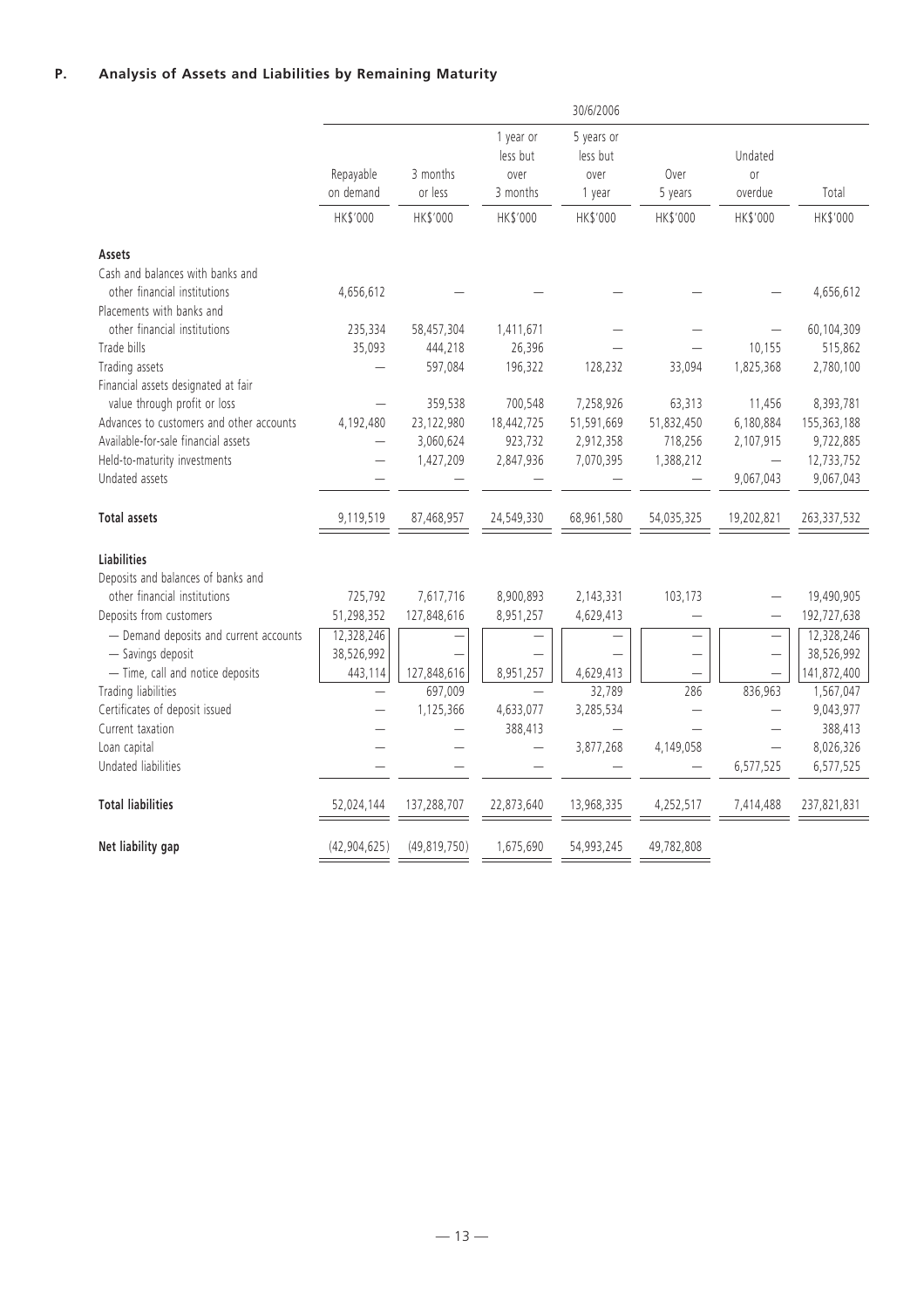|                                                                  |                          |                |                               | 31/12/2005                     |                          |                          |             |
|------------------------------------------------------------------|--------------------------|----------------|-------------------------------|--------------------------------|--------------------------|--------------------------|-------------|
|                                                                  | Repayable                | 3 months       | 1 year or<br>less but<br>over | 5 years or<br>less but<br>over | Over                     | Undated<br>0r            |             |
|                                                                  | on demand                | or less        | 3 months                      | 1 year                         | 5 years                  | overdue                  | Total       |
|                                                                  | HK\$'000                 | HK\$'000       | HK\$'000                      | HK\$'000                       | HK\$'000                 | HK\$'000                 | HK\$'000    |
| Assets                                                           |                          |                |                               |                                |                          |                          |             |
| Cash and balances with banks and<br>other financial institutions | 4,525,587                |                |                               |                                |                          |                          | 4,525,587   |
| Placements with banks and                                        |                          |                |                               |                                |                          |                          |             |
| other financial institutions                                     |                          | 43,654,951     | 1,692,304                     |                                |                          |                          | 45,347,255  |
| Trade bills                                                      | 6.766                    | 552,530        | 53,291                        |                                |                          |                          | 612,587     |
| Trading assets                                                   |                          | 1,494,650      |                               | 128,082                        | 37,602                   | 1,585,245                | 3,245,579   |
| Financial assets designated at fair                              |                          |                |                               |                                |                          |                          |             |
| value through profit or loss                                     | $\overline{\phantom{0}}$ | 316,897        | 1,790,375                     | 7,723,154                      | 316,945                  | 10,336                   | 10,157,707  |
| Advances to customers and other accounts                         | 4,410,325                | 20,171,366     | 18,902,982                    | 47,009,838                     | 48,038,008               | 6,304,270                | 144,836,789 |
| Available-for-sale financial assets                              |                          | 3,349,857      | 922,242                       | 2,035,688                      | 838,085                  | 1,253,249                | 8,399,121   |
| Held-to-maturity investments                                     |                          | 1,367,038      | 3,303,891                     | 6,827,973                      | 1,488,166                | 29,891                   | 13,016,959  |
| Undated assets                                                   |                          |                |                               |                                |                          | 8,657,898                | 8,657,898   |
| <b>Total assets</b>                                              | 8,942,678                | 70,907,289     | 26,665,085                    | 63,724,735                     | 50,718,806               | 17,840,889               | 238,799,482 |
| Liabilities                                                      |                          |                |                               |                                |                          |                          |             |
| Deposits and balances of banks and                               |                          |                |                               |                                |                          |                          |             |
| other financial institutions                                     | 1,368,095                | 6,787,961      | 5,258,857                     | 274,411                        | 96,095                   |                          | 13,785,419  |
| Deposits from customers                                          | 47,711,252               | 115,613,139    | 8,065,248                     | 4,505,286                      |                          |                          | 175,894,925 |
| - Demand deposits and current accounts                           | 10,864,801               |                |                               |                                |                          | $\overline{\phantom{0}}$ | 10,864,801  |
| - Savings deposit                                                | 35,497,574               |                |                               |                                | $\overline{\phantom{0}}$ | $\overline{\phantom{0}}$ | 35,497,574  |
| - Time, call and notice deposits                                 | 1,348,877                | 115,613,139    | 8,065,248                     | 4,505,286                      |                          |                          | 129,532,550 |
| Trading liabilities                                              | 1,229,881                |                |                               |                                | $\equiv$                 | 707,118                  | 1,936,999   |
| Certificates of deposit issued                                   |                          | 1,497,709      | 1,999,760                     | 2,933,922                      |                          | $\overline{\phantom{0}}$ | 6,431,391   |
| Current taxation                                                 |                          |                | 261,695                       |                                |                          |                          | 261,695     |
| Loan capital                                                     |                          |                |                               |                                | 8,548,780                | $\equiv$                 | 8,548,780   |
| Undated liabilities                                              |                          |                |                               |                                |                          | 7,535,745                | 7,535,745   |
| <b>Total liabilities</b>                                         | 50,309,228               | 123,898,809    | 15,585,560                    | 7,713,619                      | 8,644,875                | 8,242,863                | 214,394,954 |
| Net liability gap                                                | (41, 366, 550)           | (52, 991, 520) | 11,079,525                    | 56,011,116                     | 42,073,931               |                          |             |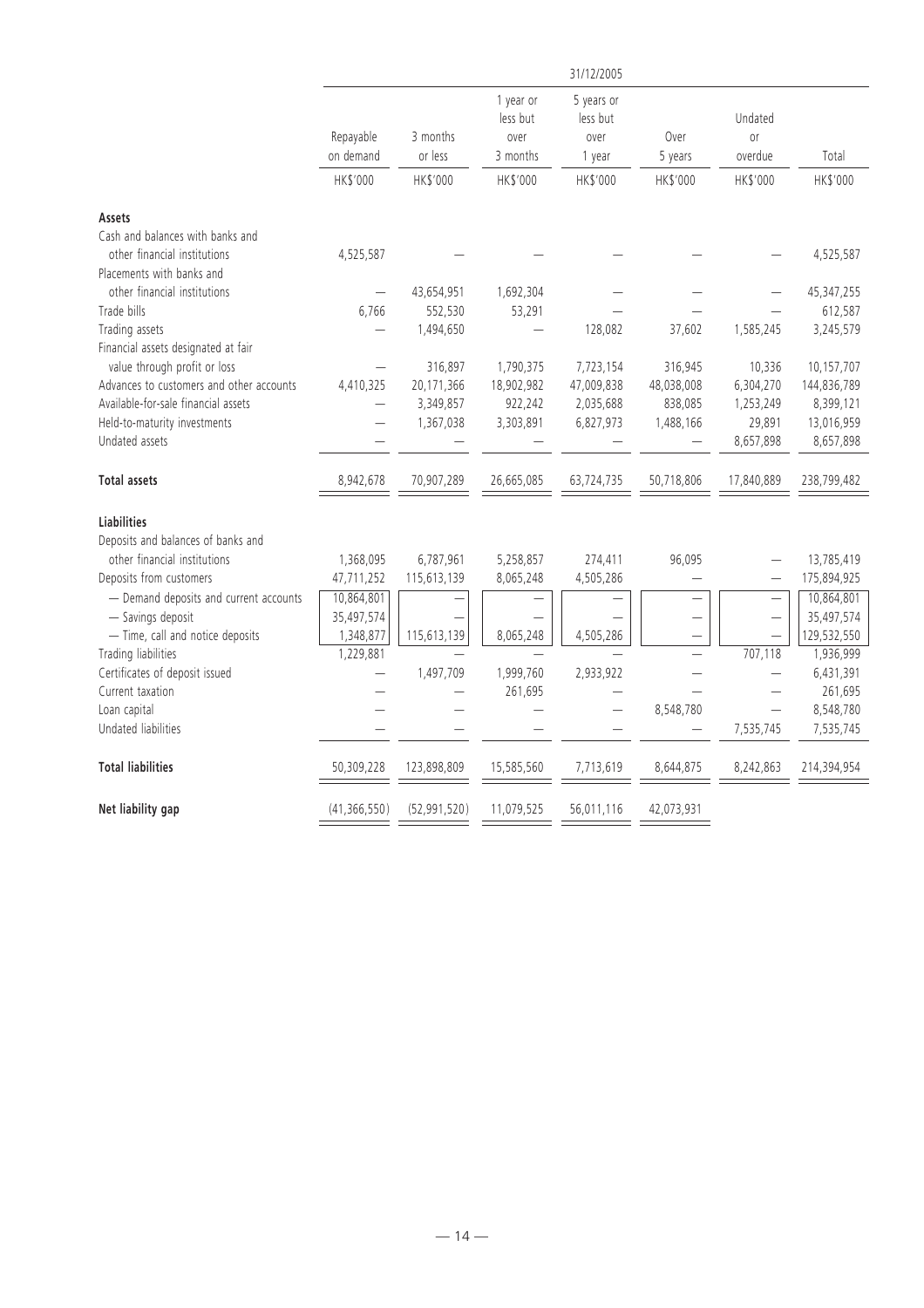# **Q. Deferred Tax Assets and Liabilities Recognised**

The components of deferred tax (assets)/liabilities recognised in the consolidated balance sheet and the movements during the period are as follows:

| Deferred tax arising from:                               | Depreciation<br>allowances<br>in excess<br>of related<br>depreciation<br>HK\$'000 | Leasing<br>partnership<br>transactions<br>HK\$'000 | Revaluation<br>of properties<br>HK\$'000 | Impairment<br>losses on<br>financial<br>assets<br>HK\$'000 | Revaluation<br>of AFS<br>securities<br>HK\$'000 | Tax losses<br>HK\$'000 | Others<br>HK\$'000 | Total<br>HK\$'000 |
|----------------------------------------------------------|-----------------------------------------------------------------------------------|----------------------------------------------------|------------------------------------------|------------------------------------------------------------|-------------------------------------------------|------------------------|--------------------|-------------------|
| At 1st January, 2006<br>Write off against                | 296,226                                                                           | 211,553                                            | 154,399                                  | (49, 124)                                                  |                                                 | (25, 512)              | 1,474              | 589,016           |
| investment                                               |                                                                                   | (206, 875)                                         |                                          |                                                            |                                                 |                        |                    | (206, 875)        |
| Other movements<br>Charged/(credited)<br>to consolidated |                                                                                   |                                                    |                                          |                                                            |                                                 | 7,726                  | 63                 | 7,789             |
| profit and loss account                                  | (14, 887)                                                                         | (4, 678)                                           |                                          | (6, 215)                                                   |                                                 | 2,508                  | 1,720              | (21, 552)         |
| Debited to reserves<br>Additions through                 |                                                                                   |                                                    | 1,148                                    |                                                            | 52,457                                          |                        |                    | 53,605            |
| acquisition of subsidiary<br>Exchange and other          | 44                                                                                |                                                    |                                          |                                                            |                                                 |                        | (1, 540)           | (1, 496)          |
| adjustments                                              | (93)                                                                              |                                                    |                                          | (183)                                                      |                                                 | (1, 223)               | (7)                | (1, 506)          |
| At 30th June, 2006                                       | 281,290                                                                           |                                                    | 155,547                                  | (55, 522)                                                  | 52,457                                          | (16, 501)              | 1,710              | 418,981           |
| At 1st January, 2005<br>Write off against                | 315,211                                                                           | 382,210                                            | 192,217                                  | (78, 394)                                                  |                                                 | (73, 277)              | 1,653              | 739,620           |
| investment<br>Charged/(credited)<br>to consolidated      |                                                                                   | (167, 276)                                         |                                          |                                                            |                                                 |                        |                    | (167, 276)        |
| profit and loss account                                  | (18, 884)                                                                         | (3, 381)                                           |                                          | 29,109                                                     |                                                 | 44,510                 | 4,633              | 55,987            |
| Credited to reserves<br>Exchange and other               |                                                                                   |                                                    | (37, 818)                                |                                                            |                                                 |                        |                    | (37, 818)         |
| adjustments                                              | (101)                                                                             |                                                    |                                          | 161                                                        |                                                 | 3,255                  | (4, 812)           | (1, 497)          |
| At 31st December, 2005                                   | 296,226                                                                           | 211,553                                            | 154,399                                  | (49, 124)                                                  |                                                 | (25, 512)              | 1,474              | 589,016           |

# **R. Reserves**

| 30/6/2006  | 30/6/2005  | 31/12/2005 |
|------------|------------|------------|
| HK\$'000   | HK\$'000   | HK\$'000   |
|            |            | 656,429    |
| 13,016,472 | 12,286,962 | 12,643,214 |
| 786,534    | 948.099    | 778,933    |
| 491,827    | 255,914    | 358,729    |
| 113,253    | 29,852     | 78,568     |
| 163,255    | 167,282    | 156,228    |
| 5,904,567  | 4,418,314  | 5,749,689  |
|            |            |            |
| 21,372,893 | 18,759,472 | 20,421,790 |
|            |            |            |
| 661,067    | 495,997    | 1,404,514  |
|            | 896,985    | 653,049    |

*\* The Group complies with Hong Kong Monetary Authority's requirement to maintain minimum impairment allowances in excess of those required under Hong Kong Accounting Standards. As at 30th June, 2006, HK\$506,000,000 (30/6/2005: HK\$362,000,000) was included in the retained profits in this respect which was distributable to equity holders of the Group subject to consultation with the Hong Kong Monetary Authority.*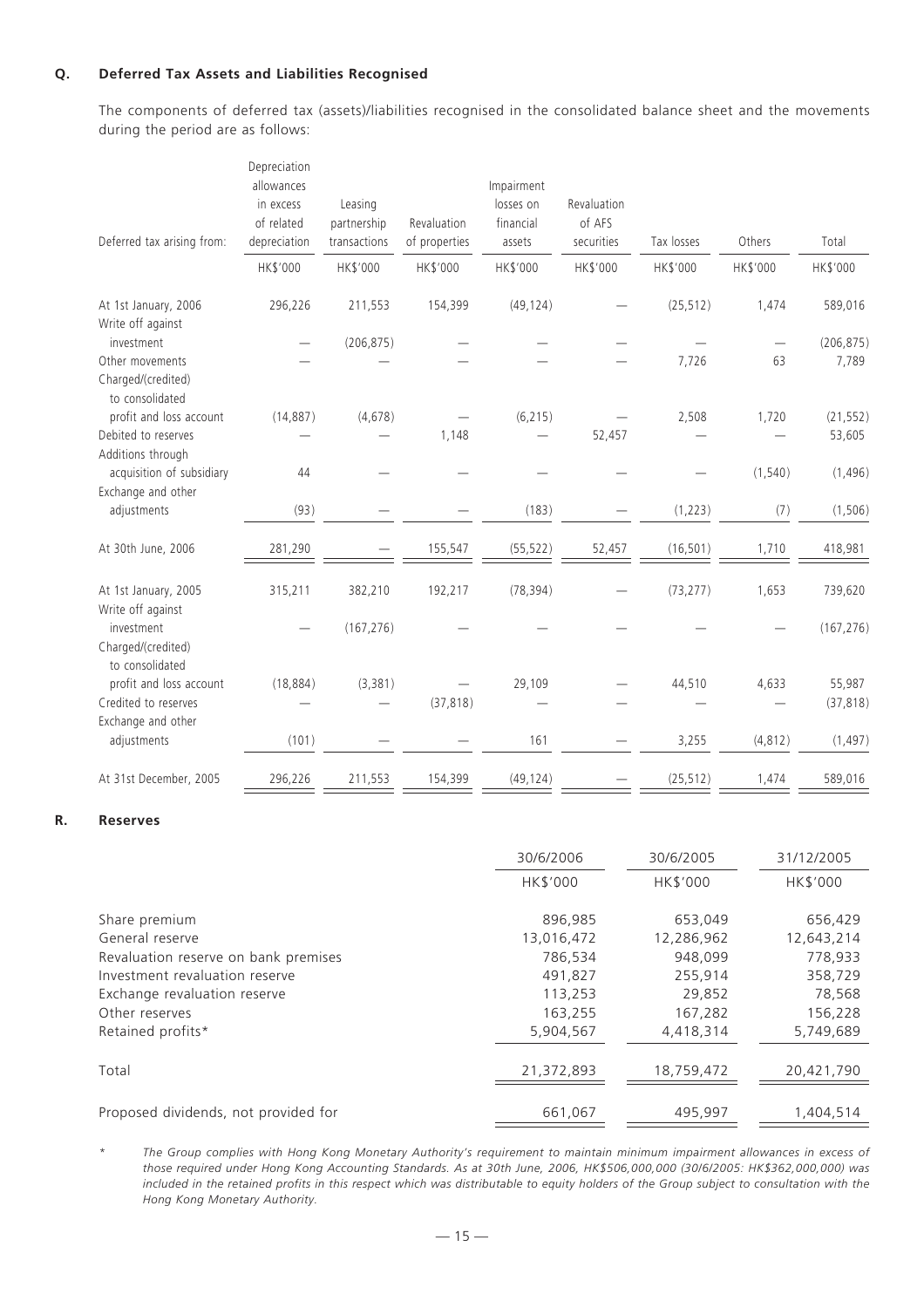# **S. Consolidated Cash Flow Statement**

# *(a) Purchase of subsidiaries*

|     |          |                                                                                                                              | 30/6/2006          | 30/6/2005   |
|-----|----------|------------------------------------------------------------------------------------------------------------------------------|--------------------|-------------|
|     |          |                                                                                                                              | HK\$'000           | HK\$'000    |
|     |          | Cash and balances with banks and other financial institutions<br>Advances and other accounts less provisions                 | 131,375<br>583,552 | 1,196       |
|     |          | Deferred tax assets                                                                                                          | 1,540              |             |
|     |          | Fixed assets                                                                                                                 | 2,370              | 1,626       |
|     | Goodwill |                                                                                                                              | 25                 |             |
|     |          | Deposit and bank balances                                                                                                    | (777)              |             |
|     |          | Deposit of customers                                                                                                         | (495, 443)         |             |
|     |          | Deferred tax liabilities                                                                                                     | (44)               |             |
|     |          | Other accounts and provisions                                                                                                | (125, 523)         | (879)       |
|     |          | Minority interest                                                                                                            | (2,698)            |             |
|     |          |                                                                                                                              | 94,377             | 1,943       |
|     |          | Goodwill arising on consolidation                                                                                            | 98,694             | 13,600      |
|     |          | Total purchase price                                                                                                         | 193,071            | 15,543      |
|     |          | Less: Cash and cash equivalents acquired                                                                                     | (131, 375)         |             |
|     |          | Cash flow on acquisition net of cash acquired                                                                                | 61,696             | 15,543      |
| (b) |          | Cash and cash equivalents                                                                                                    |                    |             |
|     |          |                                                                                                                              | 30/6/2006          | 30/6/2005   |
|     |          |                                                                                                                              | HK\$'000           | HK\$'000    |
|     | (i)      | Components of cash and cash equivalents<br>in the consolidated cash flow statement                                           |                    |             |
|     |          | Cash and balances with banks and other financial institutions<br>Placements with banks and other financial institutions with | 4,656,612          | 4,335,387   |
|     |          | original maturity within three months                                                                                        | 56,877,831         | 25,215,788  |
|     |          | Treasury bills with original maturity within three months<br>Certificates of deposit held with original maturity             | 3,260,380          | 3,664,690   |
|     |          | within three months                                                                                                          | 323,442            | 583,637     |
|     |          |                                                                                                                              | 65,118,265         | 33,799,502  |
|     | (ii)     | Reconciliation with the consolidated balance sheet                                                                           |                    |             |
|     |          | Cash and balances with banks and other financial institutions                                                                | 4,656,612          | 4,335,387   |
|     |          | Placements with banks and other financial institutions<br>Treasury bills and certificates of deposit held                    | 60,104,309         | 30,730,889  |
|     |          | - trading assets                                                                                                             | 793,407            | 995,764     |
|     |          | - designated at fair value through profit or loss                                                                            | 94,795             | 48,725      |
|     |          | - advances and other accounts                                                                                                | 38,834             | 38,858      |
|     |          | - available-for-sale                                                                                                         | 3,942,951          | 3,824,428   |
|     |          | - held-to-maturity                                                                                                           | 1,454,635          | 1,429,609   |
|     |          |                                                                                                                              | 6,324,622          | 6,337,384   |
|     |          | Amount shown in the consolidated balance sheet                                                                               | 71,085,543         | 41,403,660  |
|     |          | Less: Amounts with an original maturity of beyond three months                                                               | (5,967,278)        | (7,604,158) |
|     |          |                                                                                                                              |                    |             |
|     |          | Cash and cash equivalents in the consolidated cash flow statement                                                            | 65,118,265         | 33,799,502  |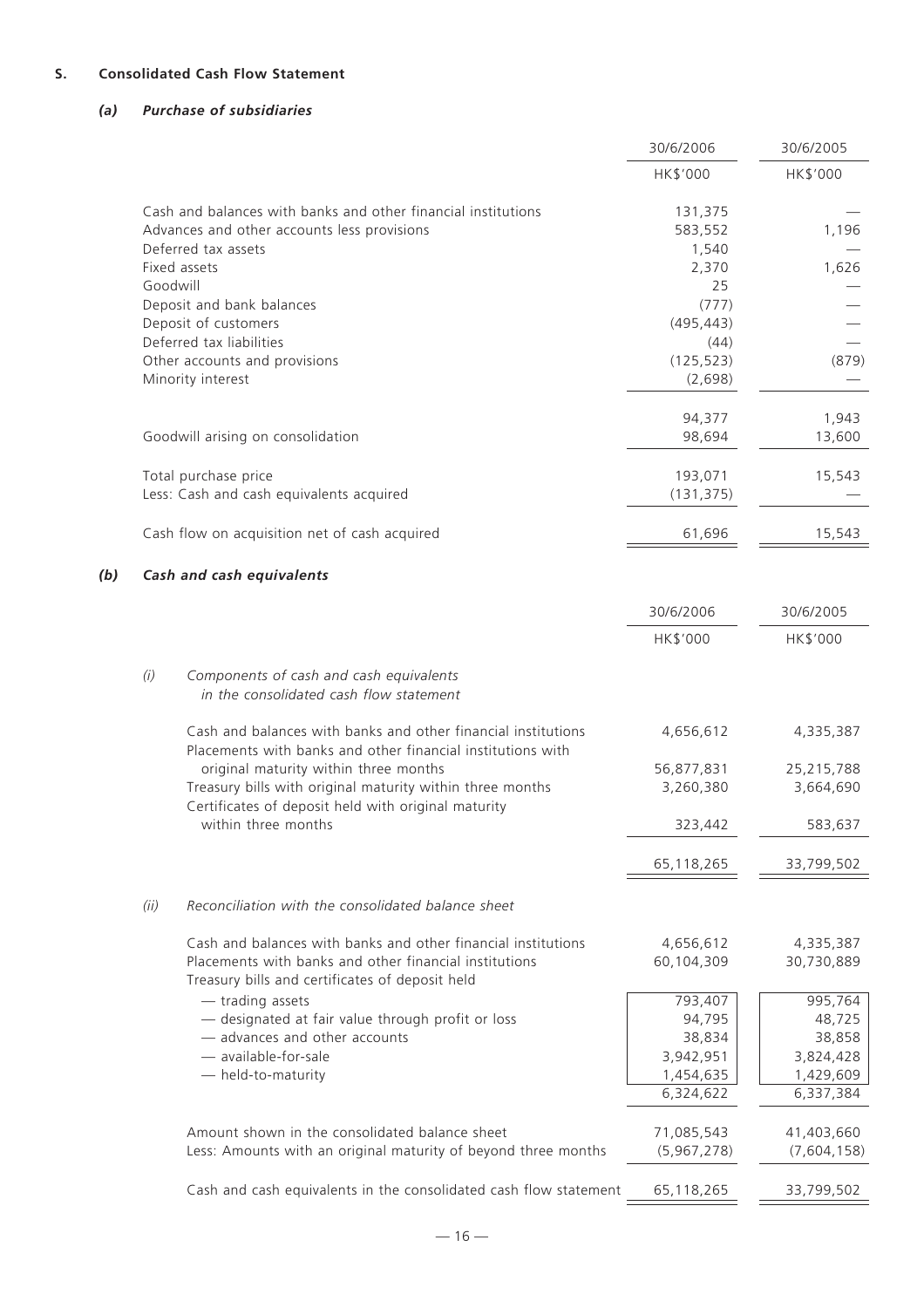# **T. Off-balance Sheet Exposures**

# *Contingent liabilities and commitments*

The following is a summary of each significant class of off-balance sheet exposures:

|                                                                                       | 30/6/2006  | 30/6/2005  | 31/12/2005 |
|---------------------------------------------------------------------------------------|------------|------------|------------|
|                                                                                       | HK\$'000   | HK\$'000   | HK\$'000   |
| Contractual amounts of contingent liabilities<br>and commitments                      |            |            |            |
| - Direct credit substitutes                                                           | 4,441,509  | 5,104,542  | 4,839,458  |
| - Transaction-related contingencies                                                   | 953,248    | 621,610    | 805,458    |
| - Trade-related contingencies<br>- Other commitments with an original<br>maturity of: | 1,927,615  | 2,207,948  | 1,908,453  |
| Under 1 year or which are unconditionally                                             |            |            |            |
| cancellable                                                                           | 34,368,208 | 28,340,478 | 32,104,801 |
| 1 year and over<br>- Others                                                           | 10,713,533 | 9,842,342  | 9,547,330  |
| Total                                                                                 | 52,404,113 | 46,116,920 | 49,205,500 |
| — Aggregate credit risk weighted amount                                               | 9,438,732  | 9,388,216  | 9,271,093  |
| Notional amounts of derivatives                                                       |            |            |            |
| - Exchange rate contracts                                                             | 17,044,916 | 26,602,854 | 24,853,979 |
| - Interest rate contracts                                                             | 30,477,470 | 26,428,854 | 31,133,238 |
| - Equity contracts                                                                    | 383,319    | 243,139    | 284,970    |
| Total                                                                                 | 47,905,705 | 53,274,847 | 56,272,187 |
| - Aggregate replacement costs                                                         | 803,391    | 595,099    | 738,425    |
| - Aggregate credit risk weighted amount                                               | 427,248    | 257,749    | 447,634    |

The replacement costs and credit risk weighted amounts of the off-balance sheet exposures do not take into account the effects of bilateral netting arrangements.

# **U. Material Related Party Transactions**

The Group maintains certain retirement benefit schemes for its staff. In the six month ended 30th June, 2006, the total amount of contributions the Group made to the schemes was HK\$37,051,000 (six months ended 30th June, 2005: HK\$33,948,000).

The Group enters into a number of transactions with the Group's related parties, including its associates, and key management personnel and their close family members and companies controlled or significantly influenced by them. The transactions include accepting deposits from and extending credit facilities to them. Except that there is interest free shareholder's advance extended to one (30th June, 2005: one) associate amounting to HK\$6,500,000 at 30th June, 2006 (30th June, 2005: HK\$9,200,000), all interest rates in connection with the deposits taken and credit facilities extended are under terms and conditions normally applicable to customers of comparable standing.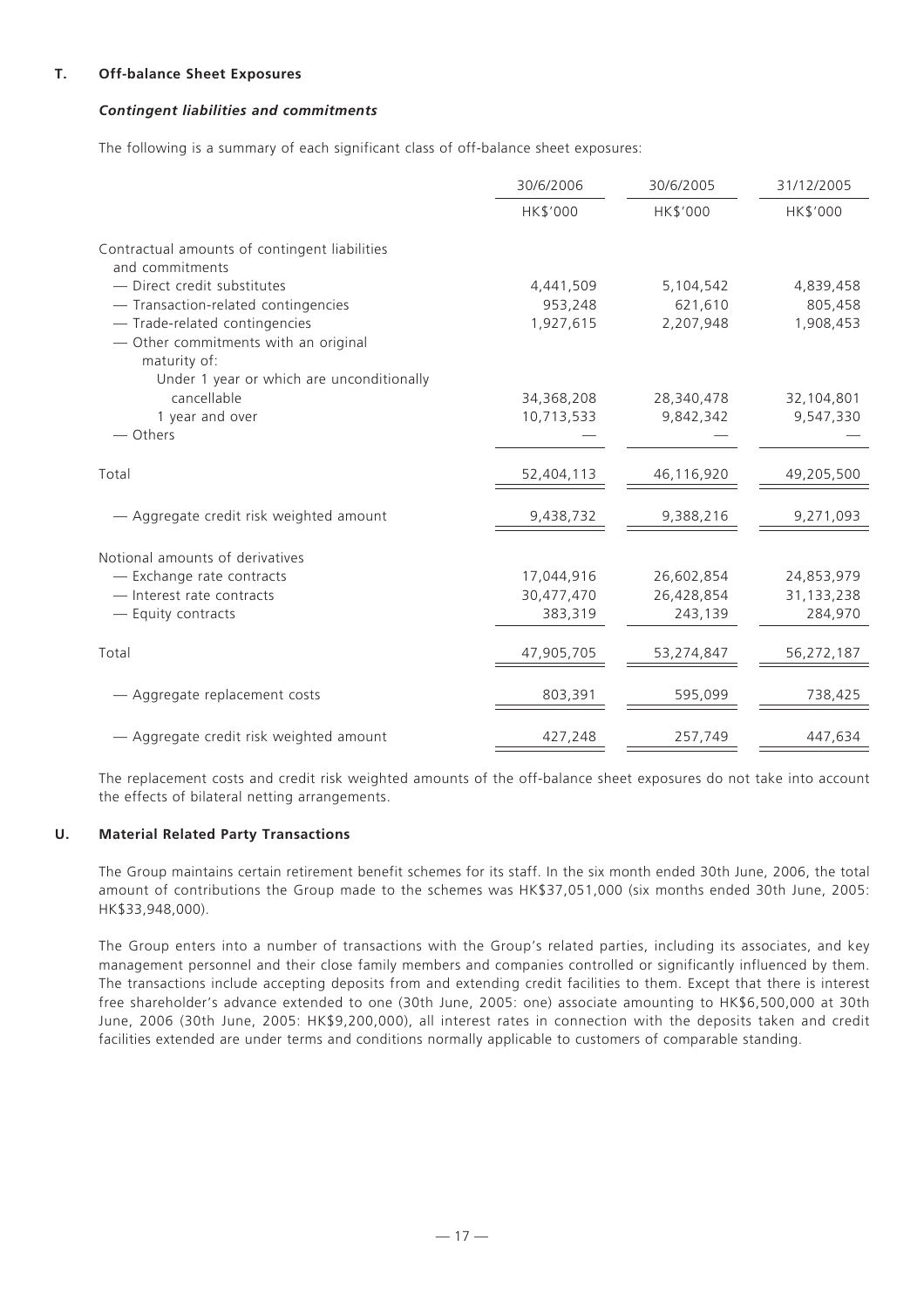The interest received from and interest paid to the Group's related parties for the six months ended 30th June, 2006, outstanding balances of amounts due from and due to at 30th June, and maximum outstanding balance of amounts due from and due to them for the six months ended 30th June, 2006 are aggregated as follows:

|                          |           | Key management |                     |            |            |           |
|--------------------------|-----------|----------------|---------------------|------------|------------|-----------|
|                          | personnel |                | <b>Subsidiaries</b> |            | Associates |           |
|                          | 30/6/2006 | 30/6/2005      | 30/6/2006           | 30/6/2005  | 30/6/2006  | 30/6/2005 |
|                          | HK\$'000  | HK\$'000       | HK\$'000            | HK\$'000   | HK\$'000   | HK\$'000  |
| Interest income          | 66,918    | 30,659         | 15,837              | 13,330     | 4,491      | 3,019     |
| Interest expense         | 50,035    | 12.290         | 115,748             | 277,180    |            |           |
| Amounts due from         | 2,809,527 | 2,061,906      | 1,869,711           | 2,172,027  | 149,682    | 103,683   |
| Amounts due to           | 3,016,941 | 1,387,313      | 3,989,310           | 10,244,212 | 969        | 1,545     |
| Maximum amounts due from | 3,864,734 | 3,035,948      | 2,122,624           | 2,248,714  | 302,603    | 265,875   |
| Maximum amounts due to   | 5,990,874 | 2.317.681      | 9.848.368           | 10.244.212 | 8,596      | 4.766     |

# **V. Statement of Compliance**

The Interim Report has fully complied with the guideline set out in the Supervisory Policy Manual "Interim Financial Disclosure by Locally Incorporated Authorized Institutions" issued by the Hong Kong Monetary Authority, the applicable disclosure provisions of the Rules Governing the Listing of Securities on The Stock Exchange of Hong Kong Limited and the revised HKAS 34 "Interim Financial Reporting" issued by the HKICPA in October 2004.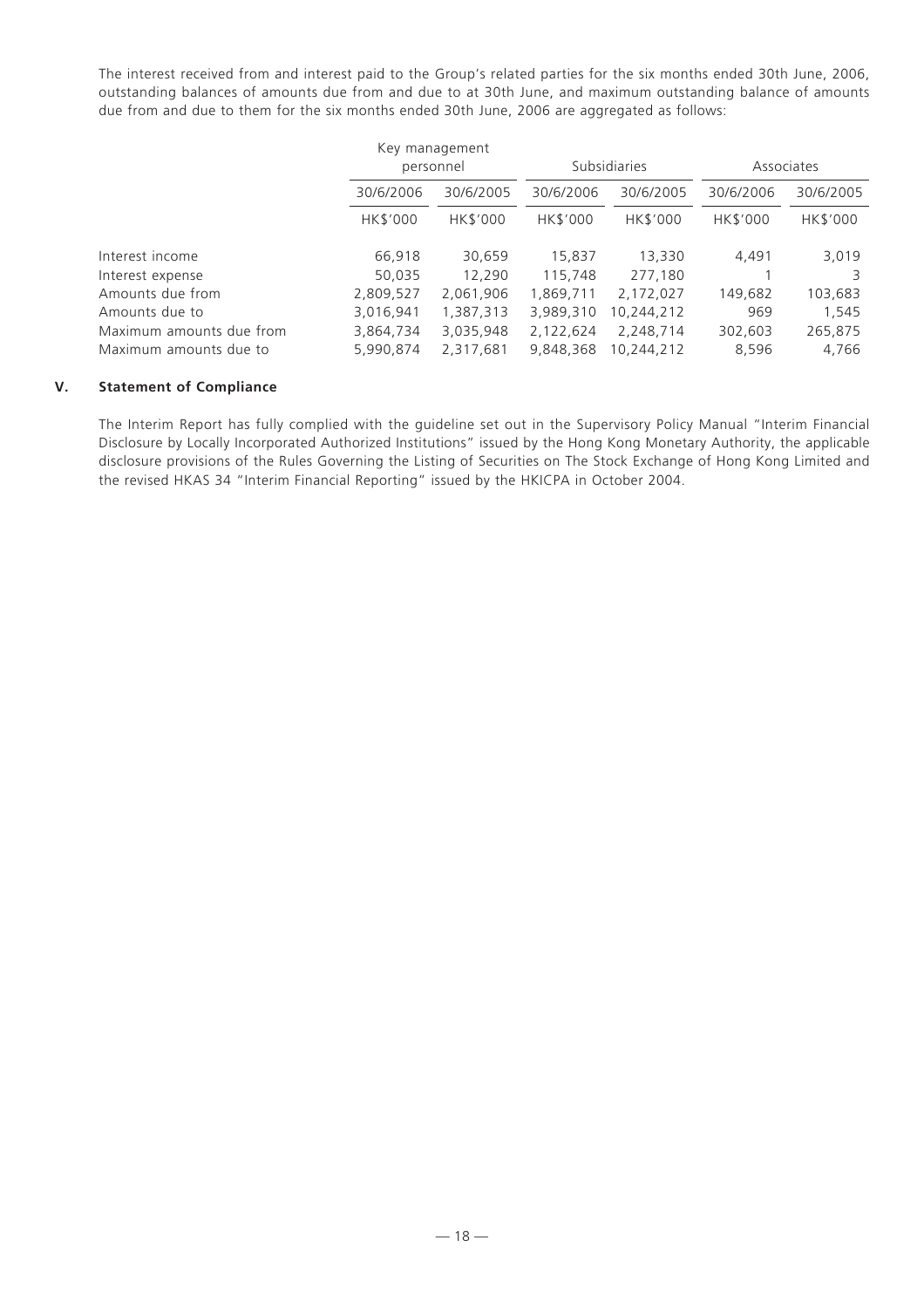#### **SUPPLEMENTARY FINANCIAL INFORMATION**

# **1. Capital Adequacy Ratio and Capital Base**

#### *(a) Capital adequacy ratio*

|                                   | 30/6/2006 | 30/6/2005 | 31/12/2005    |
|-----------------------------------|-----------|-----------|---------------|
|                                   | $\%$      | %         | $\frac{0}{0}$ |
| Unadjusted capital adequacy ratio | 16.5      | 15.6      | 17.4          |
| Adjusted capital adequacy ratio   | 16.3      | 15.5      | 17 2          |

The unadjusted capital adequacy ratio is computed on the consolidated basis which comprises the positions of the Bank and its subsidiaries as required by the Hong Kong Monetary Authority for its regulatory purposes, and is in accordance with the Third Schedule to the Hong Kong Banking Ordinance.

The adjusted capital adequacy ratio which takes into account market risks as at the balance sheet date is computed in accordance with the Guideline "Maintenance of Adequate Capital Against Market Risks" issued by the Hong Kong Monetary Authority and on the same consolidated basis as for the unadjusted capital adequacy ratio.

#### *(b) Group capital base after deductions*

|                                                                                           | 30/6/2006     | 30/6/2005<br>Restated | 31/12/2005  |
|-------------------------------------------------------------------------------------------|---------------|-----------------------|-------------|
|                                                                                           | HK\$'000      | HK\$'000              | HK\$'000    |
| Core capital                                                                              |               |                       |             |
| Paid up ordinary share capital                                                            | 3,843,413     | 3,757,553             | 3,775,575   |
| Share premium                                                                             | 896,985       | 653,049               | 656,429     |
| Reserves                                                                                  | 17,371,614    | 15,773,789            | 16,086,805  |
| Minority interests                                                                        | 299,395       | 188,913               | 207,163     |
| Deduct: Goodwill                                                                          | (2, 583, 500) | (2,455,056)           | (2,494,950) |
| Total core capital                                                                        | 19,827,907    | 17,918,248            | 18,231,022  |
| Eligible supplementary capital                                                            |               |                       |             |
| Reserves on revaluation of land and                                                       |               |                       |             |
| interests in land (at 70%)                                                                | 845,370       | 782,615               | 826,679     |
| Revaluation reserves for available-for-sale<br>financial assets and securities designated |               |                       |             |
| at fair value through profit or loss (at 70%)<br>Collectively assessed impairment         | 122,277       | 70,639                | 305,672     |
| allowances and regulatory reserve                                                         | 946,942       | 828,250               | 878,569     |
| Term subordinated debt                                                                    | 8,026,326     | 4,360,609             | 8,548,780   |
| Total eligible supplementary capital                                                      | 9,940,915     | 6,042,113             | 10,559,700  |
| Total capital base before deductions                                                      | 29,768,822    | 23,960,361            | 28,790,722  |
| Deductions from total capital base                                                        | (1, 121, 948) | (874, 050)            | (901, 973)  |
| Total capital base after deductions                                                       | 28,646,874    | 23,086,311            | 27,888,749  |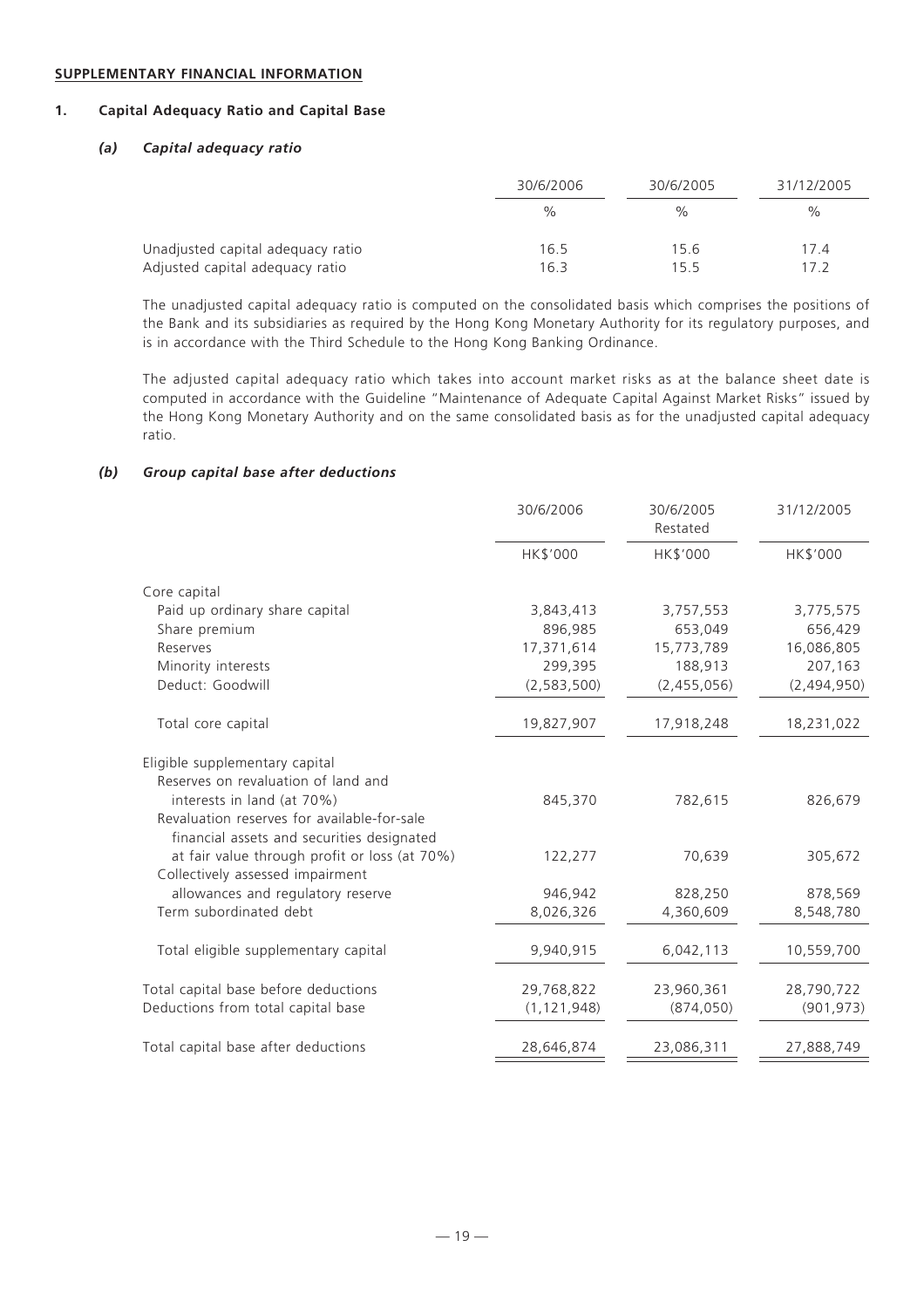# **2. Liquidity Ratio**

|                                        | 6 months ended<br>30/6/2006 | 6 months ended<br>30/6/2005 | The year ended<br>31/12/2005 |  |
|----------------------------------------|-----------------------------|-----------------------------|------------------------------|--|
|                                        | $\%$                        | $\frac{1}{2}$               | $\%$                         |  |
| Average liquidity ratio for the period | 43.4                        | 39.5                        | 39.3                         |  |

The average liquidity ratio for the period is the simple average of each calendar month's average liquidity ratio, which is computed on the consolidated basis as required by the Hong Kong Monetary Authority for its regulatory purposes, and is in accordance with the Fourth Schedule to the Hong Kong Banking Ordinance.

# **3. Segmental information**

# *(a) Advances to customers — by geographical areas*

The information concerning the breakdown of the gross amount of advances to customers by countries or geographical areas is derived according to the location of the counterparties after taking into account any transfer of risk. In general, such transfer of risk takes place if the claims are guaranteed by a party in a country which is different from that of the counterparty or if the claims are on an overseas branch of a bank whose head office is located in another country.

|                                                                            | 30/6/2006                                           |                                                          |  |
|----------------------------------------------------------------------------|-----------------------------------------------------|----------------------------------------------------------|--|
|                                                                            | Total advances<br>to customers                      | Advances<br>overdue for over<br>three months             |  |
|                                                                            | HK\$'000                                            | HK\$'000                                                 |  |
| Hong Kong<br>People's Republic of China                                    | 100,394,600<br>26,006,723                           | 421,702<br>102,310                                       |  |
| Other Asian Countries<br>Others                                            | 7,646,199<br>15,036,227                             | 109,023<br>11,040                                        |  |
| Total                                                                      | 149,083,749                                         | 644,075                                                  |  |
|                                                                            |                                                     | 30/6/2005                                                |  |
|                                                                            | Total advances<br>to customers<br>HK\$'000          | Advances<br>overdue for over<br>three months<br>HK\$'000 |  |
| Hong Kong<br>People's Republic of China<br>Other Asian Countries<br>Others | 93,820,480<br>15,253,965<br>7,129,398<br>12,214,423 | 466,632<br>120,557<br>115,168<br>40,141                  |  |
| Total                                                                      | 128,418,266                                         | 742,498                                                  |  |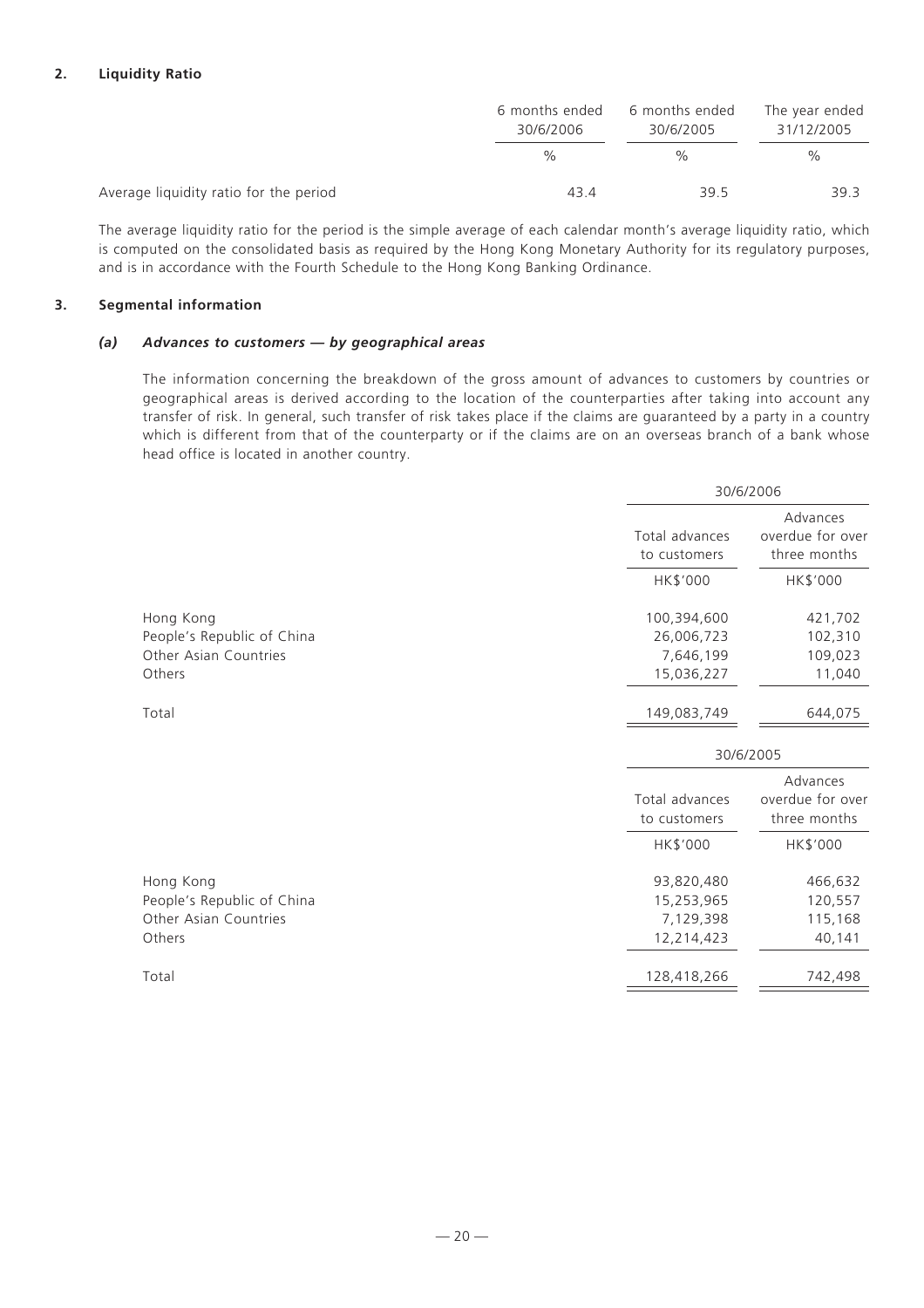|                                                                            | 31/12/2005                                          |                                              |  |
|----------------------------------------------------------------------------|-----------------------------------------------------|----------------------------------------------|--|
|                                                                            | Total advances<br>to customers                      | Advances<br>overdue for over<br>three months |  |
|                                                                            | HK\$'000                                            | HK\$'000                                     |  |
| Hong Kong<br>People's Republic of China<br>Other Asian Countries<br>Others | 98,234,592<br>19,939,335<br>7,798,982<br>12,770,838 | 483,095<br>76,108<br>84,322<br>74,147        |  |
| Total                                                                      | 138,743,747                                         | 717,672                                      |  |

#### *(b) Cross-border claims*

The information on cross-border claims discloses exposures to foreign counterparties on which the ultimate risk lies, and is derived according to the location of the counterparties after taking into account any transfer of risk. In general, such transfer of risk takes place if the claims are guaranteed by a party in a country which is different from that of the counterparty or if the claims are on an overseas branch of a bank whose head office is located in another country. Only regions constituting 10% or more of the aggregate cross-border claims are disclosed.

|                                                          | 30/6/2006                                           |                              |            |            |  |  |
|----------------------------------------------------------|-----------------------------------------------------|------------------------------|------------|------------|--|--|
|                                                          | Banks and<br>other financial<br>institutions        | Public<br>sector<br>entities | Others     | Total      |  |  |
|                                                          | HK\$'000                                            | HK\$'000                     | HK\$'000   | HK\$'000   |  |  |
| People's Republic of China<br>Asian countries, excluding | 16,940,523                                          | 1,598,676                    | 16,396,434 | 34,935,633 |  |  |
| People's Republic of China                               | 10,232,626                                          | 1,140,937                    | 8,901,050  | 20,274,613 |  |  |
| North America                                            | 6,168,351                                           | 7,601,858                    | 6,433,631  | 20,203,840 |  |  |
| Western Europe                                           | 36,616,996                                          |                              | 2,325,362  | 38,942,358 |  |  |
|                                                          |                                                     | 30/6/2005                    |            |            |  |  |
|                                                          | Banks and<br>other financial                        | Public<br>sector             |            |            |  |  |
|                                                          | institutions                                        | entities                     | Others     | Total      |  |  |
|                                                          | HK\$'000                                            | HK\$'000                     | HK\$'000   | HK\$'000   |  |  |
| People's Republic of China<br>Asian countries, excluding | 11,073,787                                          | 1,048,312                    | 11,425,950 | 23,548,049 |  |  |
| People's Republic of China                               | 9,213,301                                           | 1,282,925                    | 8,010,298  | 18,506,524 |  |  |
| North America                                            | 4,450,453                                           | 7,796,515                    | 5,346,038  | 17,593,006 |  |  |
| Western Europe                                           | 15,632,976                                          |                              | 2,618,197  | 18,251,173 |  |  |
|                                                          | 31/12/2005                                          |                              |            |            |  |  |
|                                                          | <b>Banks</b> and<br>other financial<br>institutions | Public<br>sector<br>entities | Others     | Total      |  |  |
|                                                          |                                                     |                              |            |            |  |  |
|                                                          | HK\$'000                                            | HK\$'000                     | HK\$'000   | HK\$'000   |  |  |
| People's Republic of China<br>Asian countries, excluding | 12,805,155                                          | 1,250,504                    | 13,667,134 | 27,722,793 |  |  |
| People's Republic of China                               | 9,950,396                                           | 1,200,368                    | 8,991,756  | 20,142,520 |  |  |
| North America                                            | 5,345,158                                           | 7,725,687                    | 5,872,380  | 18,943,225 |  |  |
| Western Europe                                           | 27,877,005                                          |                              | 2,507,425  | 30,384,430 |  |  |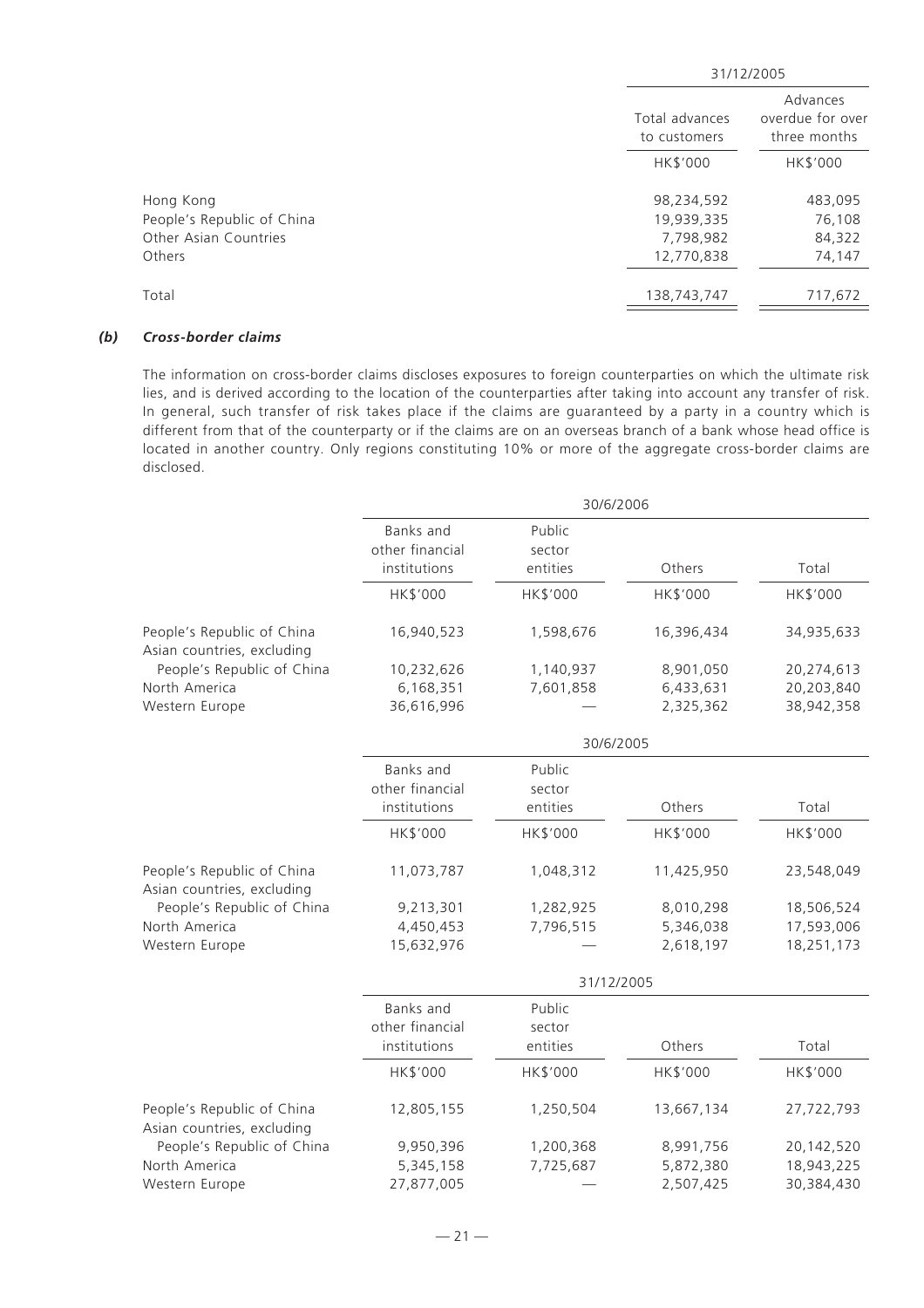# **4. Overdue, Rescheduled and Repossessed Assets**

# *(a) Overdue and rescheduled advances*

|                                                                        | 30/6/2006       |                                        |           | 30/6/2005                              |                 | 31/12/2005                             |  |
|------------------------------------------------------------------------|-----------------|----------------------------------------|-----------|----------------------------------------|-----------------|----------------------------------------|--|
|                                                                        | <b>HK\$'000</b> | % of total<br>advances to<br>customers | HK\$'000  | % of total<br>advances to<br>customers | <b>HK\$'000</b> | % of total<br>advances to<br>customers |  |
| Advances to customers<br>overdue for                                   |                 |                                        |           |                                        |                 |                                        |  |
| - 6 months or less but<br>over 3 months<br>$-1$ year or less but       | 226,044         | 0.1                                    | 293,895   | 0.2                                    | 326,130         | 0.2                                    |  |
| over 6 months                                                          | 120,955         | 0.1                                    | 124,510   | 0.1                                    | 184,365         | 0.1                                    |  |
| - Over 1 year                                                          | 297,076         | 0.2                                    | 324,093   | 0.3                                    | 207,177         | 0.2                                    |  |
|                                                                        | 644,075         | 0.4                                    | 742,498   | 0.6                                    | 717,672         | 0.5                                    |  |
| Rescheduled advances<br>to customers                                   | 314,347         | 0.2                                    | 426,652   | 0.3                                    | 351,057         | 0.3                                    |  |
| Total overdue and<br>rescheduled advances                              | 958,422         | 0.6                                    | 1,169,150 | 0.9                                    | 1,068,729       | 0.8                                    |  |
| Secured overdue advances                                               | 461,840         | 0.3                                    | 496,880   | 0.4                                    | 515,356         | 0.4                                    |  |
| Unsecured overdue advances                                             | 182,235         | 0.1                                    | 245,618   | 0.2                                    | 202,316         | 0.1                                    |  |
| Market value of securities<br>held against secured<br>overdue advances | 790,863         |                                        | 695,523   |                                        | 1,035,275       |                                        |  |

Loans and advances with a specific repayment date are classified as overdue when the principal or interest is overdue and remains unpaid at the period-end. Loans repayable by regular instalments are treated as overdue when an instalment payment is overdue and remains unpaid at period-end. Loans repayable on demand are classified as overdue either when a demand for repayment has been served on the borrower but repayment has not been made in accordance with the demand notice, and/or when the loans have remained continuously outside the approved limit advised to the borrower for more than the overdue period in question.

There were no advances to banks and other financial institutions which were overdue for over 3 months as at 30th June, 2006, 30th June, 2005 and 31st December, 2005; nor were there any rescheduled advances to banks and other financial institutions on these three dates.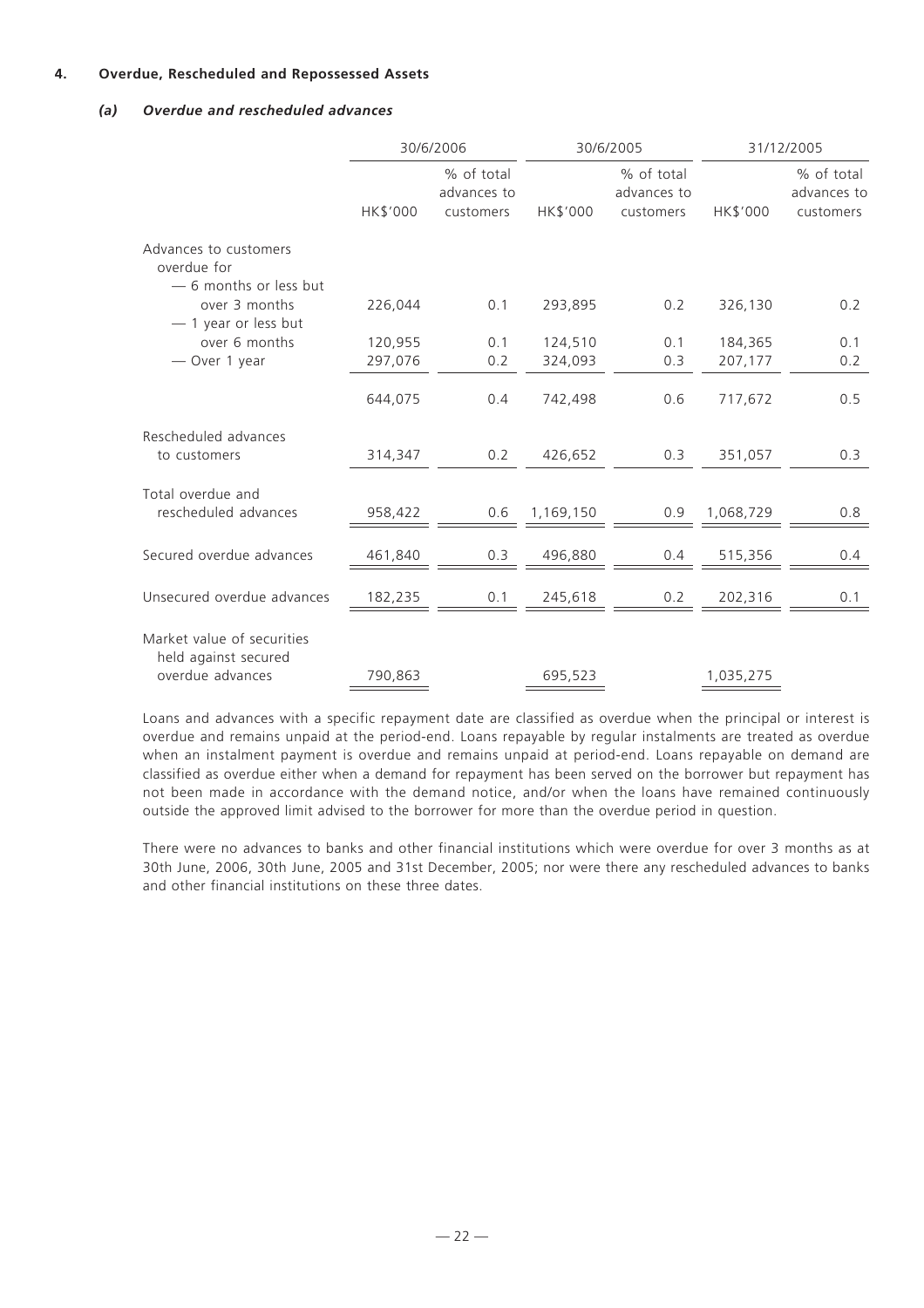|                                                                  | 30/06/2006          |                  |
|------------------------------------------------------------------|---------------------|------------------|
|                                                                  | Accrued<br>interest | Other<br>assets* |
|                                                                  | HK\$'000            | HK\$'000         |
| Other assets overdue for<br>- 6 months or less but over 3 months | 1,506               | 1,889            |
| - 1 year or less but over 6 months<br>- Over 1 year              | 1,109<br>1,635      | 15<br>18,630     |
|                                                                  | 4,250               | 20,534           |
| Rescheduled assets                                               |                     |                  |
| Total other overdue and rescheduled assets                       | 4,250               | 20,534           |
|                                                                  | 30/06/2005          |                  |
|                                                                  | Accrued<br>interest | Other<br>assets* |
|                                                                  | HK\$'000            | HK\$'000         |
| Other assets overdue for<br>- 6 months or less but over 3 months | 1,582               |                  |
| - 1 year or less but over 6 months<br>- Over 1 year              | 1,220<br>154        | 477<br>19,292    |
|                                                                  | 2,956               | 19,769           |
| Rescheduled assets                                               |                     |                  |
| Total other overdue and rescheduled assets                       | 2,956               | 19,769           |
|                                                                  | 31/12/2005          |                  |
|                                                                  | Accrued<br>interest | Other<br>assets* |
|                                                                  | HK\$'000            | HK\$'000         |
| Other assets overdue for<br>- 6 months or less but over 3 months |                     |                  |
| - 1 year or less but over 6 months                               | 1,551<br>853        |                  |
| - Over 1 year                                                    | 844                 | 19,294           |
| Rescheduled assets                                               | 3,248               | 19,294           |
|                                                                  |                     |                  |
| Total other overdue and rescheduled assets                       | 3,248               | 19,294           |

*\* Other assets refer to trade bills and receivables.*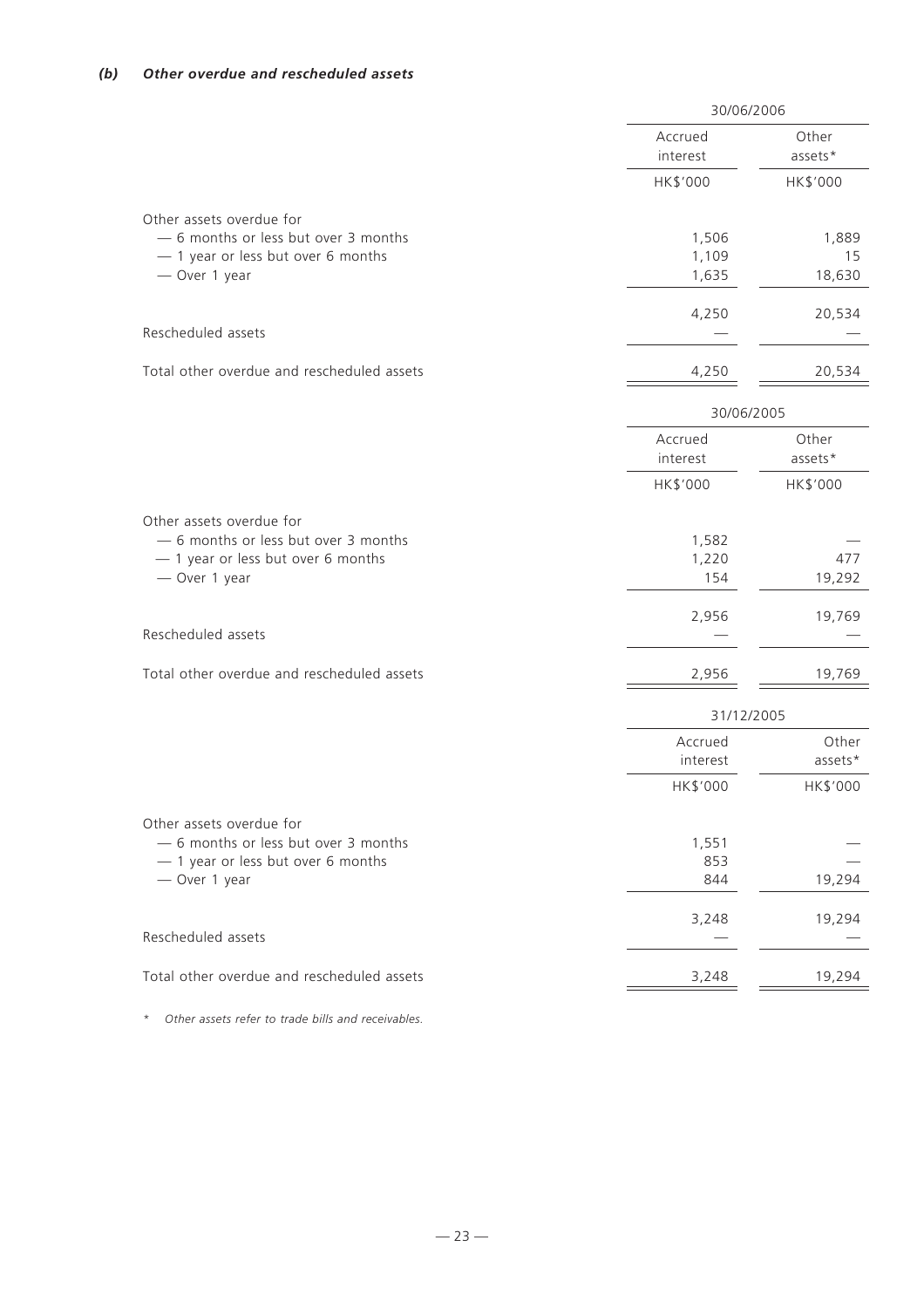#### *(c) Repossessed assets*

|                                 | 30/6/2006 | 30/6/2005 | 31/12/2005 |
|---------------------------------|-----------|-----------|------------|
|                                 | HK\$'000  | HK\$'000  | HK\$'000   |
| Repossessed properties          | 90,650    | 81,279    | 80,551     |
| Repossessed vehicles & machines | 2,636     | 935       | 1,142      |
| Total repossessed assets        | 93,286    | 82.214    | 81,693     |

The amount represents the estimated market value of the repossessed assets as at 30th June, 2006, 30th June, 2005 and 31st December, 2005.

#### **5. Currency Concentrations**

The net positions or net structural positions in foreign currencies are disclosed when each currency constitutes 10% or more of the respective total net position or total net structural position in all foreign currencies.

|                                 | 30/6/2006<br>HK\$ Million |                   |                   |                            |                  |                     |                       |
|---------------------------------|---------------------------|-------------------|-------------------|----------------------------|------------------|---------------------|-----------------------|
|                                 | <b>USD</b>                | $CAD*$            | GBP*              | CNY                        | SGD*             | Others              | Total                 |
| Spot assets<br>Spot liabilities | 70,046<br>(67,099)        | 5,073<br>(4, 841) | 5,590<br>(6, 859) | 18,325<br>(16, 861)        | 5,622<br>(4,940) | 19,805<br>(19, 463) | 124,461<br>(120, 063) |
| Forward purchases               | 28,673                    | 293               | 1,864             |                            | 750              | 4,601               | 36,181                |
| Forward sales                   | (30, 220)                 | (541)             | (548)             |                            | (1, 257)         | (4, 633)            | (37, 199)             |
| Net options position            | 27                        | (2)               | $\mathbf{1}$      |                            |                  | (39)                | (13)                  |
| Net long/(short) position       | 1,427                     | (18)              | 48                | 1,464                      | 175              | 271                 | 3,367                 |
|                                 | 30/6/2005<br>HK\$ Million |                   |                   |                            |                  |                     |                       |
|                                 | <b>USD</b>                | CAD               | GBP               | CNY                        | SGD              | Others              | Total                 |
| Spot assets                     | 56,256                    | 4,333             | 4,646             | 10,305                     | 5,184            | 13,180              | 93,904                |
| Spot liabilities                | (55, 290)                 | (4, 433)          | (6, 527)          | (9, 427)                   | (4, 510)         | (18, 201)           | (98, 388)             |
| Forward purchases               | 31,644                    | 623               | 2,757             |                            | 473              | 9,889               | 45,386                |
| Forward sales                   | (33, 446)                 | (436)             | (817)             |                            | (899)            | (4,740)             | (40, 338)             |
| Net options position            | 83                        | (23)              | 5                 |                            |                  | (125)               | (60)                  |
| Net long/(short) position       | (753)                     | 64                | 64                | 878                        | 248              | 3                   | 504                   |
|                                 |                           |                   |                   | 31/12/2005<br>HK\$ Million |                  |                     |                       |
|                                 | <b>USD</b>                | $CAD*$            | GBP*              | CNY                        | SGD*             | Others              | Total                 |
| Spot assets                     | 66,562                    | 4,122             | 4,312             | 11,738                     | 5,270            | 16,716              | 108,720               |
| Spot liabilities                | (62, 331)                 | (4,604)           | (6,620)           | (10, 510)                  | (4, 749)         | (18, 626)           | (107, 440)            |
| Forward purchases               | 35,406                    | 882               | 2,864             |                            | 534              | 5,396               | 45,082                |
| Forward sales                   | (37, 795)                 | (357)             | (502)             |                            | (914)            | (3, 332)            | (42,900)              |
| Net options position            | (167)                     | (1)               | (2)               |                            |                  | 43                  | (127)                 |
| Net long/(short) position       | 1,675                     | 42                | 52                | 1,228                      | 141              | 197                 | 3,335                 |

*\* The currency constitutes less than 10% of the total net position in all foreign currencies and is presented for comparative purpose only.*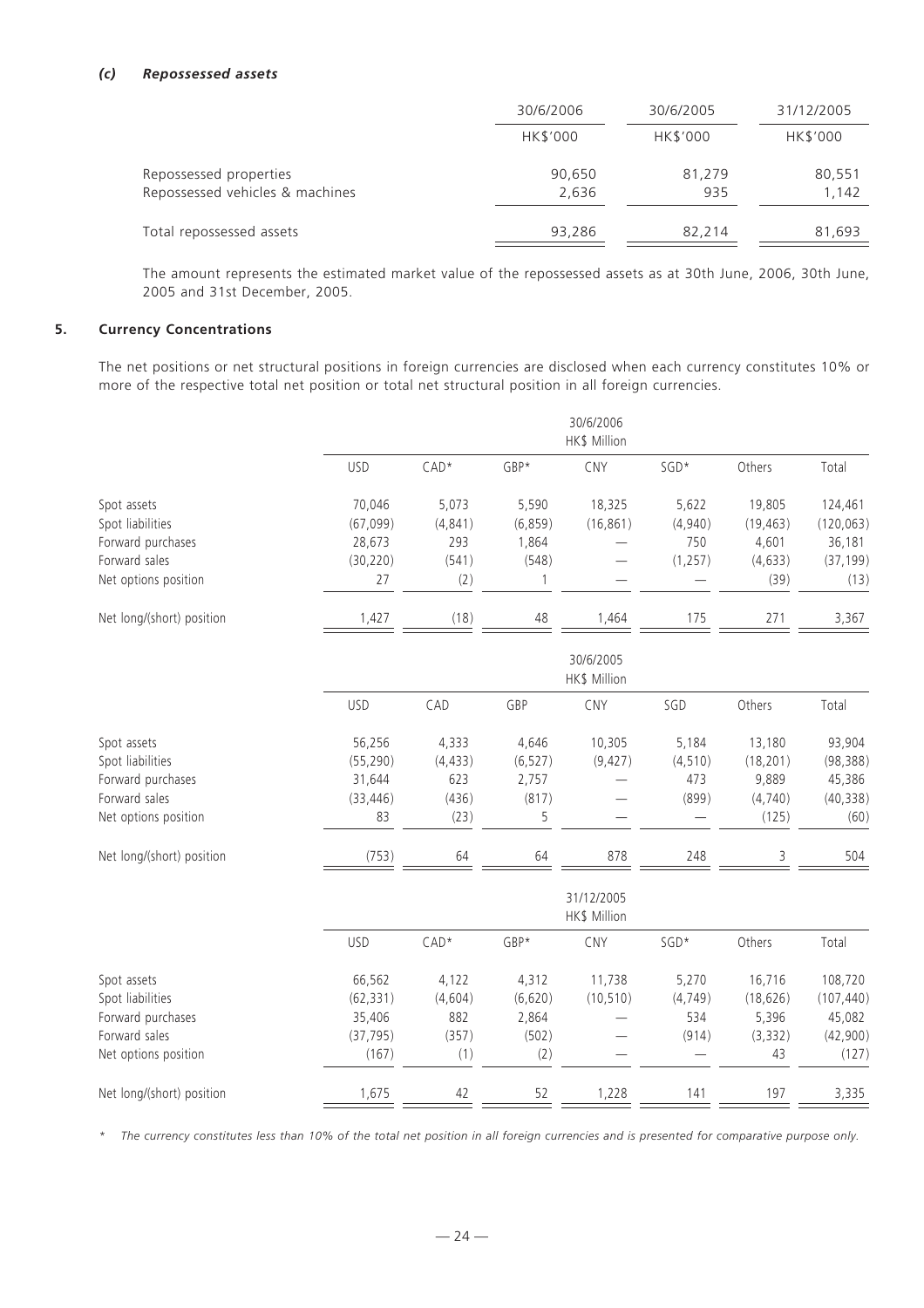|                         | 30/6/2006<br>HK\$ Million  |            |        |       |  |  |
|-------------------------|----------------------------|------------|--------|-------|--|--|
|                         | <b>USD</b>                 | <b>CNY</b> | Others | Total |  |  |
| Net structural position | 1,606                      | 1,312      | 661    | 3,579 |  |  |
|                         | 30/6/2005<br>HK\$ Million  |            |        |       |  |  |
|                         | <b>USD</b>                 | <b>CNY</b> | Others | Total |  |  |
| Net structural position | 1,607                      | 751        | 627    | 2,985 |  |  |
|                         | 31/12/2005<br>HK\$ Million |            |        |       |  |  |
|                         | <b>USD</b>                 | <b>CNY</b> | Others | Total |  |  |
| Net structural position | 1,604                      | 1,297      | 635    | 3,536 |  |  |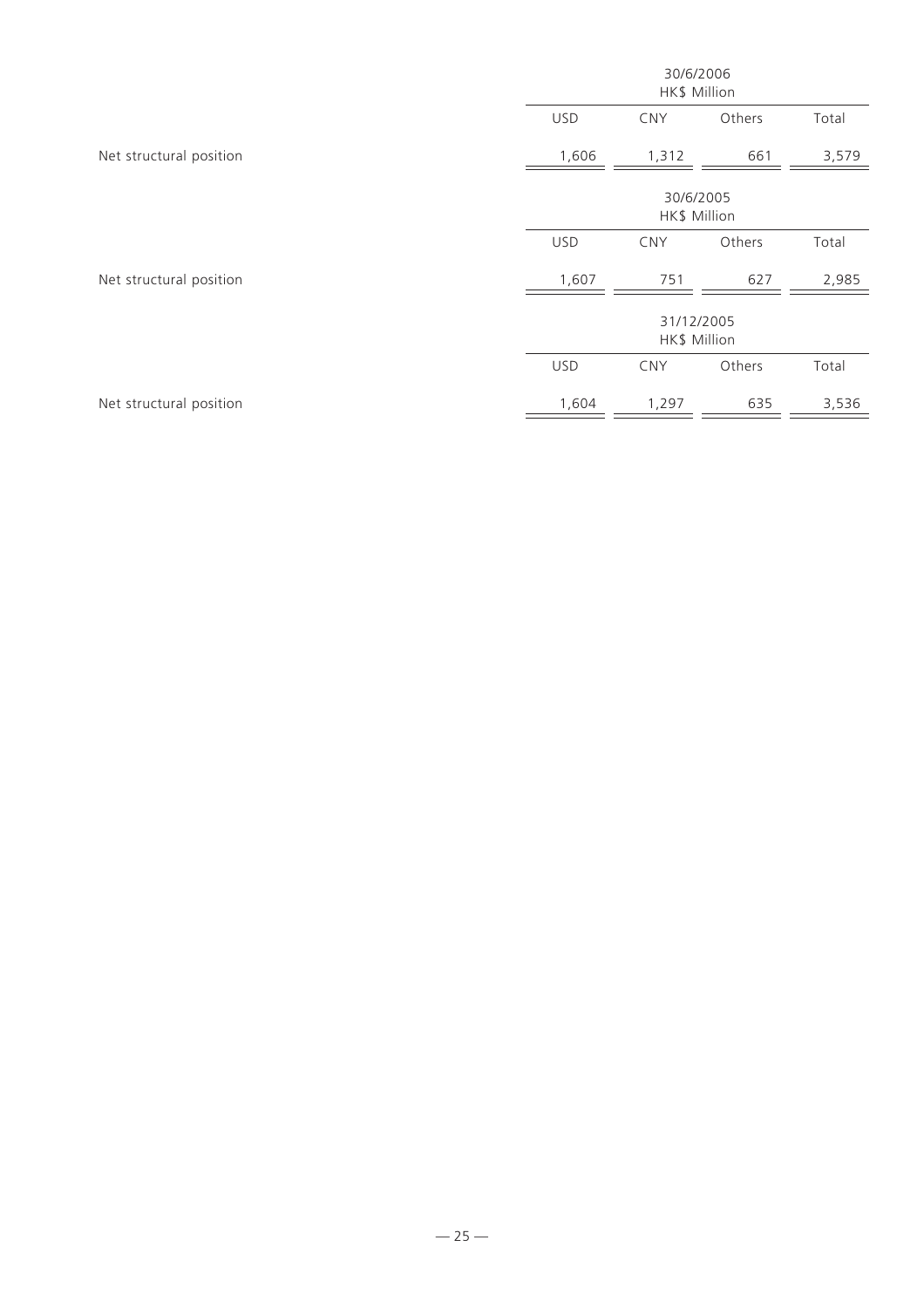

#### **TO THE BOARD OF DIRECTORS OF THE BANK OF EAST ASIA, LIMITED**

#### **INTRODUCTION**

We have been instructed by the Group to review the interim financial report set out on pages 1 to 18.

#### **RESPECTIVE RESPONSIBILITIES OF DIRECTORS AND AUDITORS**

The Rules Governing the Listing of Securities on The Stock Exchange of Hong Kong Limited require the preparation of an interim financial report to be in compliance with the relevant provisions thereof and Hong Kong Accounting Standard 34, Interim financial reporting issued by the Hong Kong Institute of Certified Public Accountants. The interim financial report is the responsibility of, and has been approved by, the Directors.

It is our responsibility to form an independent conclusion, based on our review, on the interim financial report and to report our conclusion solely to you, as a body, in accordance with our agreed terms of engagement, and for no other purpose. We do not assume responsibility towards or accept liability to any other person for the contents of this report.

#### **REVIEW WORK PERFORMED**

We conducted our review in accordance with Statement of Auditing Standards 700, Engagements to review interim financial reports issued by the Hong Kong Institute of Certified Public Accountants. A review consists principally of making enquires of group management and applying analytical procedures to the interim financial report and based thereon, assessing whether the accounting policies and presentation have been consistently applied unless otherwise disclosed. A review excludes audit procedures such as tests of controls and verification of assets, liabilities and transactions. It is substantially less in scope than an audit and therefore provides a lower level of assurance than an audit. Accordingly, we do not express an audit opinion on the interim financial report.

#### **REVIEW CONCLUSION**

On the basis of our review, which does not constitute an audit, we are not aware of any material modifications that should be made to the interim financial report for the six months ended 30th June, 2006.

**KPMG** *Certified Public Accountants* Hong Kong, 4th August, 2006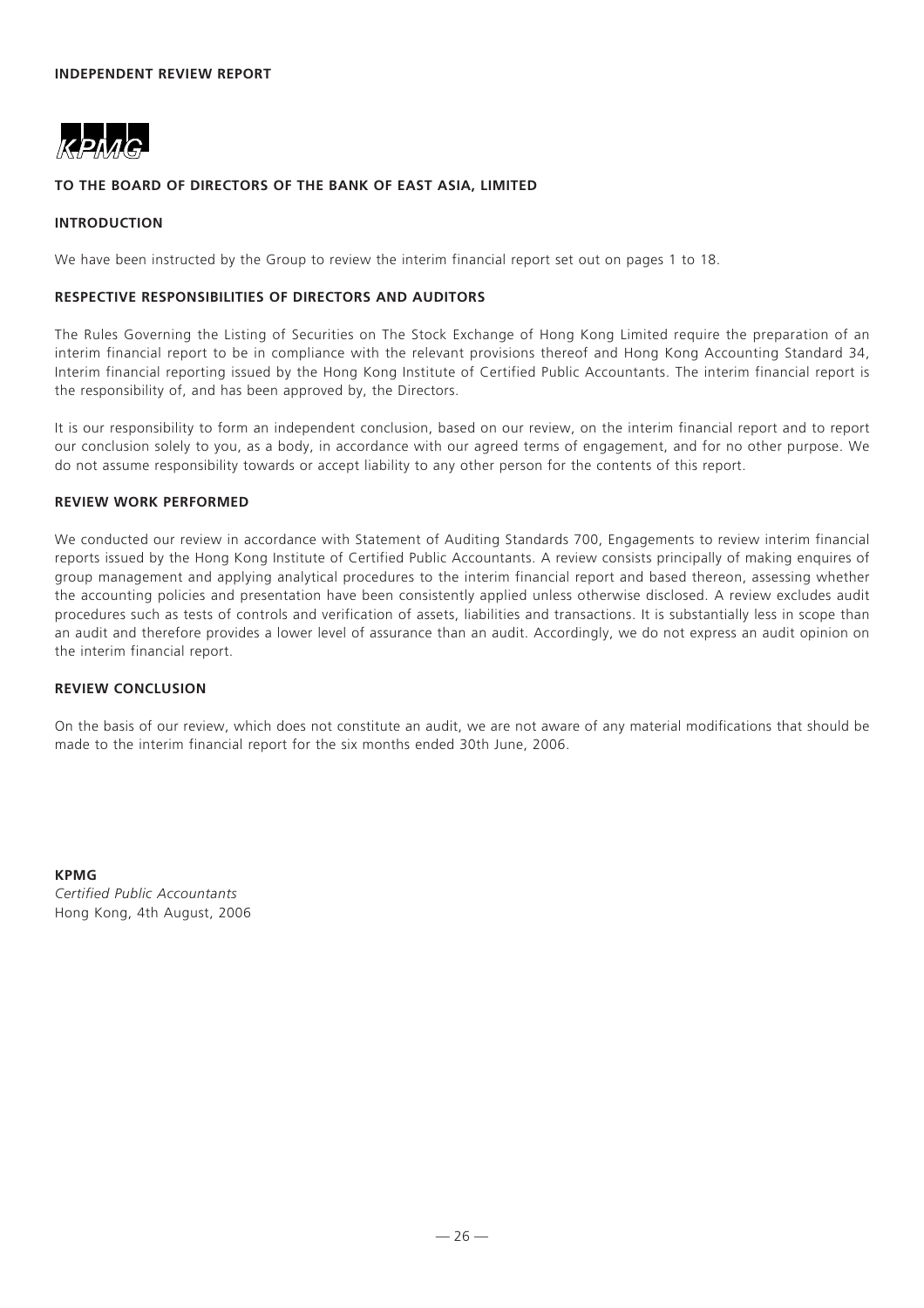# **INTERIM DIVIDEND**

The Directors are pleased to declare an interim dividend of HK\$0.43 (2005: HK\$0.33) per share for the six months ended 30th June, 2006. The interim dividend will be paid in cash with an option to receive new, fully paid shares in lieu of cash, to shareholders whose names appear on the Register of Members at the close of business on Wednesday, 23rd August, 2006. Details of the scrip dividend and the election form will be sent to shareholders on or about Wednesday, 23rd August, 2006. The scrip dividend scheme is conditional upon the Listing Committee of The Stock Exchange of Hong Kong Limited granting the listing of and permission to deal in the new shares to be issued under the scrip dividend scheme. The dividend warrants and the share certificates for the scrip dividend will be sent to shareholders by ordinary mail on or about Thursday, 14th September, 2006.

#### **CLOSURE OF REGISTER OF MEMBERS**

The Register of Members will be closed from Monday, 21st August, 2006 to Wednesday, 23rd August, 2006. In order to qualify for the above interim dividend, all transfer documents should be lodged for registration with Standard Registrars Limited, 26th Floor, Tesbury Centre, 28 Queen's Road East, Hong Kong, by 4:00 p.m. on Friday, 18th August, 2006.

#### **FINANCIAL REVIEW**

#### **Financial Performance**

The Hong Kong economy continued to perform well in the first half of 2006, although the pace of growth eased toward the end of the reporting period as the prospect of higher interest rates dampened investor enthusiasm in the property and stock markets. Competition within the local banking industry remained strong. Nevertheless, with the unique liquidity pressures that affected the local market one year ago having eased, the net interest margin widened as compared with last year.

In the first six months of 2006, the BEA Group achieved a profit after tax of HK\$1,591 million, representing an increase of HK\$388 million, or 32.3%, over earnings of HK\$1,203 million for the corresponding period in 2005. Basic earnings per share were HK\$1.03. Return on average equity reached 12.8%, while return on average assets was 1.3%.

Total operating income increased by 28.7% to HK\$3,545 million, primarily due to a significant improvement in net interest margin in the first half of 2006. Net interest income rose by 38.3% to HK\$2,308 million.

Total operating expenses increased by 16.0% over the corresponding figure in 2005 to HK\$1,637 million, due to continuing expansion of the Group's activities. As a result of the significant rise in total operating income, the cost to income ratio fell from 51.2% in 2005 to 46.2% in 2006.

Operating profit before impairment losses for the first six months was HK\$1,908 million, an increase of HK\$565 million, or 42.1%, compared to the corresponding period in 2005.

Impairment losses on loans and advances required a charge of HK\$155 million. In the year earlier period, there was a writeback of HK\$24 million.

The operating profit after impairment losses increased by 29.4% to HK\$1,757 million. In the first six months of 2006, BEA shared after-tax profits from associates of HK\$48 million.

Profit after taxation was HK\$1,591 million, an increase of 32.3% over the HK\$1,203 million recorded in the corresponding period in 2005, while profit attributable to equity holders of the Group was HK\$1,565 million, an increase of 32.3%.

#### **Financial Position**

As at 30th June, 2006, total consolidated assets of the BEA Group were HK\$263,338 million, representing an increase of 10.3% from HK\$238,799 million at the end of 2005. Advances to customers increased by 7.5% to HK\$149,084 million.

Total deposits increased by 10.7% to HK\$201,772 million, while deposits from customers increased by 9.6% to HK\$192,728 million. Demand deposits and current account balances increased by a combined HK\$1,463 million, or 13.5%, to HK\$12,328 million when compared with the balance at year-end 2005. Savings deposits increased to HK\$38,527 million as at 30th June, 2006, an increase of 8.5%. Time deposits as at 30th June, 2006 stood at HK\$141,872 million, an increase of 9.5%, when compared with the balance at year-end 2005.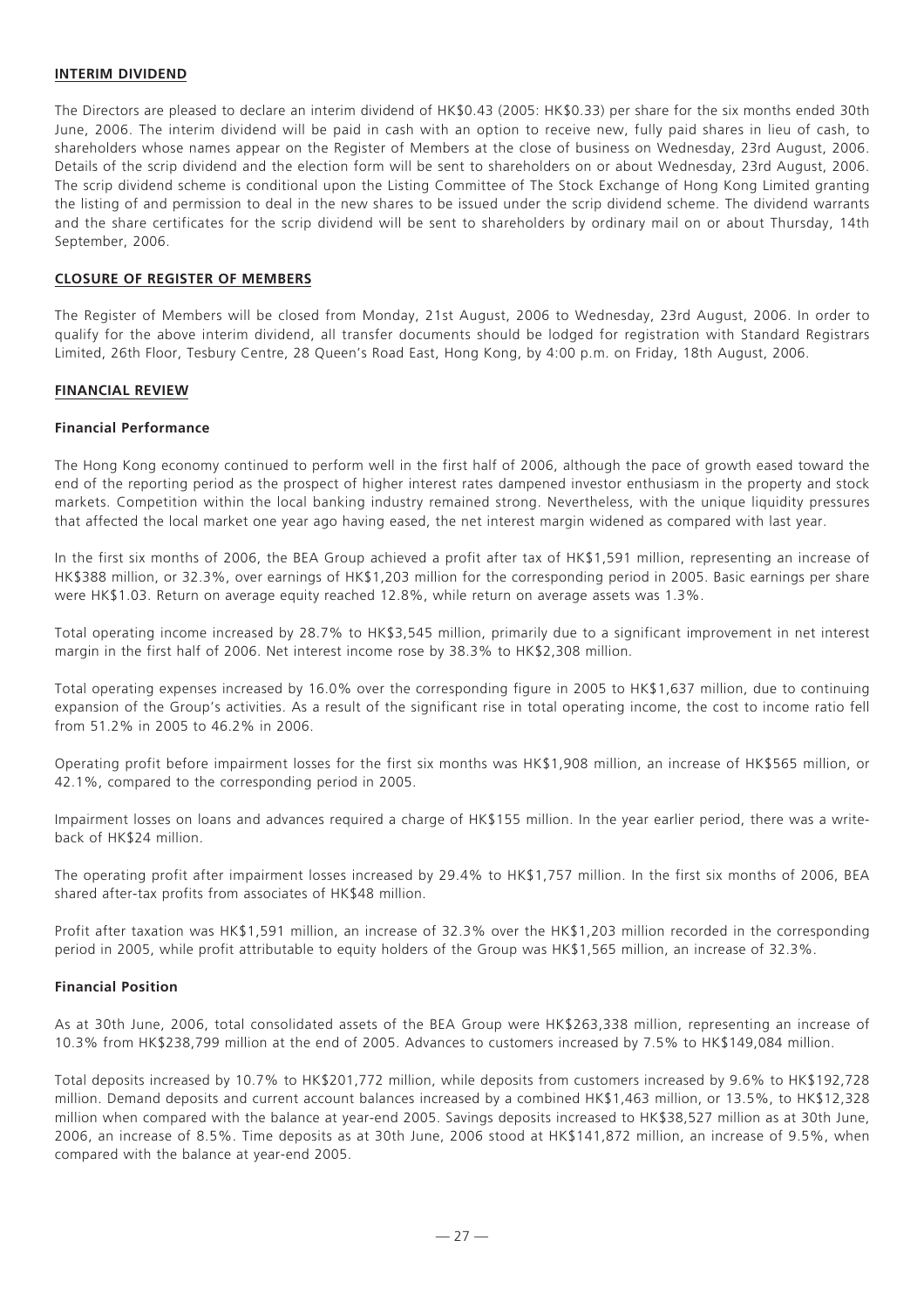In February 2006, the Group redeemed a subordinated loan amounting to US\$550 million. The Group issued a new subordinated loan of US\$500 million in June 2006. As at 30th June, 2006, loan capital stood at HK\$8,026 million, a decrease of 6.1% when compared with the balance at year-end 2005. Total equity increased by 4.6% from HK\$24,405 million at the end of 2005, to HK\$25,516 million at the end of June 2006.

During the first half of 2006, BEA issued HKD floating rate certificates of deposit with a face value of HK\$2,500 million, and HKD fixed rate certificates of deposit with a face value of HK\$500 million. The Bank redeemed a quantity of certificates of deposit amounting to HK\$785 million equivalent upon maturity, and repurchased its own USD certificates of deposit amounting to HK\$30 million equivalent. The Bank also issued and redeemed a number of short term TWD fixed rate certificates of deposit.

After taking into account all debt instruments issued, the loan-to-deposit ratio was 73.9% at the end of June 2006, being 2.2% lower than the 76.1% reported at the end of 2005.

At the end of June 2006, the face value of the outstanding debt portfolio was HK\$9,117 million, with the carrying amount equal to HK\$9,044 million.

*Maturity Profile of Debts Issued As at 30th June, 2006 (All expressed in millions of dollars)*

|                                             |            | <b>Total</b>      |       | <b>Year of Maturity</b> |       |       |  |
|---------------------------------------------|------------|-------------------|-------|-------------------------|-------|-------|--|
|                                             | Currency   | <b>Face Value</b> | 2006  | 2007                    | 2008  | 2009  |  |
| <b>Floating Rate</b>                        |            |                   |       |                         |       |       |  |
| <b>Certificates of Deposit</b>              |            |                   |       |                         |       |       |  |
| Issued in 2005                              | <b>HKD</b> | 2,700             | 1,200 |                         | 1,500 |       |  |
| Issued in 2006                              | <b>HKD</b> | 2,500             |       | 2,000                   |       | 500   |  |
| <b>Fixed Rate</b>                           |            |                   |       |                         |       |       |  |
| <b>Certificates of Deposit</b>              |            |                   |       |                         |       |       |  |
| Issued in 2005                              | <b>HKD</b> | 1,300             | 800   |                         | 500   |       |  |
| Issued in 2006                              | <b>HKD</b> | 500               |       |                         |       | 500   |  |
| Issued in 2006                              | <b>TWD</b> | 4,740             | 4,690 | 50                      |       |       |  |
| <b>Discounted</b>                           |            |                   |       |                         |       |       |  |
| <b>Certificates of Deposit</b>              |            |                   |       |                         |       |       |  |
| Issued in 2002                              | <b>USD</b> | 83                |       | 83                      |       |       |  |
| <b>Step Up</b>                              |            |                   |       |                         |       |       |  |
| <b>Certificates of Deposit</b>              |            |                   |       |                         |       |       |  |
| Issued in 2003                              | <b>USD</b> | 43                |       |                         | 43    |       |  |
| <b>Total Debts issued in HKD equivalent</b> |            | 9,117             | 3,125 | 2,659                   | 2,333 | 1,000 |  |

#### **Risk Management**

BEA has established comprehensive risk management procedures that enable it to identify, measure, monitor and control the various types of risk it faces, and, where appropriate, to allocate capital against those risks. All risk management policies have been approved by the Board of Directors. Risk management mechanisms have been established at different levels throughout the Group. This is supplemented by active management involvement, effective internal controls and comprehensive audits in the best interests of the Group.

On 1st January, 2006, the Group instituted an enterprise-wide risk management structure to monitor all major risks, including credit risk, market risk, liquidity risk and operational risk. This is under the control of a centralised risk management department, headed by the Group Chief Risk Officer. It is expected that the overall risk management capability of the Bank Group will be further enhanced as a result.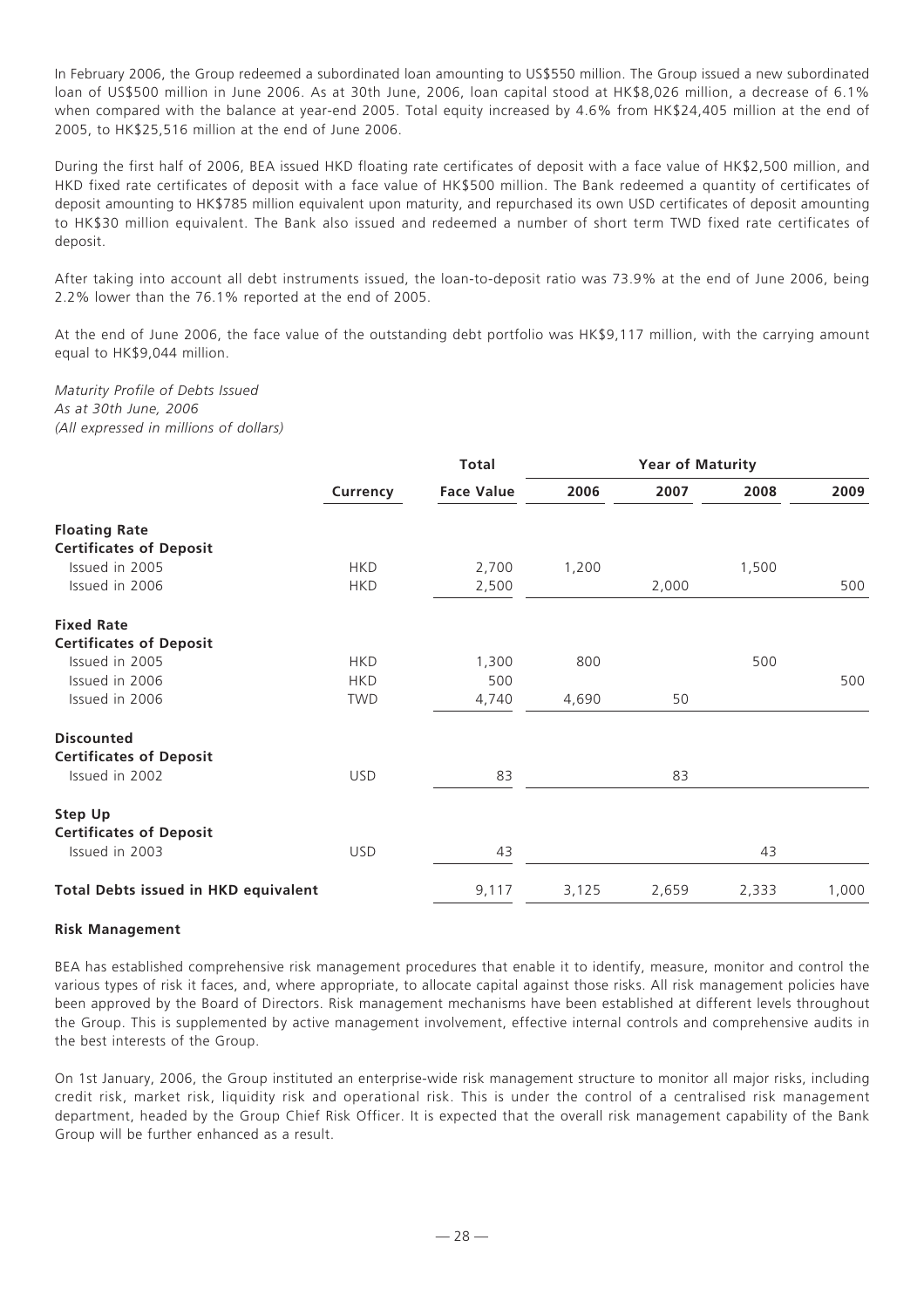# *(a) Credit Risk Management*

Credit risk arises from the possibility that a customer or counterparty in a transaction may default. Such risk may arise from counterparty risks from loan and advances, issuer risks from the securities business, counterparty risks from trading activities and country risks.

The Board of Directors has delegated authority to the Credit Committee to oversee management of the Group's credit risk, independent of the business units. The Credit Committee reports to the Board of Directors via the Risk Management Committee, which deals with all risk management related issues of the Group.

The Credit Committee is responsible for all credit risk related issues for the Group. The Group identifies and manages credit risk through target market definitions, formulation of credit policies, credit approval process and monitoring of asset quality.

In evaluating the credit risk associated with an individual customer or counterparty, financial strength and repayment ability are always the primary considerations. Credit risk may be mitigated by obtaining collateral from the customer or counterparty.

The Group has established policies and procedures to identify, measure, monitor and control credit risk. In this connection, guidelines for management of credit risk have been laid down in the Group's Credit Manual. These guidelines stipulate delegated lending authorities, credit extension criteria, credit monitoring process, loan classification system, credit recovery and provisioning policy. They are reviewed and enhanced on an on-going basis to cater for the market change, statutory requirement and best practice risk management processes.

#### *(b) Liquidity Risk and Market Risk Management*

The Asset and Liability Management Committee is authorised by the Board of Directors to manage the assets and liabilities of the Bank Group. The function of the Asset and Liability Management Committee is to oversee the Group's operations relating to interest rate risk, liquidity risk and market risk.

#### *(1) Liquidity Risk Management*

Liquidity risk is the risk that the Group cannot meet its current obligations. To manage liquidity risk, the Group has established the liquidity risk management policy, which is approved by the Board of Directors. The Group measures the liquidity of the Group through the statutory liquidity ratio, the loan-to-deposit ratio and the maturity mismatch portfolio.

The Asset and Liability Management Committee closely monitors the liquidity of the Group on a daily basis to ensure that the liquidity structure of the Group's assets, liabilities and commitments can meet its funding needs, and that the Group remains in compliance with the statutory liquidity ratio. The Group's average liquidity ratio was 43.4% for the first half of 2006, which was well above the statutory minimum ratio of 25%.

Adequate standby facilities are maintained to provide strategic liquidity to meet unexpected, material cash outflows in the ordinary course of business.

#### *(2) Market Risk Management*

Market risk is the risk arising from the net effect of changes in market rates and prices on the Group's assets, liabilities and commitments, thus causing profits or losses. Interest rates, foreign exchange rates, equity and commodity prices, among others, are monitored for market risk.

The Group's market risk originates from its trading-book holdings of foreign exchange, debt securities, equities and derivatives, which are measured at fair value; and from its investment and banking activities in financial assets and liabilities, which are valued at amortised cost in the balance sheet.

The Group has established a market risk management policy that incorporates guidelines, procedures and control measures to monitor its market risk exposures.

The Group's derivative instruments trading activities mainly arise from the execution of trade orders from customers and positions taken in order to hedge other elements of the trading books.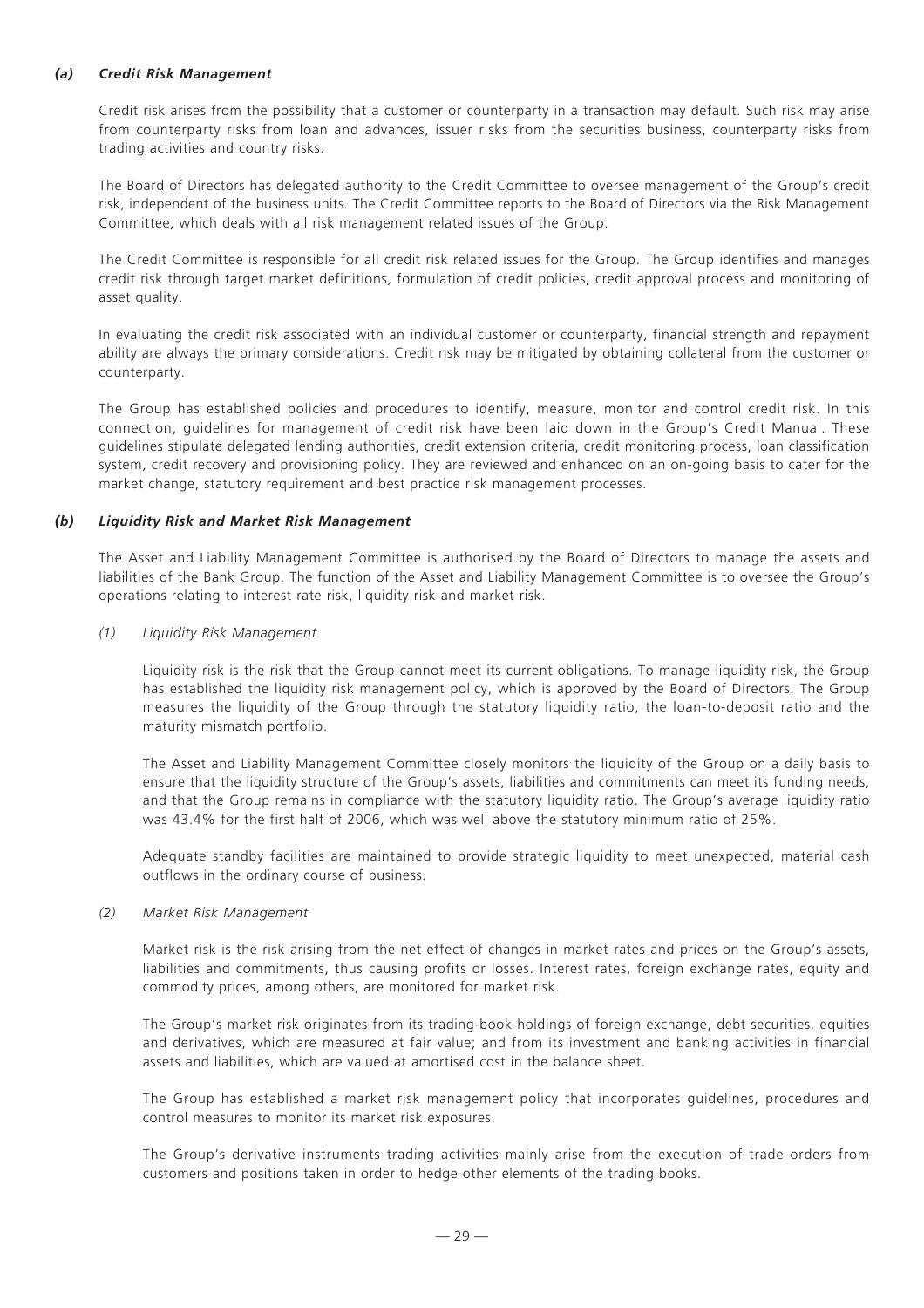Financial derivatives are instruments that derive their value from the performance of underlying assets, interest or currency exchange rates or indices. The Group principally uses financial derivative instruments as investment alternatives or to manage foreign exchange, interest rate or equity risk, and is a limited end-user of such instruments. Guidelines on participating in derivatives activities are included in the Group's market risk management policy. The Group's major trading activities in derivative instruments involve exchange-traded HIBOR Futures contracts, over-the-counter transacted currency options and equity options. Other over-thecounter transacted foreign exchange forwards, interest rate swaps and option contracts are mainly employed to hedge the interest rate risk and option risk of the banking book.

The Group's various market risk exposures are measured and monitored on the basis of principal (or notional) amount, outstanding position, stop-loss and options limits, and are controlled within established limits reviewed and approved by the Asset and Liability Management Committee where applicable for each business unit, business type and in aggregate. Independent middle and back offices monitor the risk exposure of trading activities against approved limits on a daily basis. The Group's market risk exposures are reviewed by the Asset and Liability Management Committee and reported to the Board of Directors on a regular basis. Exceptions to limits are reported when they occur.

The Group quantifies the market risk of the underlying trading portfolio by means of value-at-risk ("VaR"). VaR is a statistical estimate that measures the potential losses in market value of a portfolio as a result of unfavourable movements in market rates and prices, if positions are held unchanged over a certain horizon time period. The Group's VaR is calculated using historical movements in market rates and prices, a 99% confidence level and a one-day holding period, and takes into account correlations between different markets and rates.

The VaR for the Group's market risk-related treasury trading portfolio as at 30th June, 2006 was HK\$2.58 million (HK\$2.04 million at 30th June, 2005). The average daily revenue earned from the Group's market riskrelated treasury trading activities for the first half of 2006 was HK\$0.73 million (HK\$0.53 million for the first half of 2005). The standard deviation of these daily revenues was HK1.10 million (HK\$0.77 million for the first half of 2005).



# **DAILY DISTRIBUTION OF MARKET RISK-RELATED TREASURY TRADING REVENUES 1st-half 2006 vs 1st-half 2005**

An analysis of daily distribution of the Group's market risk-related treasury trading revenues for the first half of 2006 (comparing with the first half of 2005) is provided above. This shows that 16 out of 121 days (2005: 16 out of 121 days) are in loss positions. The most frequent results were daily revenue of between HK\$0.5 million and HK\$0.75 million, with 23 occurrences (2005: HK\$0.50 million to HK\$0.75 million with 28 occurrences). The maximum daily loss was HK\$1.16 million (2005: HK\$2.70 million) and the next maximum daily loss was HK\$1.13 million (2005: HK\$2.49 million). The highest daily revenue was HK\$9.51 million (2005: HK\$3.57 million).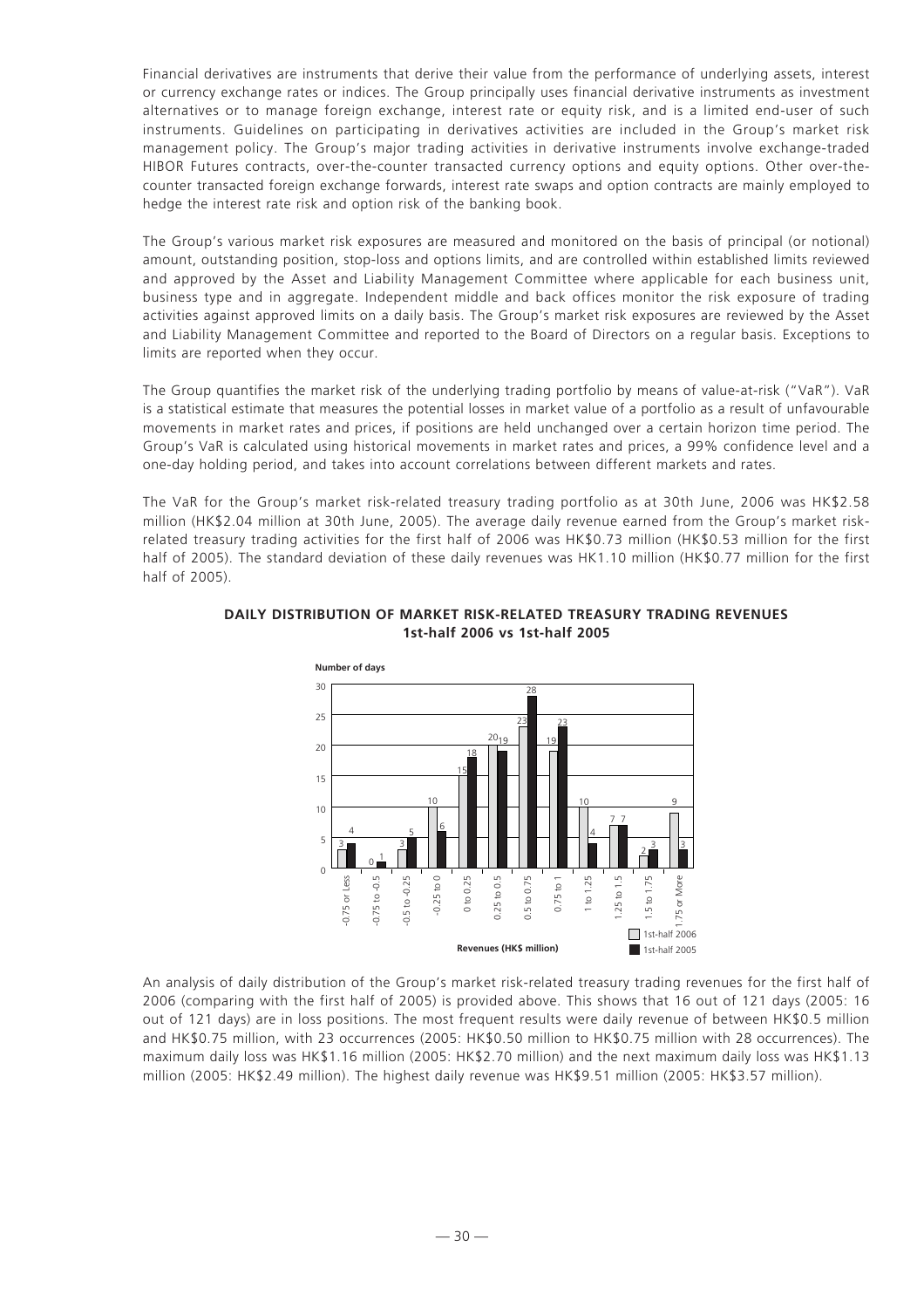#### *(i) Foreign exchange exposure*

The Group's foreign exchange risk exposure arises from foreign exchange dealing, commercial banking operations and structural foreign currency positions. All foreign exchange positions are managed by the Treasury units of the Group within limits approved by the Asset and Liability Management Committee.

The VaR related to foreign exchange dealing positions at 30th June, 2006 was HK\$1.32 million (HK\$0.84 million at 30th June, 2005). The average daily foreign exchange dealing profit for the first half of 2006 was HK\$0.69 million (HK\$0.55 million for the first half of 2005).

Foreign exchange positions which arise mainly from foreign currency investments in the Group's branches, subsidiaries and associates are excluded from VaR measurements, as related gains or losses are taken to reserves. Such foreign currency positions are managed with the principal objective of ensuring that the Group's reserves are protected from exchange rate fluctuation.

#### *(ii) Interest rate exposure*

The Group's interest rate exposure arises from treasury and commercial banking activities, where interest rate risk is inherent in both trading and non-trading portfolios. All trading positions are managed by the Treasury units of the Group within limits approved by the Asset and Liability Management Committee. For the non-trading portfolio, interest rate risk primarily arises from the timing differences in the re-pricing of interest-bearing assets, liabilities and commitments and the maturities of certain fixed rate assets and liabilities. The interest rate risk of the non-trading portfolio is also monitored by the Group's Asset and Liability Management Committee.

The VaR related to interest rate exposure due to debt securities and derivatives trading positions, excluding foreign exchange forwards and options, at 30th June, 2006 was HK\$1.31 million (HK\$1.57 million at 30th June, 2005). The average daily loss due to these activities for the first half of 2006 was HK\$900 (daily loss HK\$20,000 for the first half of 2005).

#### *(iii) Equities exposure*

The Group's equities exposure mainly comprises trading equities and long-term equities investments. The Group's Investment Committee regularly reviews and monitors equities dealing activities. The VaR on equities trading positions at 30th June, 2006 was HK\$23.57 million (HK\$3.72 million at 30th June, 2005).

#### *(c) Operational risk, legal risk, reputation risk, and strategic risk management*

Operational risk, legal risk, reputation risk and strategic risk arise from the Group's daily operation and fiduciary activities. The primary focus is to identify, assess and monitor these risks and to fulfill regulatory requirements.

The Board of Directors reviews and approves policies for these risks, and it has delegated the responsibility for ongoing risk management to the Operational and Other Risks Management Committee. The Operational and Other Risks Management Committee reports to the Board of Directors via the Risk Management Committee.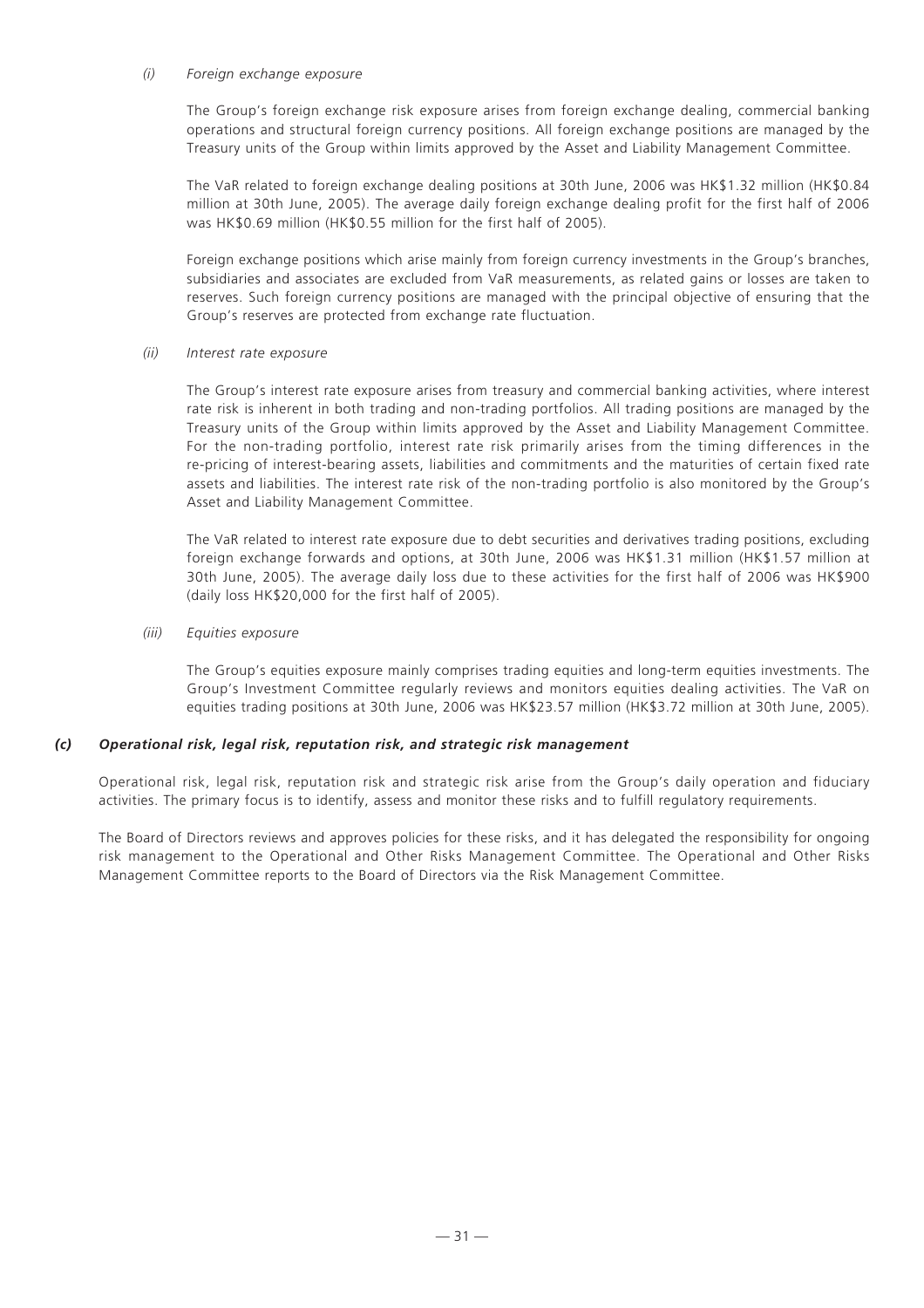#### **OPERATIONS REVIEW**

#### **FINANCIAL RATINGS**

Standard & Poor's ("S&P") has raised its long-term counterparty credit rating for the Bank to A- from BBB+. BEA's Bank Fundamental Strength rating has also been upgraded to B from C+. The upgrade reflects BEA's solid franchise in Hong Kong and its strong but careful expansion in China, as well as BEA's improved asset quality, satisfactory liquidity, and aboveaverage capitalisation.

#### **IMPROVEMENTS TO OPERATIONS**

#### *Relocating Back-Office Operations to China*

The Bank's back-office operating centre in Guangzhou, incorporated under the name of East Asia Electronic Data Processing (Guangzhou) Limited, has been running smoothly. The Bank is continuing to relocate additional operating functions as planned.

#### *Information Technology*

#### *New Accounting System*

The Bank is implementing a new computer system for general ledger operations. The system is under testing and will be ready for roll out in the second half of 2006.

#### *Core Banking System*

The second phase of the Core Banking System Implementation Project was in the final stage of development as of June 2006. Once development is complete, the testing stage will be implemented. A command group has been formed to manage all rollout tasks, and a comprehensive training programme has been established for users.

#### **PERSONAL BANKING**

#### *Branch Distribution*

As part of its on-going exercise to strengthen its branch network, BEA continues to implement the Branch Rationalisation Programme. In the first half of 2006, International Finance Centre Branch was merged with Queen's Road Central Branch. An additional three branches were relocated to more prominent sites in their respective districts. To further enhance banking service to customers, BEA Harbour View Centre Branch was expanded to provide retail banking services on the ground floor level. At the end of June 2006, BEA operated a total of 87 branches in Hong Kong.

Four SupremeGold Centres were opened during the first half of 2006, bringing the total number of Centres to 30 by the end of June. These offer an exclusive banking experience for the Bank's most important customers.

BEA is dedicated to widening the range of Renminbi services it offers, as permitted by the changing regulatory environment, to meet the needs of individual and corporate customers. In March 2006, BEA launched a personal Renminbi Current Account service for individual customers. From April 2006, designated business customers have been able to open Renminbi time deposit accounts with the Bank.

A Marketing Programme for Kid Master Services was conducted from February to March 2006 to acquire new Kid Master members and to promote Education Insurance and Target Savings Insurance.

Promotion programmes were run from mid-March to June to promote the Bank's integrated account services, including SupremeGold, Supreme Account and i-Account.

Following the implementation of the five-day clearing week in September, the Bank will extend the Saturday closing hour of most branches with active traffic on Saturdays from 1:00 p.m. at present, to 5:00 p.m. Wealth management services and many counter services will be available at the affected branches. Six selected branches in exceptionally high traffic areas will open from 1:00 p.m. to 4:30 p.m. on Sundays, primarily to market the Bank's wealth management and other value-added services. Counter service will not be available on Sundays.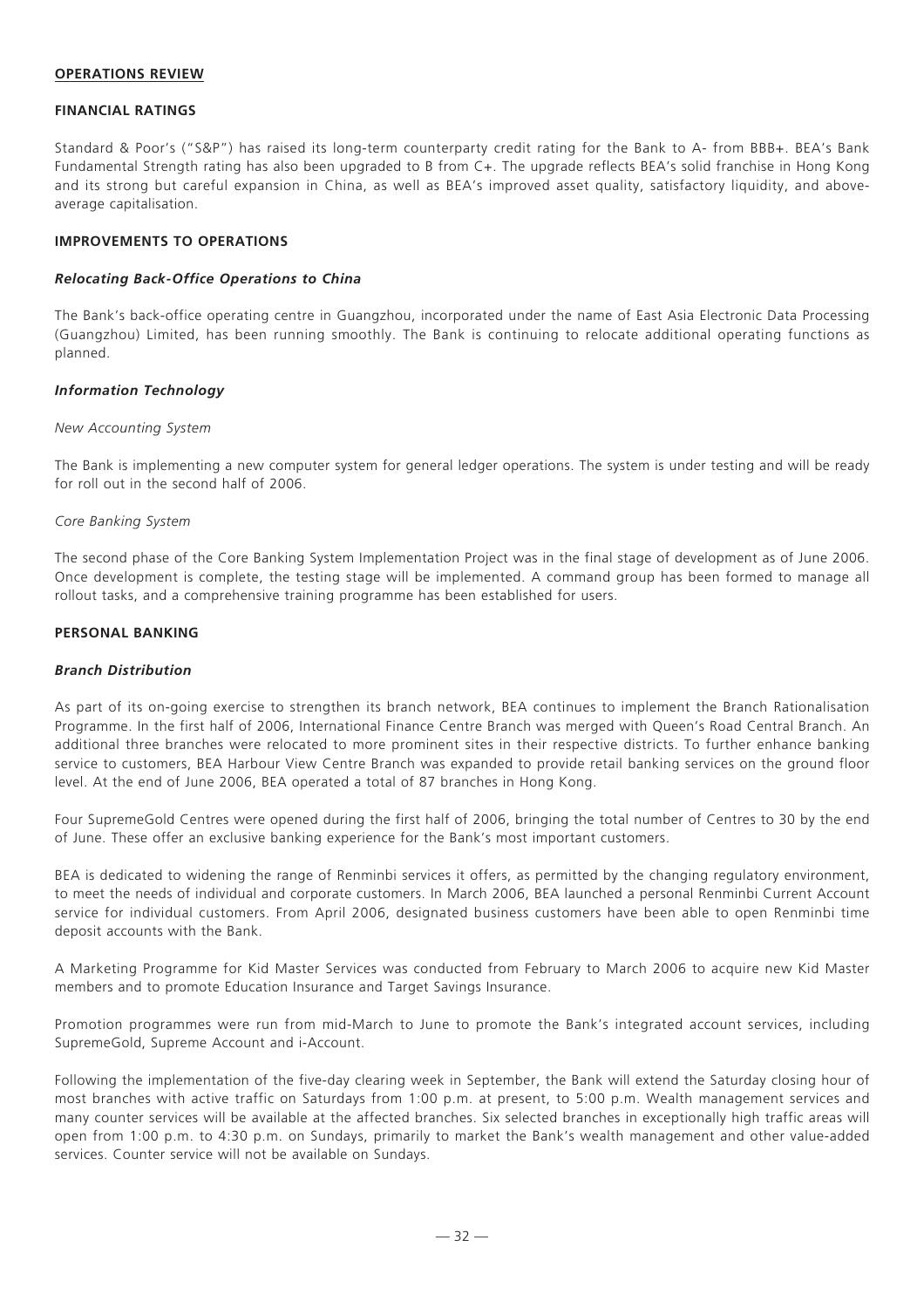BEA will continue to evaluate the response to these initiatives, in its effort to go beyond customer expectations in meeting their needs and further extend the range of services it sells to each individual customer.

# *Cyberbanking*

Cyberbanking services were further enhanced during the period, and Bank customers were able to apply for new shares in Initial Public Offering (IPO) over the Internet using the enhanced Electronic IPO service in May 2006. At the end of June, the Bank had over 320,000 registered Cyberbanking users. The average daily usage volume exceeded 182,000 transactions.

Corporate Cyberbanking recorded steady growth in its customer base in the first half of 2006. At the end of June 2006, over 17,900 corporate customers had registered for BEA Corporate Cyberbanking, representing a 16% increase compared to the same period last year.

# *Property Loans*

With the property market subdued during the reporting period, mortgage loan demand was weak and competition in the mortgage market intensified.

BEA pioneered the "Fixed Rate SupremeGold Mortgage Plan" in February 2006, a new mortgage product that combines the advantages of both fixed rate and deposit-linked mortgage plans in one product.

In March, BEA joined with the Hong Kong Mortgage Corporation (HKMC) to launch the Composite Rate Mortgage Scheme, which further expanded the range of financing choices available.

To reduce the impact of rising interest rates on buying sentiment, BEA actively coordinated with various property developers to develop flexible tailored mortgage plans for prospective homebuyers.

#### *Consumer Loans*

BEA inaugurated a series of attractive promotional campaigns during the first half of the year to expand its loan portfolio and diversify its customer base. These programmes generated a good response from different segments, including professionals, executives and stable income earners. Double-digit growth in the Personal Loan portfolio was recorded, compared with the corresponding period the previous year.

# *Credit Cards*

BEA continued to invest in its card business during the reporting period, implementing targeted brand development strategies. Additional cross-selling opportunities were exploited to recruit cardholders from among BEA's established personal banking customers.

In addition, with a sophisticated credit scoring platform now in place, the Bank has become more aggressive in rolling out acquisition and usage programmes directed toward the most profitable customer segments.

The Bank also focussed on brand reinforcement in its Visa Platinum Card segment.

In recognition of the Bank's success in increasing card sales volume, the Bank was awarded first runner-up for "2005 Highest Average Card Spending — Visa Platinum Card" in March 2006. In April, BEA launched the "FLY&DINE CLUB" to introduce the "Fly and Dine" platform of Visa Platinum Card to its card membership.

In April, the Bank extended its credit card acquiring business to Macau, with the aim of capturing the opportunities presented by the current robust economic growth in the Macau SAR.

Looking forward, the Bank is confident that the breadth and depth of its card capabilities and expertise, backed by the attractiveness of its product, give the Bank an excellent platform to succeed in this competitive market.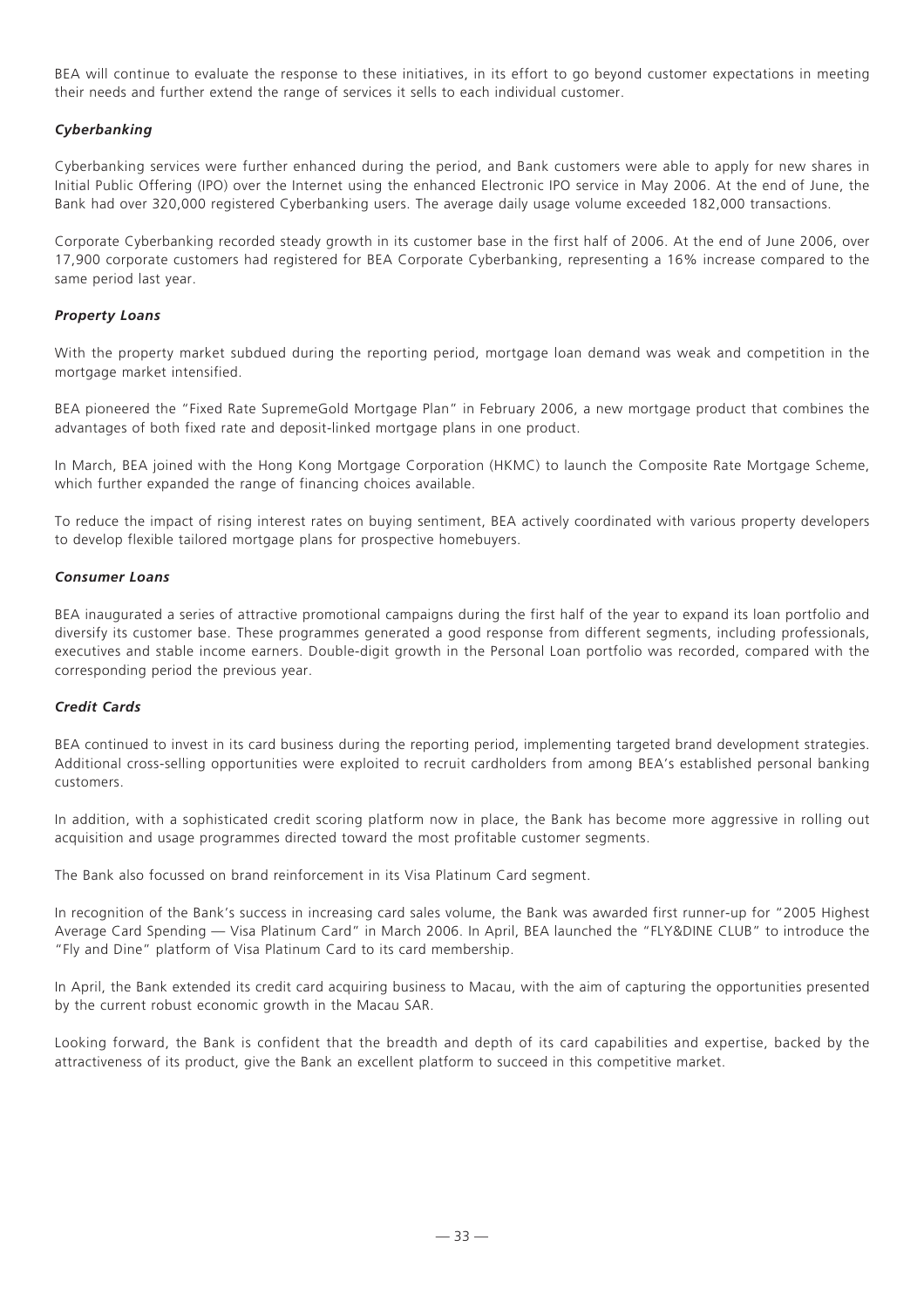#### **CORPORATE BANKING**

#### *Corporate Lending*

The local corporate loan market exhibited stable growth in the first half of 2006, on the back of active corporate refinancing and property lending. The growth of property lending was also fuelled by the financing of various notable real estate investment trusts. Despite the persistently high interest rate base in the first half of 2006, the interest margin for syndicated deals continued to come under pressure due to intense competition. BEA maintained an active presence in the syndicated loan market in the first half of 2006, both as an underwriter and as a participant.

To improve yield return and to broaden its clientele base, BEA has focussed on high quality and return-justified deals for both large and medium to small-sized local enterprises and local subsidiaries of large PRC corporations. The transactions in which BEA has participated include property development and investment projects in Hong Kong and Macau, as well as working capital financing.

Demand for loans was relatively flat in the small to medium-sized business segment. Companies continued to report growth in business turnover, but marginal growth in profitability. This was mainly due to high overhead costs, such as rents (in particular for retail entities), labour, and raw materials. Rising oil prices were also a factor affecting many industries.

BEA has adopted a pro-active approach in expanding its business network with equipment and vehicle dealers. Equipment finance business continued to exhibit stable growth and BEA remained a key player in the taxi lending industry. The overall asset quality of the asset based finance portfolio was maintained at a satisfactory level.

In an effort to cross sell our various loan products, BEA launched the Business Ready Cash loan scheme, which provides unsecured working capital loans to existing small to medium-sized enterprise customers of the Bank.

# *Securities Lending*

The local stock market was very active in the first half of 2006, and the Bank was able to capitalise on strong investor sentiment to achieve an increase of 260% in IPO stagging loan business, when compared with same period last year. Furthermore, BEA provided IPO Receiving Bank services for four IPO projects during the period, including one of the largest IPO issues launched in Hong Kong to date.

#### *Bank of East Asia (Trustees) Limited*

#### *Mandatory Provident Fund*

BEA was ranked second by Mercer Human Resource Consulting in its MPF Index for the year ended 31st March, 2006. In addition, six BEA MPF constituent funds were ranked among the top 25% in their respective categories, according to the Hong Kong Investment Funds Association survey for the year ended 31st March, 2006.

#### *Trust Services*

In the first half of 2006, Bank of East Asia (Trustees) Limited was appointed as trustee to the BEA Japan Growth Fund, which is a sub-fund under the BEA Investment Series Unit Trust.

# **WEALTH MANAGEMENT**

#### *Structured Products*

Interest rates continued to rise during the reporting period. As the yield curve flattened, investors opted for shorter tenors across all asset types, continuing the trend that was established in the second half of last year. With short-term interest rates relatively high, investors' appetites have generally switched from principal protection to capital appreciation. There was an upsurge in interest in structured products linked to equity performance, as investors hoped to reap the benefits of a buoyant equity market.

Retail investors from the Mainland are becoming increasingly sophisticated. The Bank has tapped this market by developing investment products tailor-made for the Mainland market. These have been popular with investors, and such products are expected to become a good and stable source of revenue for the Wealth Management Division in the years ahead.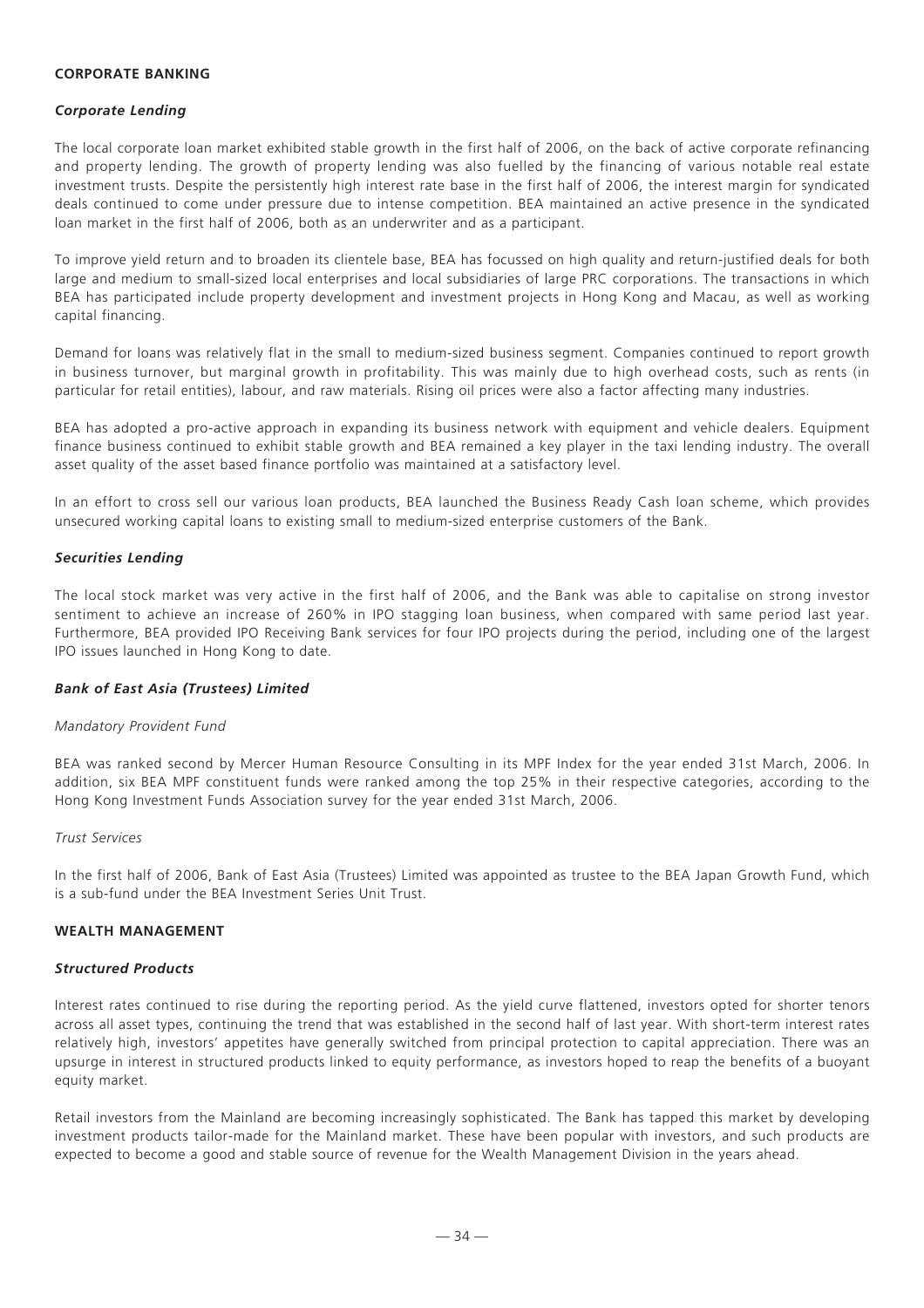In the first half of 2006, the Bank radically improved its online equity linked deposit services. Customers are able to subscribe to structured products online while enjoying value-added features such as live dealing at market prices, scenario analysis and online calculator. This service has now been extended to all Cyberbanking customers.

The Bank's dedicated effort in the Linked Deposit business has not gone unnoticed, and the Bank was given the award for Best Deposit-Linked Product in The Asian Banker Excellence in Retail Financial Services Awards 2006.

# *Mutual Fund Business/Asset Management*

The Bank launched the BEA Japan Growth Fund ("the Fund") in February this year. The Fund adopts a feeder fund approach, with the underlying fund managed by AXA Rosenberg Investment Management Asia Pacific Limited. Market response to the Fund has been encouraging, with about HK\$450 million raised by the end of June 2006. Responding to the needs of the market, the Bank intends to continue to offer a greater range of funds for different risk appetites and investment preferences, as well as to capitalise on asset management opportunities within China.

East Asia Asset Management Company Ltd (a wholly owned subsidiary of the Bank) recorded steady asset inflows from both retail and institutional sources. Mandatory Provident Fund account assets, which are under the management of the Company, grew by 10% during the first half of 2006. Net profit of the unit rose by 40%, when compared to the first half of 2005.

#### *Bancassurance*

To further enhance product variety and to target customers who aim for high savings and a short payment term, the Bank launched two new life insurance products in the first half of 2006, namely the 3-Year Accumulator Savings Insurance and QuickPay Whole Life Insurance. A single premium payment option was also introduced for applicants for QuickPay Whole Life, to allow greater flexibility.

In response to the increasing demand for protection against unforeseen illness, a new hospital income plan has been developed. This was well received by the market. Sales of travel insurance picked up, with an increase of 27% in total premium received during the seasonal holidays when compared to the same period last year.

# *Blue Cross (Asia-Pacific) Insurance Limited*

For the first half of 2006, Blue Cross enjoyed healthy growth in two of its core business lines, medical insurance and travel insurance, with an increase in premium income of 24% and 16%, respectively, over the same period of last year.

Early in the year Blue Cross rolled out a revamped travel insurance plan, TravelSafe Plus, with enhanced benefits. This helped define a new market segment for Blue Cross, targeting travellers who are not satisfied with a basic travel insurance plan.

Growth was aided by the adoption of an adjusted pricing strategy for medical insurance, to cope with the rising healthcare costs in the market.

In early 2006, Blue Cross received the High Flyer Achievement Award — Health Insurer from Hong Kong Business magazine in recognition of its leading position in the medical insurance market. Blue Cross was also recognised as a Caring Company by The Hong Kong Council of Social Service for its commitment in community caring. Blue Cross has also been named The Most Popular Travel Insurance Company two years in a row in a poll of readers of Weekend Weekly, a popular local travel magazine.

#### *Private Banking*

The Bank re-launched BEA Private Banking in September 2005, providing a full range of services for managing personal wealth, including active advisory and discretionary portfolio management, treasury and structured products, dealing in global securities and funds, insurance, family trust and estate planning, and a full range of banking services. BEA Private Banking offers an open architecture, sourcing the best ideas and pricing available in the market across a range of investment vehicles. The platform covers both corporate and commercial banking services, enabling clients to manage their company and personal investment requirements under the same roof.

The initial months of 2006 provided customers good opportunities to benefit from the strong equity and commodity markets. Private banking clients also actively participated in new IPO offerings, both through subscription and through placement. Hedging and yield enhancement instruments were actively traded, and proved to be rewarding for many customers.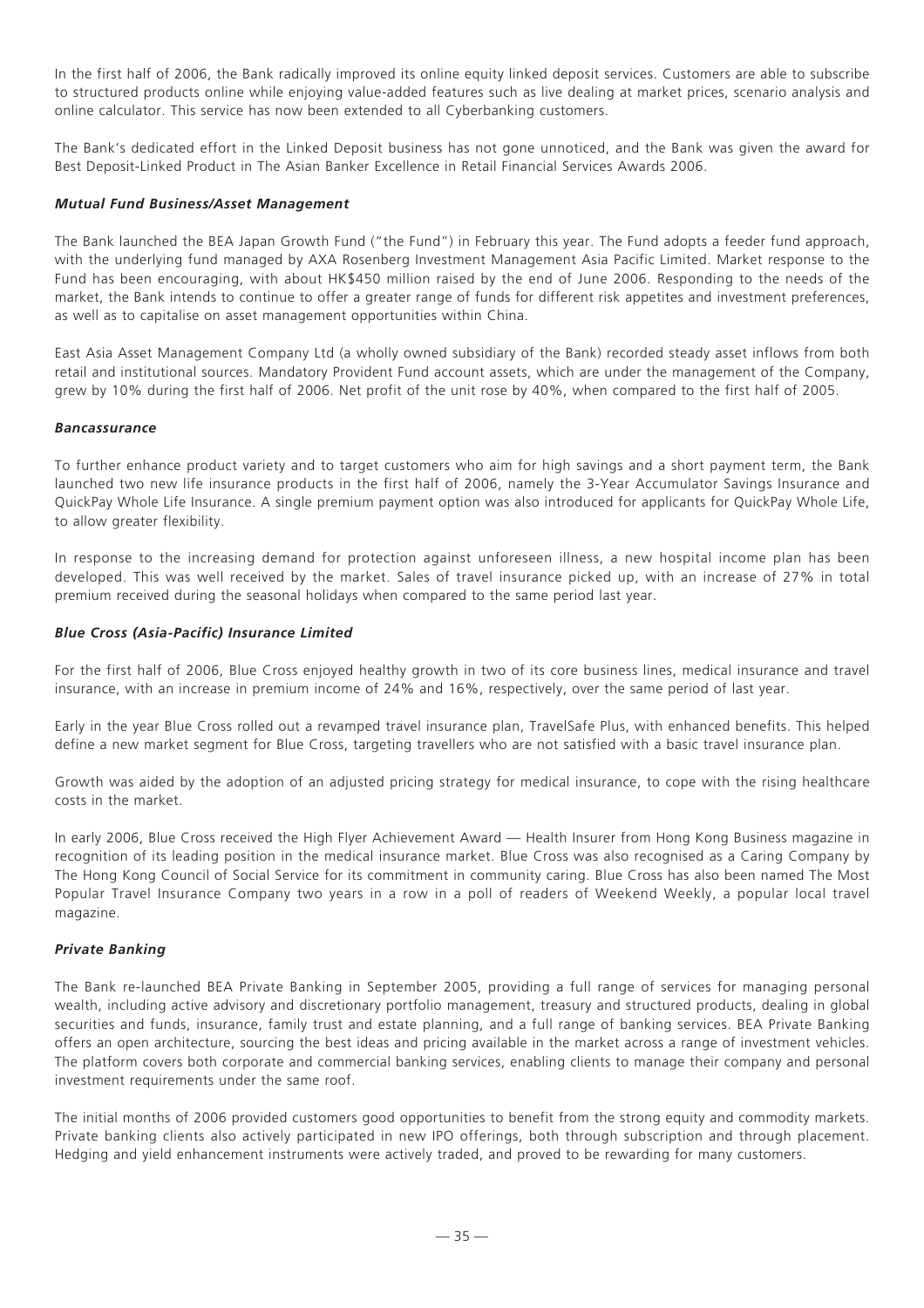#### **INVESTMENT BANKING AND SERVICES**

#### *East Asia Securities Company Limited — Securities Cybertrading*

During the first half of 2006, East Asia Securities benefited from improved local market sentiment and stronger investor confidence.

East Asia Securities is committed to using technology to improve and expand its brokerage service network, and has stepped up efforts to encourage its customers to make increased use of its electronic trading platform. During the period, East Asia Securities successfully launched the eIPO Service and enhanced its Mobile Phone Trading Service.

The Company registered 27% growth in the number of Cybertrading accounts, compared with the corresponding period last year. As of 30th June, 2006, more than 55% of the Company's securities clients had subscribed to Cybertrading. Currently, 53% of trades and 35% of transaction value (expressed as a percentage of total turnover) are executed via the Cybertrading System.

With a view to further enhancing Cybertrading, East Asia Securities plans to launch a new real-time stock quotes service via mobile phones in the third quarter of 2006.

#### *East Asia Futures Limited — Futures Cybertrading*

During the first six months of year 2006, East Asia Futures witnessed encouraging growth in its clientele base after implementing the Futures Cybertrading Service, with the number of accounts up 35% compared to the corresponding period last year. As of 30th June, 2006, more than 59% of the Company's clients have subscribed to Futures Cybertrading.

Currently, the volume of transactions executed via the Futures Cybertrading System (expressed as a percentage of total turnover) accounts for some 45% of trades and 40% of transaction value.

#### **CHINA OPERATIONS**

The Bank is in the midst of a concerted effort to expand its branch network on the Mainland. Dalian Huafu Sub-branch, Guangzhou Panyu Sub-branch, Xi'an South-gate Sub-branch, and Shanghai Xujiahui Sub-branch were added over the past seven months. At present, BEA has a total of 27 outlets in China, including 11 branches, 10 sub-branches and 6 representative offices. BEA also has branches in Macau, Taipei and Kaohsiung.

BEA has obtained preliminary approval from the China Banking Regulatory Commission ("CBRC") to upgrade its representative office in Qingdao to a full branch. It is expected that Qingdao Branch will open by the end of this year.

BEA was recently granted Qualified Domestic Institutional Investor (QDII) status by CBRC. This allows BEA to offer overseas wealth management services to local residents and enterprises at its branches in China. The Bank anticipates significant growth in its wealth management business as a result.

#### **OVERSEAS OPERATIONS**

BEA continues to expand its overseas network, which comprises operations in the United States, Canada, the United Kingdom, the British Virgin Islands, and Southeast Asia. The Bank's overseas units are focused on enhancing service quality and expanding product offerings.

On 19th May, 2006, BEA acquired National American Bank ("NAB"), a commercial bank with three full-service branches serving the Greater San Francisco area. NAB has now been fully integrated into The Bank of East Asia (U.S.A.) N.A ("BEA-USA"). BEA-USA currently operates in three regional markets in the United States, namely the New York region, the Southern California region, and the Northern California region, and has a total of eight retail branches. Two additional branches will open in New York in the second half of 2006.

BEA-USA will continue to identify locations for new branches in the United States to increase its geographical coverage and enlarge its customer base, in particular among the growing population of Chinese immigrants. To complement its expanding branch network, BEA-USA plans to launch Internet Banking in the second half of 2006.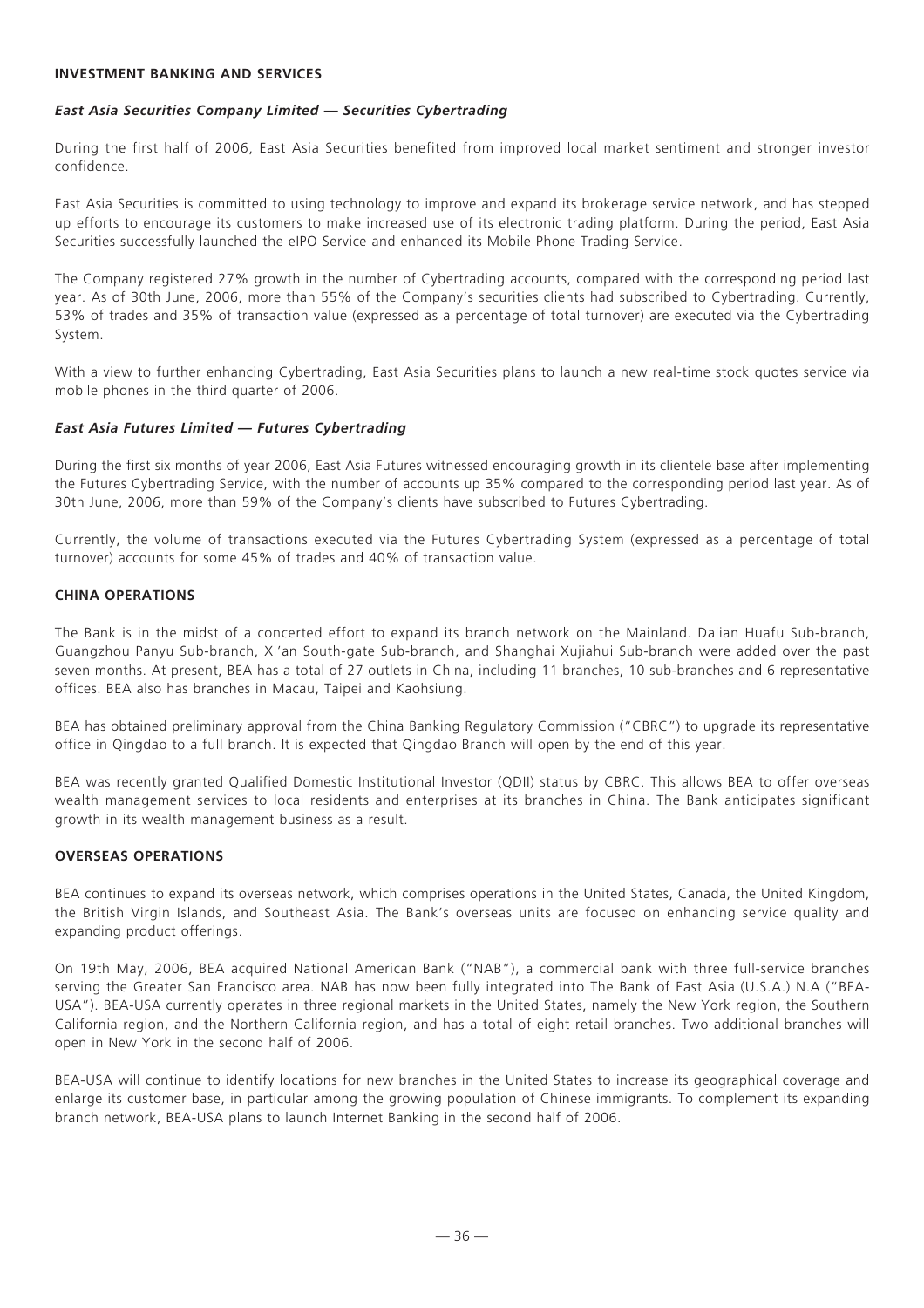In Canada, The Bank of East Asia (Canada) is expanding its Internet Banking capability with the launch of bill payment services in the third quarter of 2006. The Bank's United Kingdom branches are currently replacing the existing core banking system, with target completion by the end of 2006. The new platform will enable more efficient delivery of new products and services.

#### **CORPORATE SERVICES**

The BEA Group, through Group member Tricor Holdings Limited ("Tricor"), is a leading provider of business, corporate and investor services in the region. These services include accounting, company formation, corporate compliance and company secretarial, executive search and selection, IPO and share registration, payroll outsourcing and fund and trust administration.

Tricor posted impressive growth in profit for the first half of the year, mainly as a result of continued business expansion and the synergies obtained from the successful consolidation of its Hong Kong offices into a single location at Three Pacific Place on Hong Kong Island.

Tricor's investor services practice, which already serves the majority of all listed companies in Hong Kong, has benefited from the vibrant IPO activity in the capital markets in Hong Kong during the first half of the year. The Hong Kong office has continued to experience strong demand for its accounting and payroll outsourcing services, and its company secretarial and corporate compliance work, from both private and public companies.

January 2006 saw the welcome addition of the Kuala Lumpur and Penang offices to Tricor's regional operation, underlining Tricor's leading position in the business and increasing the number of its practices in the region to 10. Further, in April 2006, Tricor acquired the business services practices of Ernst & Young in Beijing, Guangzhou, Shanghai and Shenzhen, adding strength to its growing operations on the Mainland.

As the market leader in integrated business, corporate and investor services, Tricor will continue to look for new business opportunities in the region.

# **MEDICAL SERVICES**

Blue Care Medical Centre is a new collaborative effort between BEA and The University of Hong Kong ("HKU"). HKU's Faculty of Medicine provides quality assurance services for Blue Care Medical Centre. Acting in a consultancy role, the Faculty also sets standards for medical practice in the field of family medicine. The Centre provides a wide array of clinical services.

The flagship clinic, located in the heart of Central District, was opened in March 2005. The second clinic, at BEA Tower, Millennium City 5, Kwun Tong, has been in operation since January 2006.

#### **HUMAN RESOURCES**

The Bank of East Asia Group employees at 30th June, 2006:

| Hong Kong           | 4.739 |
|---------------------|-------|
| Other Greater China | 1.682 |
| Overseas            | 451   |
|                     |       |
| Total               | 6.872 |

The Bank has further enhanced its Human Resource policies during the first half of the year, focussing on recruitment and selection, compensation and benefits, promotion and upgrading; and last but not least, training and development.

The Bank has established a new staff grading system with the assistance of an external consultant. Pay adjustments granted in this year's salary review exercise were performance-related, aimed at rewarding those staff members who contribute most to the Bank's growth and development. To meet the demands of the business environment and create more rewarding career opportunities for Bank employees, new training programmes have instituted. In particular, significantly greater focus is being placed on developing managerial talent and expertise.

The Bank has expended its support to the Staff Sports Recreation Club, which organizes a range of staff activities related to physical fitness and social gatherings.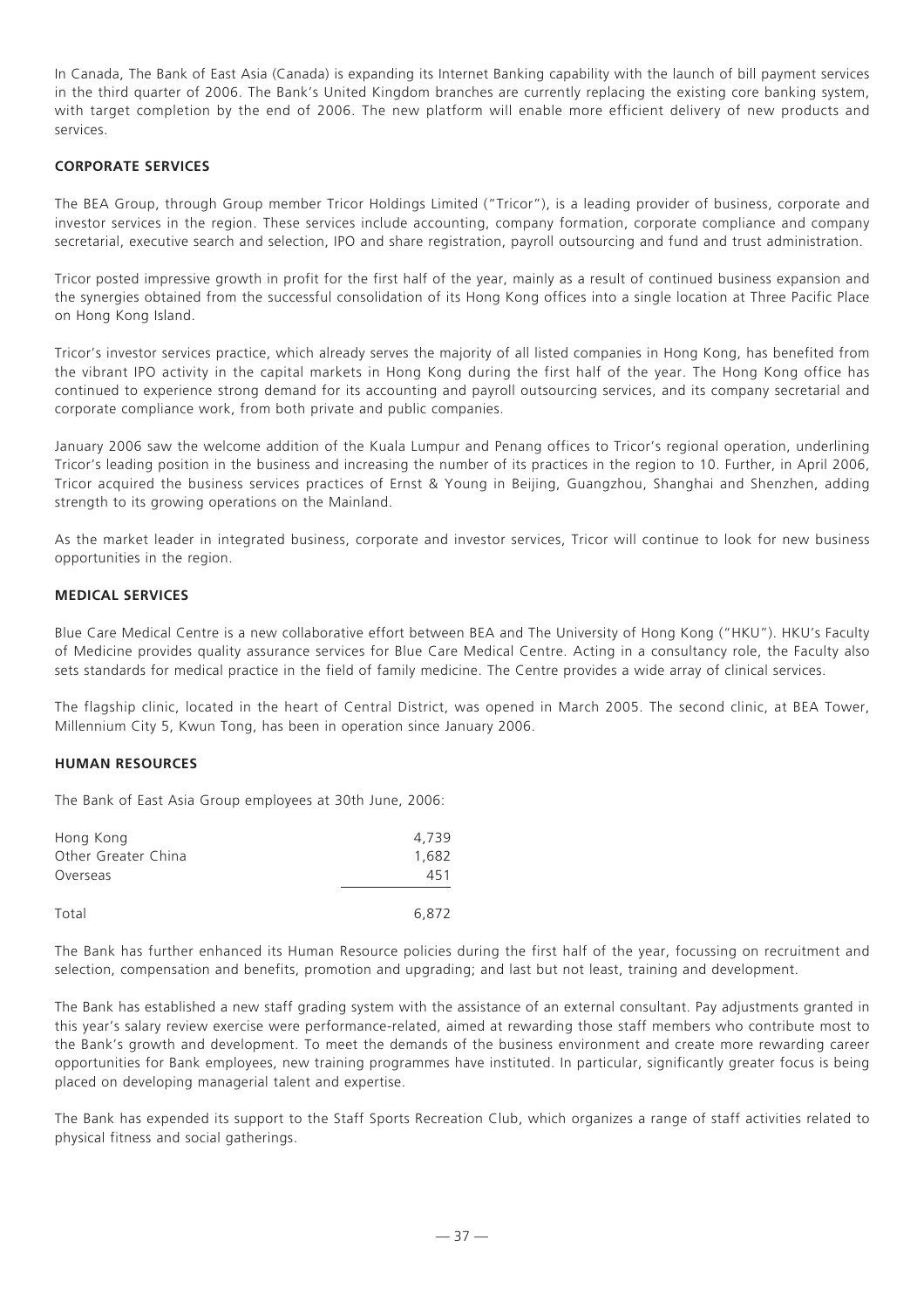# **FUTURE PROSPECTS**

In the first half of 2006, BEA continued its growth strategy. The Bank was able to weather the challenges arising from the rising interest rate trend and at the same time to leverage on business opportunities arising from the pick up in local lending and the strong growth in loan demand in Mainland China. In the second half of the year, loan demand and business opportunities are expected to remain buoyant as a result of strong business sentiment.

In the years ahead, BEA will continue to enhance its products and services and develop alternative revenue streams. Wealth management business, including private banking and structured products, will remain a core business development focus in the near future. Furthermore, BEA will continue to enhance the market leading corporate services and share registration services of Tricor and the insurance businesses of Blue Cross. The Bank will also continue to identify potential opportunities for acquisitions and strategic alliances, both locally and in overseas markets.

BEA has enjoyed satisfactory growth in its overseas markets, particularly in the United States, Canada, and Southeast Asia. BEA will continue to broaden and enhance its businesses in China to capture the opportunities arising from the changing regulatory and operating environment on the Mainland. BEA aims to provide high quality, innovative products and further extend its retail network to maintain its leading position in China.

Enhancing operational efficiency will continue to be a primary focus of the Bank. Following the centralisation of back office functions to Millennium City 5 in Kwun Tong, BEA will continue to realise the associated synergies in the coming years. The identification and relocation of appropriate operating functions to the Mainland will remain a core focus over the next year. In addition, BEA will continue to enhance its systems, risk management and corporate governance to ensure that the Group's products and services meet the highest standards and are offered to customers in a professional, timely and reliable manner.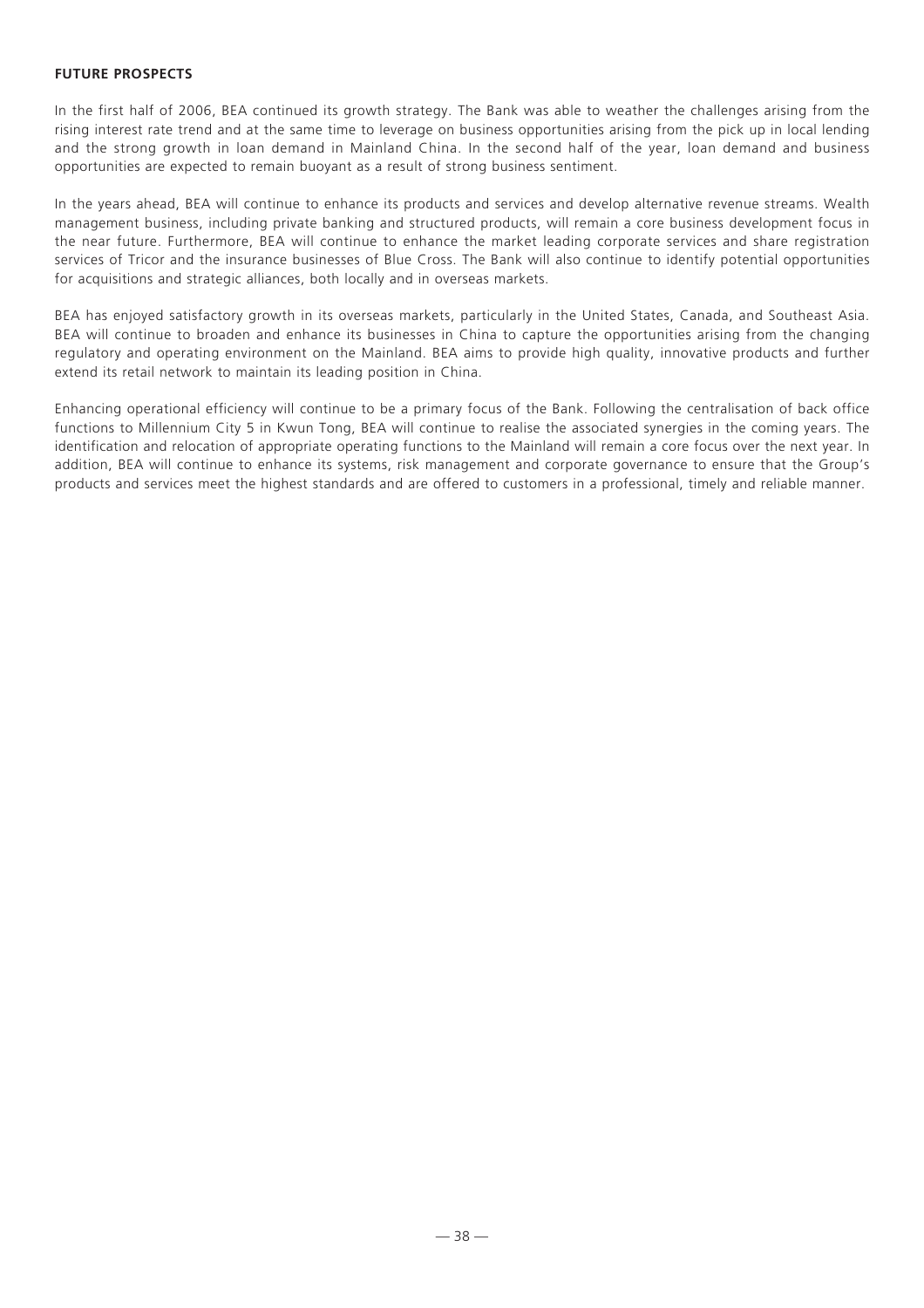# **DIRECTORS' AND CHIEF EXECUTIVE'S INTERESTS**

As at 30th June, 2006, the interests and short positions of the Directors and Chief Executive of the Bank in the shares, underlying shares and debentures of the Bank and its associated corporations as recorded in the Register required to be kept under section 352 of the Securities and Futures Ordinance (the "SFO") were as follows:

# **I. Long positions in shares of the Bank:**

| Name                        | Capacity and nature                                                             | No. of shares                       | Total                     | % of issued<br>share capital |
|-----------------------------|---------------------------------------------------------------------------------|-------------------------------------|---------------------------|------------------------------|
| David LI Kwok-po            | Beneficial owner<br>Interest of spouse                                          | 28,455,577<br>687,850               | 29, 143, 4271             | 1.90                         |
| LI Fook-wo                  | Beneficial owner<br>Founder of discretionary trust                              | 1,235,804<br>30,955,378             | 32, 191, 182 <sup>2</sup> | 2.09                         |
| WONG Chung-hin              | Beneficial owner<br>Interest of spouse                                          | 46,810<br>344,131                   | 390,941 <sup>3</sup>      | 0.03                         |
| LEE Shau-kee                | Beneficial owner<br>Interest of corporation                                     | 647,985<br>1,000,000                | 1,647,9854                | 0.11                         |
| Allan WONG Chi-yun          | Interest of spouse<br>Founder of discretionary trust                            | 124<br>10,482,901                   | 10,483,0255               | 0.68                         |
| Aubrey LI Kwok-sing         | Beneficial owner<br>Interest of spouse<br>Beneficiary of discretionary trust    | 23,391<br>15,644<br>30,955,378      | 30,994,4136               | 2.02                         |
| Joseph PANG Yuk-wing        | Beneficial owner                                                                | 880,000                             | 880,000                   | 0.06                         |
| William MONG Man-wai        | Beneficial owner<br>Interest of corporation                                     | 876,602<br>5,242,661                | 6,119,2637                | 0.40                         |
| CHAN Kay-cheung             | Beneficial owner                                                                | 908,200                             | 908,200                   | 0.06                         |
| Winston LO Yau-lai          |                                                                                 |                                     | Nil                       | Nil                          |
| KHOO Kay-peng               | Interest of corporation                                                         | 1,000,000                           | 1,000,0008                | 0.07                         |
| Thomas KWOK Ping-kwong      |                                                                                 |                                     | Nil                       | Nil                          |
| Richard LI Tzar-kai         |                                                                                 |                                     | Nil                       | Nil                          |
| TAN Man-kou                 |                                                                                 |                                     | Nil                       | Nil                          |
| Kenneth LO Chin-ming        |                                                                                 |                                     | Nil                       | Nil                          |
| Eric LI Fook-chuen          | Beneficial owner<br>Founder and beneficiary<br>of discretionary trust           | 1,040,201<br>18,769,731             |                           |                              |
|                             | Interest of corporation                                                         | 14,039,595                          | 33,849,527 <sup>9</sup>   | 2.20                         |
| Stephen Charles LI Kwok-sze | Beneficial owner<br>Interest of children<br>Beneficiary of discretionary trusts | 11,224,241<br>440,533<br>12,579,302 | 24,244,07610              | 1.58                         |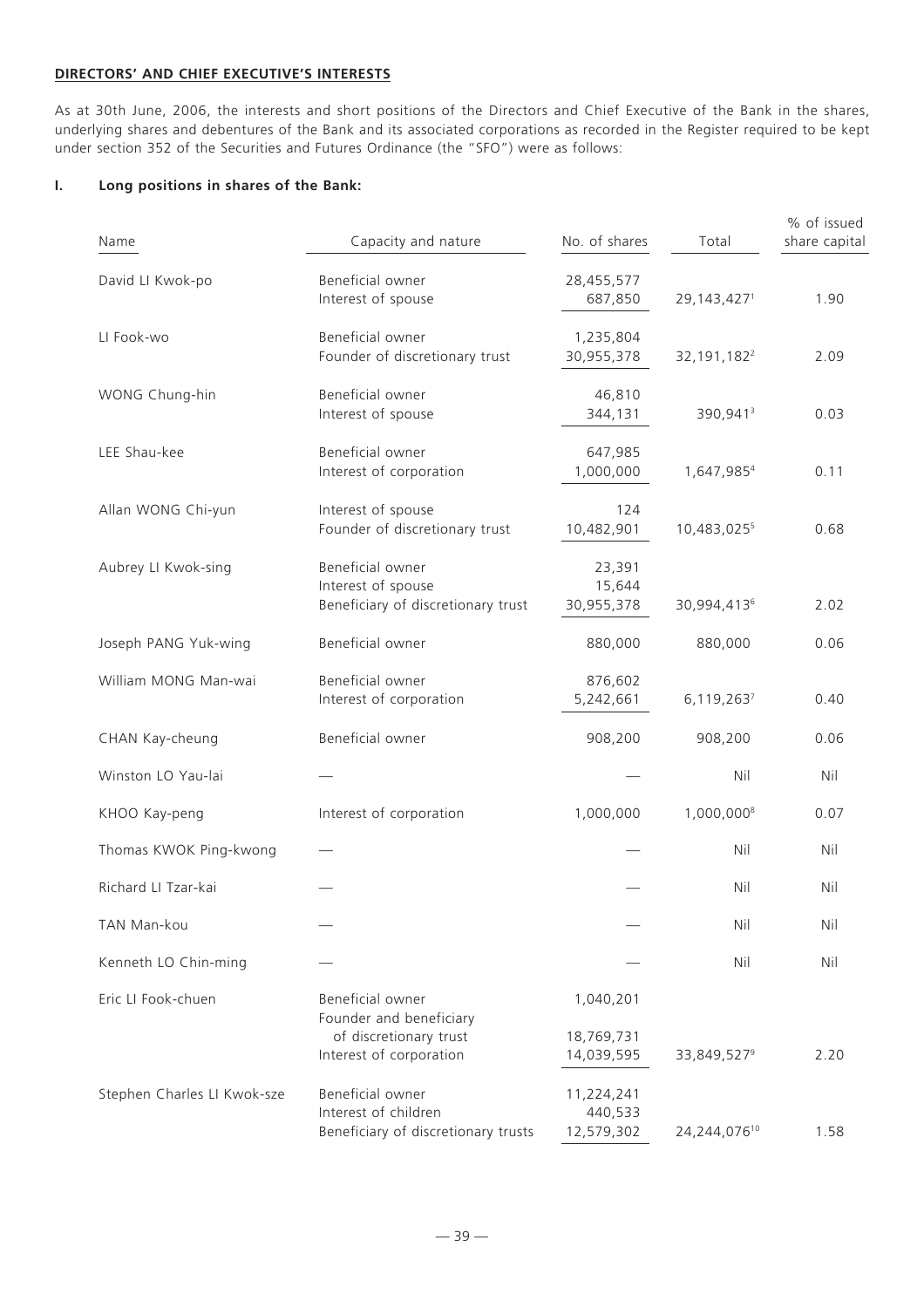#### *Notes:*

- *1. David LI Kwok-po was the beneficial owner of 28,455,577 shares and he was deemed to be interested in 687,850 shares through the interests of his spouse, Penny POON Kam-chui.*
- *2. LI Fook-wo was the beneficial owner of 1,235,804 shares. The remaining 30,955,378 shares were held by The Fook Wo Trust, of which LI Fook-wo was the founder, but he had no influence on how the trustee exercises his discretion. The disclosure of these 30,955,378 shares was made on a voluntary basis. Aubrey LI Kwok-sing was also interested in this same block of 30,955,378 shares as one of the discretionary beneficiaries of the trust (please refer to note 6 below).*
- *3. WONG Chung-hin was the beneficial owner of 46,810 shares and he was deemed to be interested in 344,131 shares through the interests of his spouse, LAM Mei-lin.*
- *4. LEE Shau-kee was the beneficial owner of 647,985 shares.*

*LEE Shau-kee was deemed to be interested in 1,000,000 shares held through Superfun Enterprises Limited ("Superfun"). Superfun was wholly owned by The Hong Kong and China Gas Company Limited which was 38.46% held by Henderson Investment Limited which in turn was 67.94% held by Kingslee S.A., a wholly-owned subsidiary of Henderson Land Development Company Limited ("Henderson Land").*

*Henderson Land was 61.87% held by Henderson Development Limited ("Henderson Development"). Hopkins (Cayman) Limited ("Hopkins") as trustee of a unit trust (the "Unit Trust") owned all the issued ordinary shares of Henderson Development. Rimmer (Cayman) Limited ("Rimmer") and Riddick (Cayman) Limited ("Riddick"), as trustees of respective discretionary trusts, held units in the Unit Trust. The entire issued share capital of Hopkins, Rimmer and Riddick were owned by LEE Shau-kee.*

- *5. Allan WONG Chi-yun was deemed to be interested in 124 shares through the interests of his spouse, Margaret KWOK Chi-wai. He was also deemed to be interested in 10,482,901 shares held by a discretionary trust, The Wong Chung Man 1984 Trust, of which Allan WONG Chi-yun was a founder.*
- *6. Aubrey LI Kwok-sing was the beneficial owner of 23,391 shares and he was deemed to be interested in 15,644 shares through the interests of his spouse, Elizabeth WOO. The remaining 30,955,378 shares were held by The Fook Wo Trust, a discretionary trust in which Aubrey LI Kwok-sing was one of the discretionary beneficiaries. LI Fook-wo had also made disclosure in respect of the same block of 30,955,378 shares as founder of the discretionary trust (please refer to note 2 above).*
- *7. William MONG Man-wai was the beneficial owner of 876,602 shares. Of the remaining 5,242,661 shares, (i) 4,502,798 shares were held through Shun Hing Electronic Trading Co. Ltd., (ii) 668,323 shares were held through Shun Hing Technology Co. Ltd., and (iii) 71,540 shares were held through Shun Hing Advertising Co. Ltd. Such corporations are accustomed to act in accordance with the directions or instructions of William MONG Man-wai who is the Chairman of these corporations.*
- *8. KHOO Kay-peng was deemed to be interested in 1,000,000 shares which were held through Bonham Industries Limited, a company in which he held 99.9% of the issued capital.*
- *9. Eric LI Fook-chuen was the beneficial owner of 1,040,201 shares, and 18,769,731 shares were held by New Jerico Limited in the capacity of trustee of The Jerico Unit Trust. Eric LI Fook-chuen is the sole director of New Jerico Limited. All the units in The Jerico Unit Trust are held by The New Elico Trust, of which Eric LI Fook-chuen is the founder and a discretionary beneficiary. Eric LI Fookchuen was also deemed to be interested in 14,039,595 shares held by The Kowloon Dairy Limited of which he is the Chairman and Chief Executive Officer.*
- *10. Stephen Charles LI Kwok-sze was the beneficial owner of 11,224,241 shares, and he was deemed to be interested in 440,533 shares through the interests of his children under the age of 18. 12,429,738 shares were held by a discretionary trust of which Stephen Charles LI Kwok-sze, his spouse and his children under the age of 18 are beneficiaries; and 149,564 shares were held by a discretionary trust of which his children under the age of 18 are beneficiaries.*

#### **II. Long positions in (in respect of equity derivatives) underlying shares of the Bank:**

Shares options, being unlisted physically settled equity derivatives, to subscribe for the ordinary shares of the Bank were granted to David LI Kwok-po, Joseph PANG Yuk-wing and CHAN Kay-cheung pursuant to the approved Staff Share Option Schemes. Information in relation to these shares options during the six months ended 30th June, 2006 was shown in the following section under the heading "Information on Share Options".

#### **III. Interests in debentures of the Bank:**

| Name<br>$\frac{1}{2} \left( \frac{1}{2} \right) \left( \frac{1}{2} \right) \left( \frac{1}{2} \right) \left( \frac{1}{2} \right) \left( \frac{1}{2} \right) \left( \frac{1}{2} \right) \left( \frac{1}{2} \right) \left( \frac{1}{2} \right) \left( \frac{1}{2} \right) \left( \frac{1}{2} \right) \left( \frac{1}{2} \right) \left( \frac{1}{2} \right) \left( \frac{1}{2} \right) \left( \frac{1}{2} \right) \left( \frac{1}{2} \right) \left( \frac{1}{2} \right) \left( \frac$ | Capacity and nature                   | Amount of debentures |  |  |
|------------------------------------------------------------------------------------------------------------------------------------------------------------------------------------------------------------------------------------------------------------------------------------------------------------------------------------------------------------------------------------------------------------------------------------------------------------------------------------|---------------------------------------|----------------------|--|--|
| Richard LI Tzar-kai                                                                                                                                                                                                                                                                                                                                                                                                                                                                | Founder of discretionary trust (Note) | US\$4,000,000        |  |  |
| Richard LI Tzar-kai                                                                                                                                                                                                                                                                                                                                                                                                                                                                | Founder of discretionary trust (Note) | HK\$50,000,000       |  |  |

*Note: These interests were held through a discretionary investment company, PCI Investment Management Limited, being a controlled corporation of two discretionary trusts, The Ocean Trust and The Starlite Trust, of which Richard LI Tzar-kai was the founder.*

Save as disclosed above, no other interest or short position in the shares, underlying shares or debentures of the Bank or any of its associated corporations were recorded in the Register.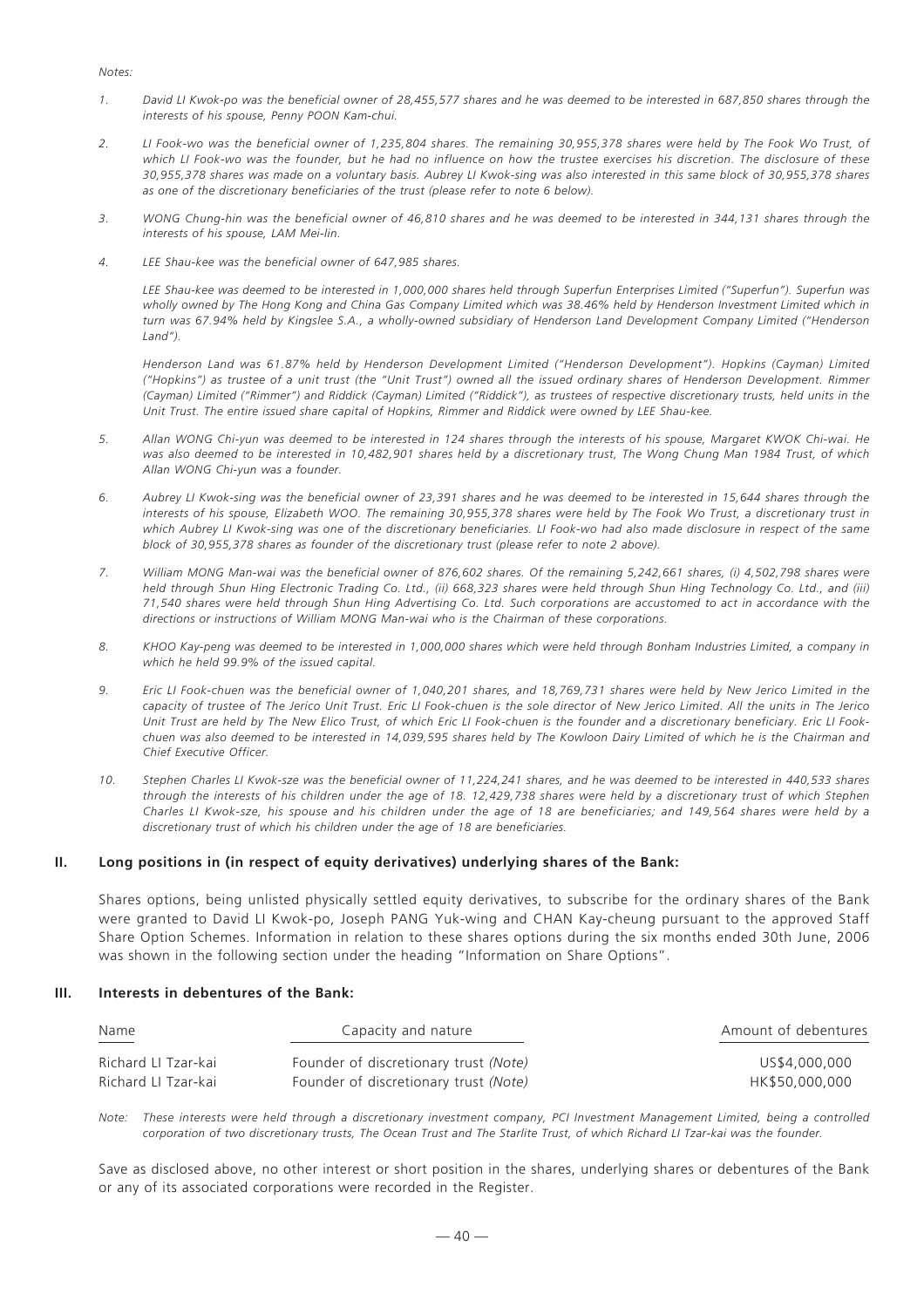# **INFORMATION ON SHARE OPTIONS**

Information in relation to share options disclosed in accordance with the Rules Governing the Listing of Securities on The Stock Exchange of Hong Kong Limited (the "Listing Rules") was as follows:

(1) Movement of share options during the six months ended 30th June, 2006:

|                      |                               | Number of Share Options    |                          |                      |                          |                             |  |
|----------------------|-------------------------------|----------------------------|--------------------------|----------------------|--------------------------|-----------------------------|--|
| Name                 | Date of<br>Grant <sup>a</sup> | Outstanding<br>at 1/1/2006 | Granted                  | Exercised            | Lapsed                   | Outstanding<br>at 30/6/2006 |  |
| David LI Kwok-po     | 19/4/2001                     | 850,000                    |                          | 850,000c             |                          | Nil                         |  |
|                      | 18/4/2002                     | 850,000                    |                          |                      |                          | 850,000                     |  |
|                      | 02/5/2003                     | 1,000,000                  |                          |                      |                          | 1,000,000                   |  |
|                      | 22/4/2004                     | 1,000,000                  |                          |                      |                          | 1,000,000                   |  |
|                      | 03/5/2005                     | 1,000,000                  |                          |                      |                          | 1,000,000                   |  |
|                      | 03/5/2006                     |                            | 1,000,000 <sup>b</sup>   |                      |                          | 1,000,000                   |  |
| Joseph PANG Yuk-wing | 19/4/2001                     | 400,000                    |                          | 400,000 <sup>c</sup> |                          | Nil                         |  |
|                      | 18/4/2002                     | 400,000                    |                          |                      |                          | 400,000                     |  |
|                      | 02/5/2003                     | 500,000                    |                          |                      |                          | 500,000                     |  |
|                      | 22/4/2004                     | 500,000                    |                          |                      |                          | 500,000                     |  |
|                      | 03/5/2005                     | 500,000                    |                          |                      |                          | 500,000                     |  |
|                      | 03/5/2006                     |                            | 500,000 <sup>b</sup>     |                      | $\overline{\phantom{0}}$ | 500,000                     |  |
| CHAN Kay-cheung      | 19/4/2001                     | 400,000                    |                          | 400,000 <sup>c</sup> |                          | Nil                         |  |
|                      | 18/4/2002                     | 400,000                    |                          |                      |                          | 400,000                     |  |
|                      | 02/5/2003                     | 500,000                    |                          |                      |                          | 500,000                     |  |
|                      | 22/4/2004                     | 500,000                    |                          |                      |                          | 500,000                     |  |
|                      | 03/5/2005                     | 500,000                    |                          |                      |                          | 500,000                     |  |
|                      | 03/5/2006                     |                            | 500,000 <sup>b</sup>     |                      |                          | 500,000                     |  |
| Aggregate of other   | 19/4/2001                     | 365,000                    |                          | 365,000c             |                          | Nil                         |  |
| Employees*           | 18/4/2002                     | 635,000                    |                          | 285,000c             |                          | 350,000                     |  |
|                      | 02/5/2003                     | 4,270,000                  |                          | 2,645,000            |                          | 1,625,000                   |  |
|                      | 22/4/2004                     | 12,350,000                 |                          | 6,290,000c           | 50,000                   | 6,010,000                   |  |
|                      | 03/5/2005                     | 13,990,000                 | $\overline{\phantom{0}}$ | 2,490,000            | 205,000                  | 11,295,000                  |  |
|                      | 03/5/2006                     |                            | 1,250,000 <sup>b</sup>   |                      |                          | 1,250,000                   |  |

*\* Employees working under employment contracts that were regarded as "Continuous Contracts" for the purpose of the Hong Kong Employment Ordinance.*

#### *Notes:*

#### *a. Particulars of share options:*

| Date of Grant    | Vesting Period          | Exercise Period         | Exercise Price<br>Per Share |
|------------------|-------------------------|-------------------------|-----------------------------|
|                  |                         |                         | HK\$                        |
| 19/4/2001        | $19/4/2001 - 18/4/2002$ | 19/4/2002 - 19/4/2006   | 16.96                       |
| 18/4/2002        | $18/4/2002 - 17/4/2003$ | 18/4/2003 - 18/4/2007   | 15.80                       |
| 02/5/2003        | $02/5/2003 - 01/5/2004$ | $02/5/2004 - 02/5/2008$ | 14.90                       |
| 22/4/2004        | $22/4/2004 - 21/4/2005$ | $22/4/2005 - 22/4/2009$ | 23.23                       |
| 03/5/2005        | 03/5/2005 — 02/5/2006   | 03/5/2006 — 03/5/2010   | 2295                        |
| <i>03/5/2006</i> | $03/5/2006 - 02/5/2007$ | $03/5/2007 - 03/5/2011$ | 33.05                       |

*b. (i) The closing price of the shares of the Bank immediately before 3rd May, 2006 on which the options were granted was HK\$33.00.*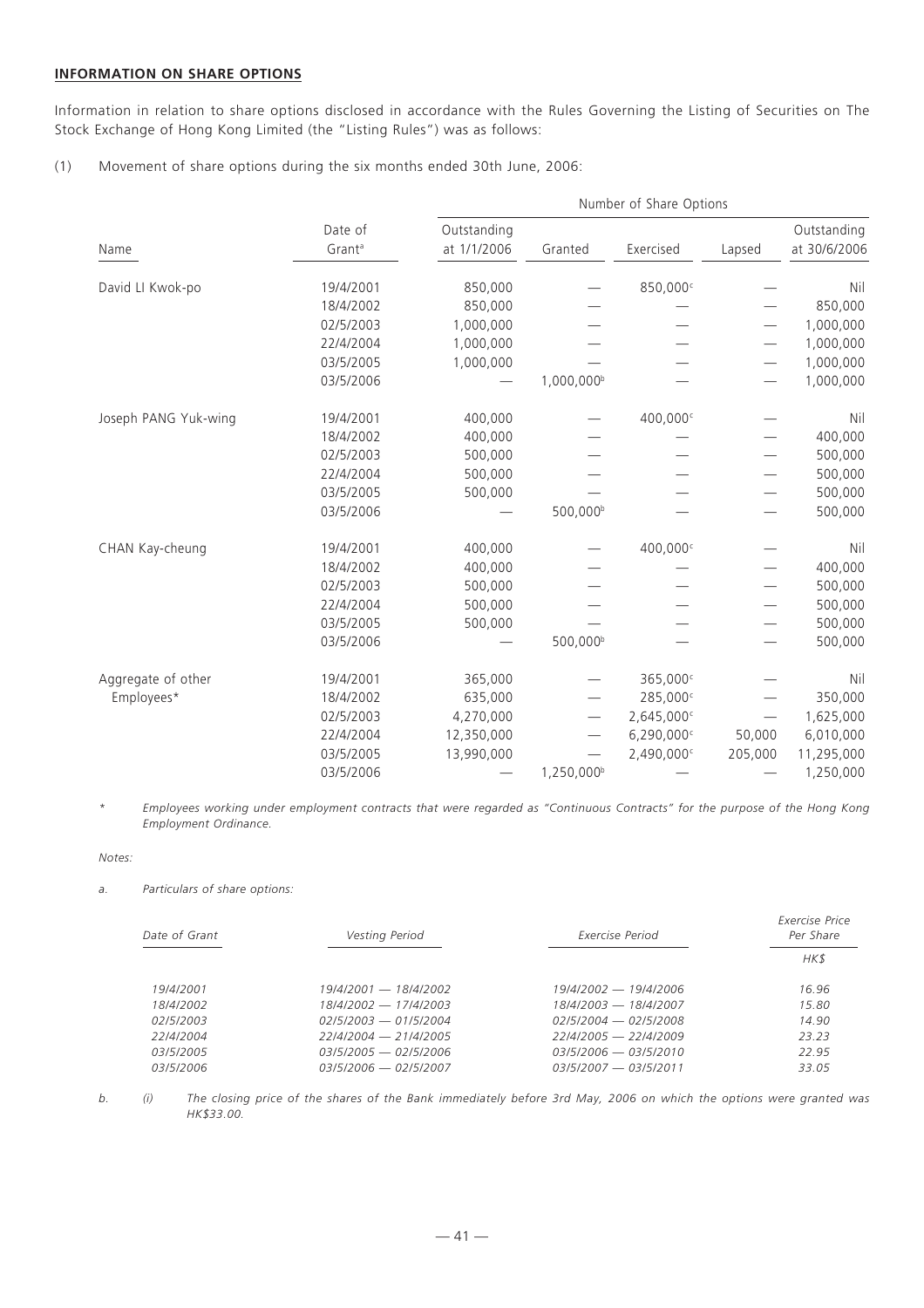*(ii) Fair value of share options granted during the six months ended 30th June, 2006 and assumptions:*

*The fair value of services received in return for share options granted are measured by reference to the fair value of share options granted. The estimate of the fair value of the share option granted is measured based on a trinomial lattice model. The contractual life of the option is used as an input into this model.*

|                                                               | 30/06/2006 |
|---------------------------------------------------------------|------------|
|                                                               |            |
| Fair value at measurement date                                | HK\$6.38   |
| Share price                                                   | HK\$33.05  |
| Exercise price                                                | HK\$33.05  |
| Expected volatility (expressed as weighted average volatility |            |
| used in the modelling under trinomial lattice model)          | 23.27%     |
| Option life                                                   | 5 years    |
| <b>Expected dividends</b>                                     | 7.35%      |
| Risk-free interest rate (based on Exchange Fund Notes)        | 4.63%      |

*The expected volatility is based on the historic volatility (calculated based on the weighted average remaining life of the share options), adjusted for any expected changes to future volatility due to publicly available information. Expected dividends are based on historical dividends. Changes in the subjective input assumptions could materially affect the fair value estimate.*

*Share options were granted under a service condition. This condition has not been taken into account in the grant date fair value measurement of the services received. There were no market conditions associated with the share option grants.*

*c. The half-year weighted average ("HWA") closing price of the shares of the Bank immediately before the date on which the Options were exercised during the six months ended 30th June, 2006:*

| No. of Options<br>Exercised<br>Date of Grant |           | Exercise Price<br>Per Share | <b>HWA</b><br>Closing Price |  |
|----------------------------------------------|-----------|-----------------------------|-----------------------------|--|
|                                              |           | HK\$                        | HK\$                        |  |
| 19/4/2001                                    | 2,015,000 | 16.96                       | 26.56                       |  |
| 18/4/2002                                    | 285,000   | 15.80                       | 28.04                       |  |
| 02/5/2003                                    | 2,645,000 | 14.90                       | 27.24                       |  |
| 22/4/2004                                    | 6,290,000 | 23.23                       | 28.40                       |  |
| 03/5/2005                                    | 2,490,000 | 22.95                       | 31.21                       |  |

- (2) No share options were cancelled during the six months ended 30th June, 2006.
- (3) The accounting policy adopted for share options:

Share options are granted to employees to acquire shares of the Bank. For option schemes adopted before 2002, the option price was 95% of the average closing price of the existing shares of the Bank for the last five business days immediately preceding the date of offer. At the date of offer or the date of grant, no employee benefit cost or obligation is recognised.

For option schemes adopted in and after 2002, the option exercise price equals the fair value of the underlying shares at the date of grant. When the options are exercised, equity is increased by the amount of the proceeds received. The fair value of share options granted to employees is recognised as an expense in the profit and loss account with a corresponding increase in a capital reserve within equity. The fair value is measured at the grant date using the trinomial model, taking into account terms and conditions upon which the options were granted. Where the employees have to meet vesting conditions before becoming unconditionally entitled to those share options, the total estimated fair value of the share options is spread over the vesting period, taking into account the probability that the options will vest.

During the vesting period, the number of share options that is expected to vest is reviewed. Any adjustment to the cumulative fair value recognised in prior years is charged or credited to the profit and loss account for the year of the review unless the original expenses qualify for recognition as an asset, with a corresponding adjustment to the capital reserve. On vesting date, the amount recognised as an expense is adjusted to reflect the actual number of share options that vest (with a corresponding adjustment to capital reserve) except where forfeiture is only due to not achieving vesting conditions that relate to the market price of the Bank's shares.

The equity amount is recognised in capital reserve until either the option is exercised (when it is transferred to share premium) or the option expires (when it is released directly to retained profits).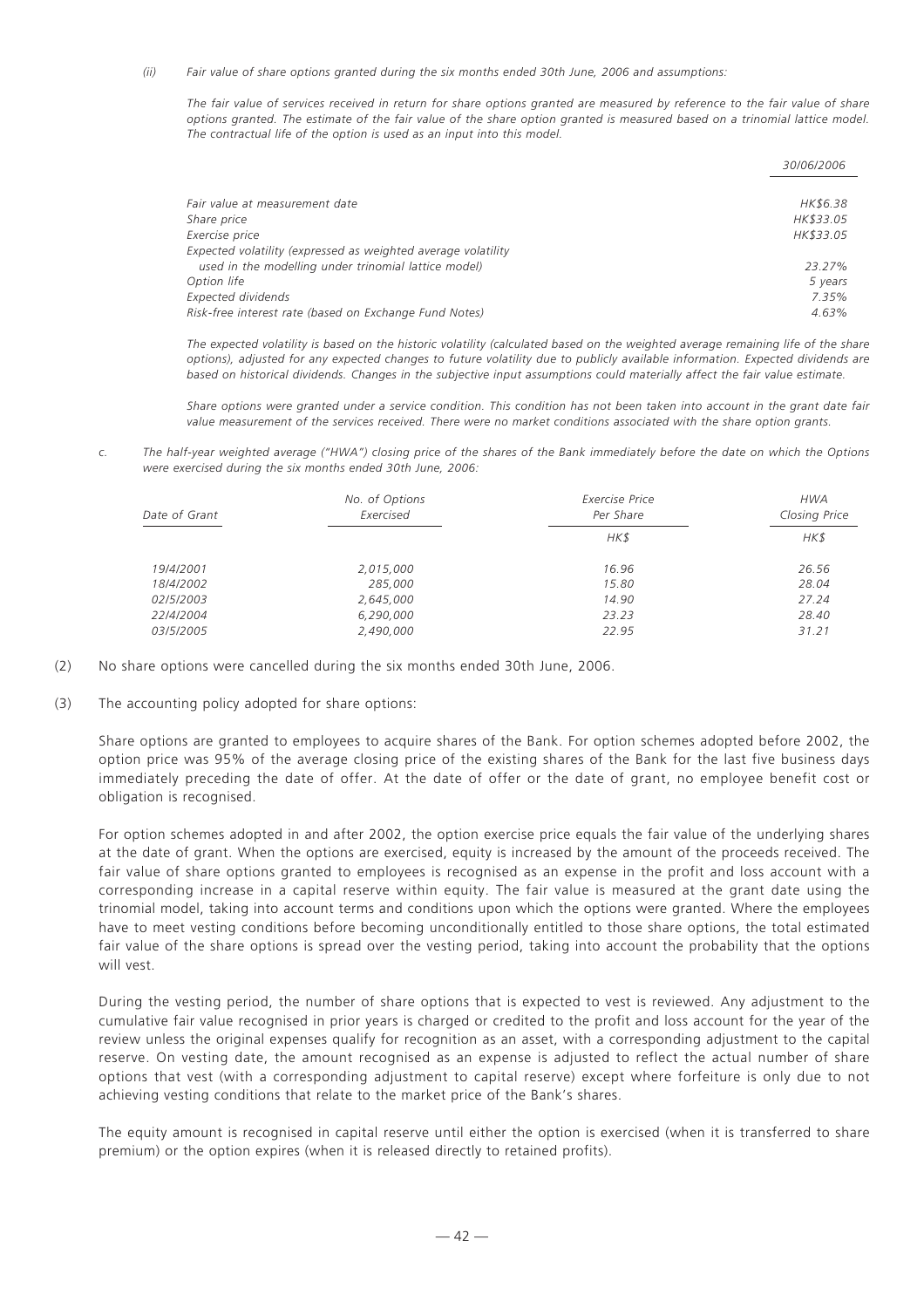Save as disclosed above, as at 30th June, 2006, none of the Directors or Chief Executive of the Bank or their spouses or children under 18 years of age were granted or exercised any right to subscribe for any equity or debt securities of the Bank or any of its associated corporations.

#### **INTERESTS OF SUBSTANTIAL SHAREHOLDERS AND OTHER PERSONS**

As at 30th June, 2006, the interests and short positions of Substantial Shareholders and Other Persons of the Bank in the shares and underlying shares of the Bank as recorded in the Register required to be kept under section 336 of the SFO were as follows:

# **Long position in shares of the Bank:**

| Name                                                                   | Capacity and nature          | No. of shares | % on issued<br>share capital |
|------------------------------------------------------------------------|------------------------------|---------------|------------------------------|
| Silchester International Investors Limited                             | Investment Manager           | 122,982,200*  | 8.00                         |
| Silchester International Investors<br>International Value Equity Trust | Collective Investment Scheme | 79,124,500*   | 5.15                         |
| East Asia International Trustees Limited                               | Trustee                      | 83,137,567    | 5.41                         |

*\* The Bank was informally notified by Silchester International Investors Limited of these shareholdings and these increases in shareholdings were not required to be disclosed under Part XV of the SFO. As Silchester International Investors Limited controls the securities held by Silchester International Investors International Value Equity Trust, the 122,982,200 shares included the 79,124,500 shares held by Silchester International Investors International Value Equity Trust.*

Save as disclosed above, no other interest or short position in the shares or underlying shares of the Bank were recorded in the Register.

# **DEALING IN LISTED SECURITIES OF THE BANK**

There was no purchase, sale or redemption by the Bank, or any of its subsidiaries, of listed securities of the Bank during the six months ended 30th June, 2006.

#### **COMPLIANCE WITH CODE ON CORPORATE GOVERNANCE PRACTICES**

Being the largest independent local bank in Hong Kong, the Bank is committed to meeting the highest corporate governance standards. The Board considers such commitment essential in balancing the interests of shareholders, customers and employees; and in upholding accountability and transparency.

BEA has complied with all the Code Provisions set out in Appendix 14 Code on Corporate Governance Practices of the Rules Governing the Listing of Securities on The Stock Exchange of Hong Kong Limited (the "Listing Rules") throughout the accounting period for the six months ended 30th June, 2006, except for the following deviations:

# **Code Provision A.2.1**

Code Provision A.2.1 stipulates that the roles of chairman and chief executive officer should be separate and should not be performed by the same individual.

Dr. The Hon. Sir David LI Kwok-po is the Chairman and Chief Executive of the Bank. The Board considers that this structure will not impair the balance of power and authority between the Board and the Management of the Bank. The balance of power and authority is ensured by the operations of the Board, which comprises experienced and high calibre individuals and meets regularly every two months to discuss issues affecting operations of the Bank. There is a strong independence element in the composition of the Board. Out of the 17 Board members, seven are Independent Non-executive Directors. The Board believes that this structure is conducive to strong and consistent leadership, enabling the Bank to make and implement decisions promptly and efficiently. The Board has full confidence in Sir David, and believes that his appointment to the posts of Chairman and Chief Executive is beneficial to the business prospects and management of the Bank.